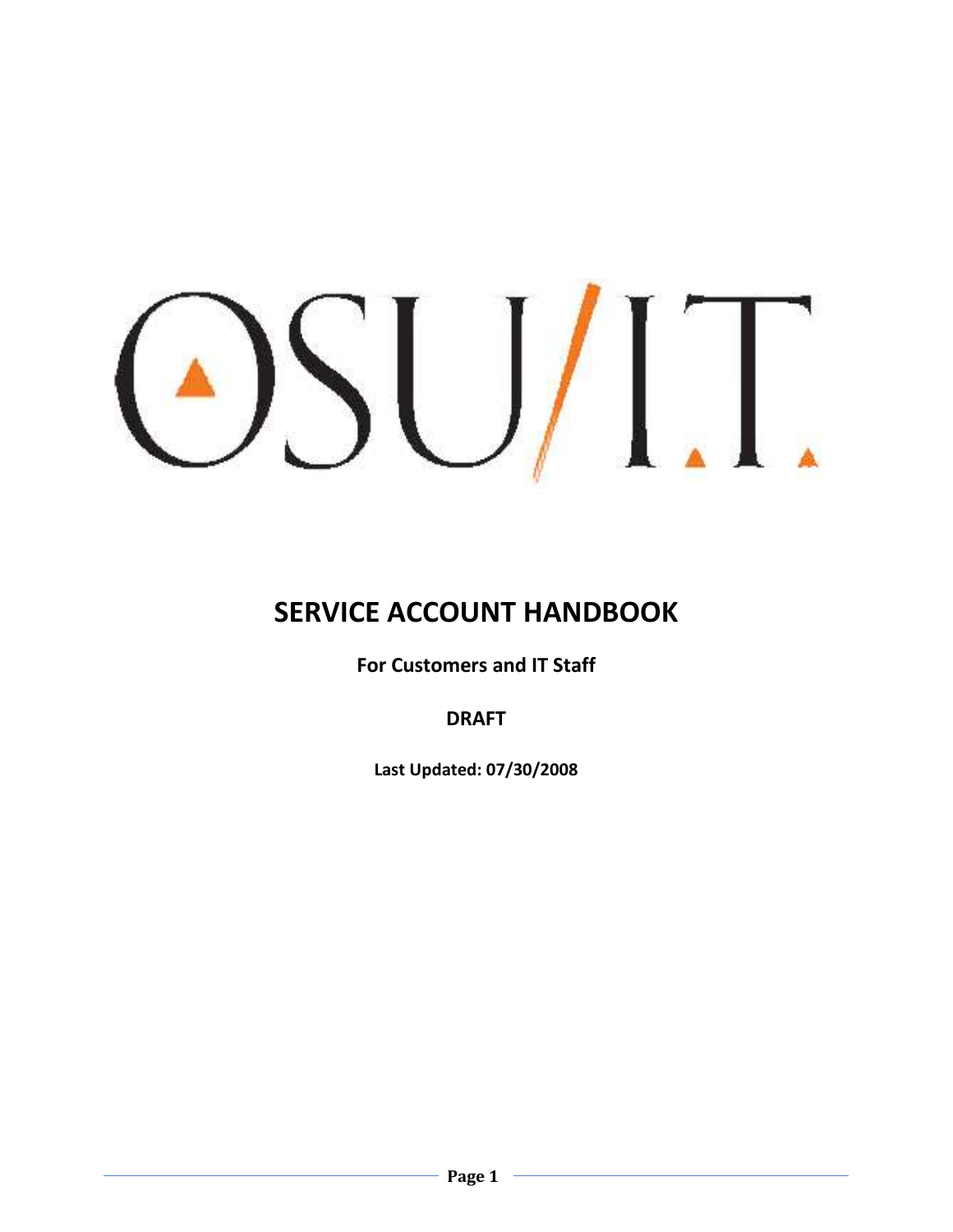<span id="page-1-0"></span>Service Accounts can be requested by anyone with O-Key Admin access. This includes ITCs and their designated staff. Customers without O-Key Admin access that wish to have a Service Account are encouraged to contact their local ITC or technical support representative. The Request Service Account link is found in the Main Menu of their O-key Admin profile.

Once the Service Account is created, the Service Account Primary and Secondary Owners have complete control to activate, modify, or extend the Service Account through their personal O-Key profile.

**NOTE**: Ownership cannot be assigned to a student or student employee. All owners must be full-time staff. If a student is going to maintain the account, please see the instructions regarding How to share, [and add a link to, my Service Account calendar,](#page-50-0) [How to share, and add a link to, my Service Account](Share_And_Link_SA_Inbox.docx)  [Inbox,](Share_And_Link_SA_Inbox.docx) an[d How to request Send As or Send on Behalf Of rights.](#page-54-0)

#### **Instructional Documentation**

| $\circ$    |                                                       |  |
|------------|-------------------------------------------------------|--|
| O          |                                                       |  |
| O          |                                                       |  |
| O          |                                                       |  |
| O          |                                                       |  |
| $\circ$    |                                                       |  |
|            |                                                       |  |
| $\Omega$   |                                                       |  |
| O          |                                                       |  |
| O          |                                                       |  |
| ∩          |                                                       |  |
| ∩          |                                                       |  |
| ∩          |                                                       |  |
| $\bigcirc$ |                                                       |  |
|            | How to Reset a Service Account Password (General)  41 |  |
|            |                                                       |  |
|            |                                                       |  |

#### **Frequently Asked Questions**

| $\bullet$ |                                                                         |  |
|-----------|-------------------------------------------------------------------------|--|
| $\bullet$ | Why don't I see my Service Accounts link in my O-Key profile? 46        |  |
| $\bullet$ | Why is a Secondary Owner required for my Service Account? 48            |  |
| $\bullet$ |                                                                         |  |
| $\bullet$ |                                                                         |  |
| $\bullet$ | How do I share, and add a link to, my Service Account calendar?51       |  |
| $\bullet$ | How do I share, and add a link to, my Service Account Inbox? 53         |  |
| $\bullet$ | How do I request Send As or Send on Behalf Of rights?55                 |  |
|           | • How do I convert an "old style" account to one of the new "styles"?56 |  |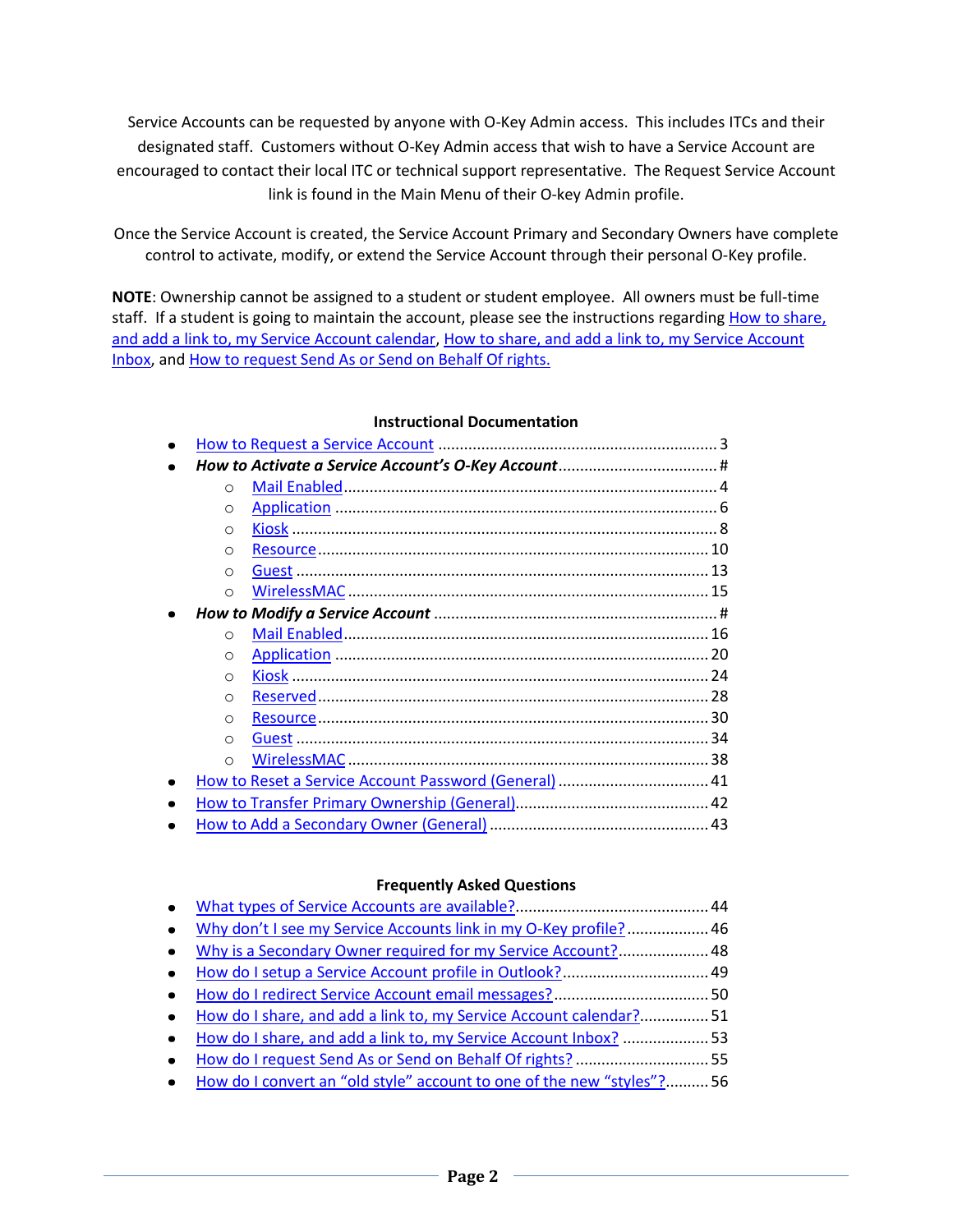#### **How to request a Service Account – [RETURN TO TOC](#page-1-0)**

<span id="page-2-0"></span>Service accounts are requested on behalf of potential account owners by departmental ITC's or local support representatives that have access to O-Key Admin. The process is described below. Please contact the OSU-Stillwater IT Helpdesk should you require further assistance. Helpdesk location, hours of operation, and contact information can be found a[t http://help.okstate.edu.](http://help.okstate.edu/)

- 1. The O-Key Admin will authenticate to [www.okey.okstate.edu/admin](http://www.okey.okstate.edu/admin)
- 2. Click on the "Request Service Account" link on the right pane
- 3. Choose the following service account information:
	- a. Service Account Type
		- i. Mail Enabled
		- ii. Application (requires IT approval)
		- iii. Kiosk
		- iv. Reserved UID
		- v. Resource Room (conference rooms, classrooms, etc)
		- vi. Guest
		- vii. WirelessMAC (requires IT approval)
		- viii. Resource Equipment (vans, cars, pike passes, etc)
	- b. Capacity (this field is required only for Resource service accounts. If the resource is a room, the capacity would be how many people can fit in the room. If the resource is equipment such as a car, how many people can fit in the car. If the resource is equipment such as a pike pass, the capacity would be zero.)
	- c. Service Account UID (PUD/PRISM userid may need to change if already assigned)
	- d. Desired AD Username (O-Key Username may need to change if already assigned. The default email address for a service account, if applicable, is the AD Username@osktate.edu. However, this can be modified during the activation process, if the account owner wishes to do so.)
	- e. Begin Date (this is the date that the account can be activated and used)
	- f. End Date (one year from begin date maximum)
	- g. Owner's Name
	- h. Owner's AD Username
	- i. Owner's Department
	- j. Secondary Owner's Name
	- k. Secondary Owner's AD Username
	- l. Requestor's Name (ITC or Local Support Rep)
	- m. Requestor's Department
	- n. Requestor's Phone
	- o. Service Account Description (a brief, 50 characters or less, description that will display in the Global Address List (GAL) entry for this account, if applicable)
	- p. Detailed Usage Info (a more detailed description of the account purpose that will display only in O-Key Admin)
- 4. Click on Submit
- 5. An email will be delivered to [helpdesk@okstate.edu,](mailto:helpdesk@okstate.edu) which will automatically generate a c.Support Incident Ticket.
- 6. The Incident Ticket will be routed to the Information Technology Identity Management Specialist for account creation/processing.
- 7. Once the account has been created, the requestor will be contacted.
- 8. If applicable, the O-Key account associated with this service account will need to be activated by the account owner.
- 9. Once activated, the service account is ready for use.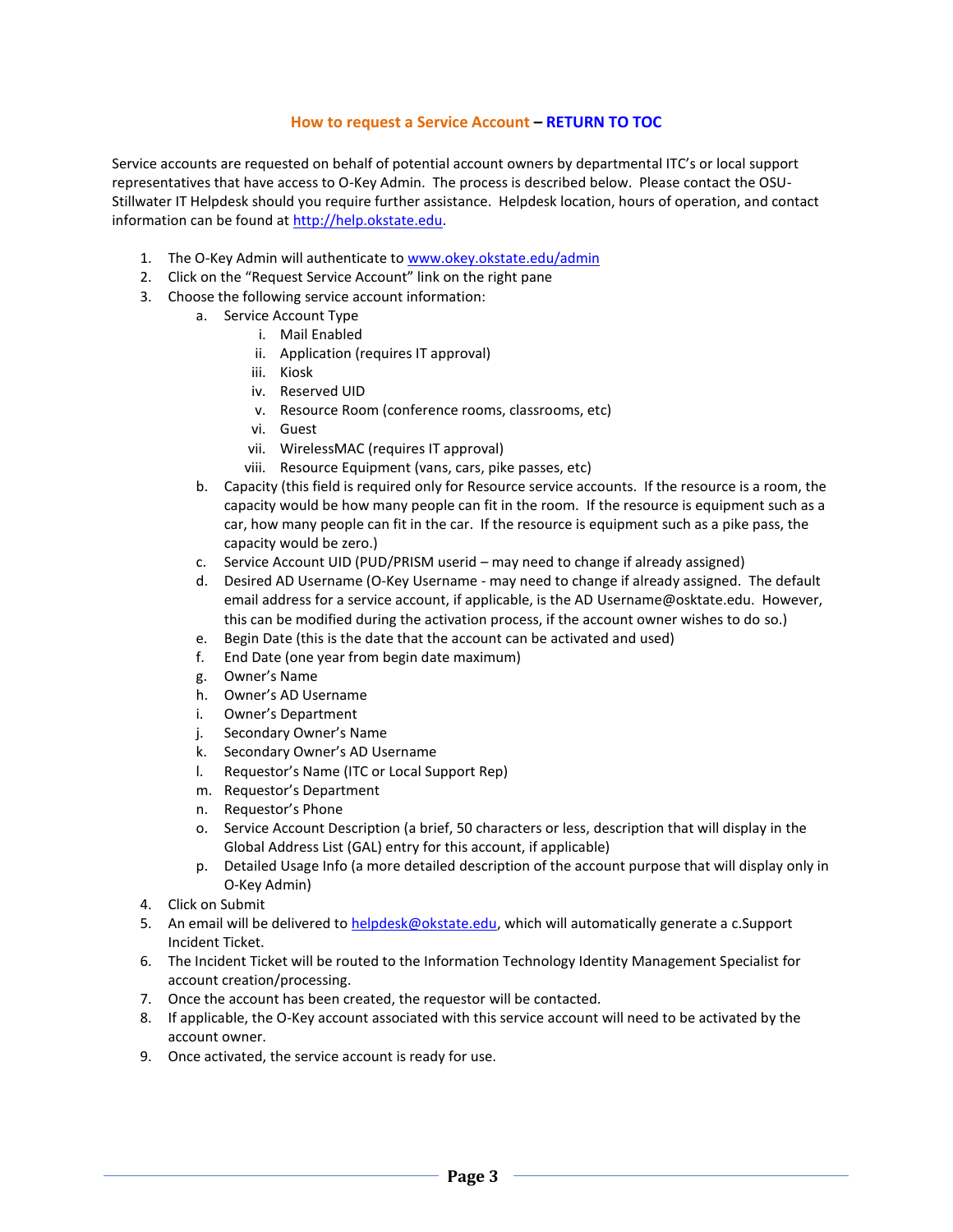# **Activate Your Service Account (Mail-Enabled) – [RETURN TO](#page-1-0) TOC**

<span id="page-3-0"></span>The following instructions will detail how to activate a Mail-Enabled Service Account. These actions can be performed by either the Primary or Secondary Owner(s). The three activation sections include Mail Enabled Information, Email and Password.

- 1. As an assigned Owner of the Service Account, you will access your personal O-Key profile via [www.okey.okstate.edu.](http://www.okey.okstate.edu/) If asked, please confirm your emergency contact information.
- 2. From within your O-key profile, click on "Service Accounts" on the left pane.
- 3. Choose the appropriate Service Account listed by clicking on the "Activate" link in the Activate/Modify column.
- 4. From the resulting "Mail Enabled Information" form, enter/choose the following information:
	- a. Enter the Account Name (This is the display name that will show in the Exchange Global Address List (GAL). The default value that is displayed in the field when the Service Account is being activated is the Service Account UID, the value that was put into PUD when the Service Account was created. Edit this value if you would like a different Account Name.)
	- b. Choose Yes or No if you would like this Service Account to be displayed in the GAL
	- c. The Service Account Description is a non-editable field. This is the information that the Identity Management Specialist (IMS) entered when the Service Account was created, based on information provided via the approved Service Account Request process. If the owner needs to modify this information, they need contact the Identity Management Specialist.
	- d. Enter any additional notes about this Service Account. This is not a required field.
	- e. Click the Next Button. This page is using the following validation rules:
		- If Account Name field is blank, you will see the following error message: "An account name is required".
- 5. The next page in the activation wizard is the "O-Key Email Address" form.
	- a. Enter an email address and re-enter to confirm. The default value that is displayed in the field when the Service Account is being activated is the Service Account UID, the value that was put into PUD when the Service Account was created. Edit this value if you would like a different email address.
	- b. Click the Next button. This page is using the following validation rules:
		- If this field is blank, you will see the following error message: "Please" enter an email address".
		- If the email address in the first text box does not match the email address in the second text box, you will see the following error message: "Your email addresses do not match. Please re-enter your email address."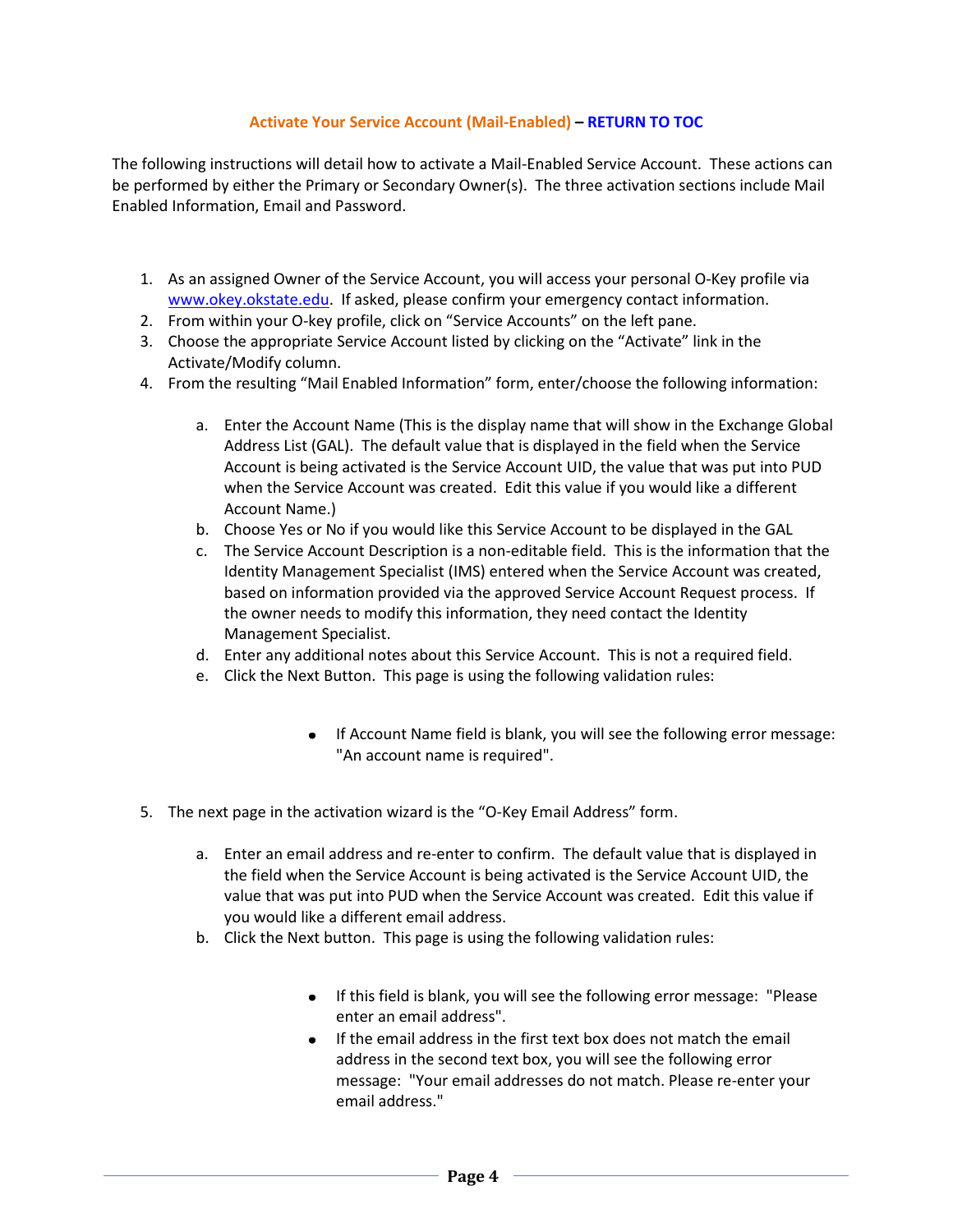- If the email address selected is already being used by another user, you will see the following error message: "The email address selected already exists. Please select another email."
- If the email address contains prohibited words, you will see the following error message: "The email address contains a prohibited word. Please remove it"
- 6. The next page in the activation wizard is the "O-Key Password" form. You have the choice to use one of the 4 generated passwords or enter your own. NOTE: If choosing your own password, please ensure that the password adheres to the published password complexity standards.
- 7. Click the Next button. This page is using the following validation rules:
	- If nothing is selected or entered, you will see a pop up window with a message that says: "Please select a password or enter your own."
	- If the length of the password entered is smaller than 8 characters, you will see the following error message: "The length of the password entered is smaller than 8".
	- If the password entered does not contain an upper-case character, you will see the following error message: "The password entered does not contain an upper-case character".
	- If the password entered does not contain a number, you will see the following error message: "The password entered does not contain a number".
	- If the password entered in the first text box does not match the password in the second text box, you will see the following error message: "The passwords do not match. Please reenter your password".
	- If the password entered contains a dictionary word, you will see the following error message: "The password entered contains a dictionary word. The word is: "
	- If the password entered contains a space, you will see the following error message: "The password entered contains a space".
	- $\bullet$  If the password entered is one of the last 4 passwords previously entered or it has been used in the last 8 days, you will see the following error message: "The password chosen is one of the last 4 passwords previously used or it has been used in the last 8 days."
- 8. The next page is the Mail Enabled Account Profile. This indicates that you have successfully completed the wizard. The Profile will list all information pertaining to that Service Account. If necessary, share the information with all owners of the account.
- 9. Please note that a Secondary Owner is required for all Service Accounts.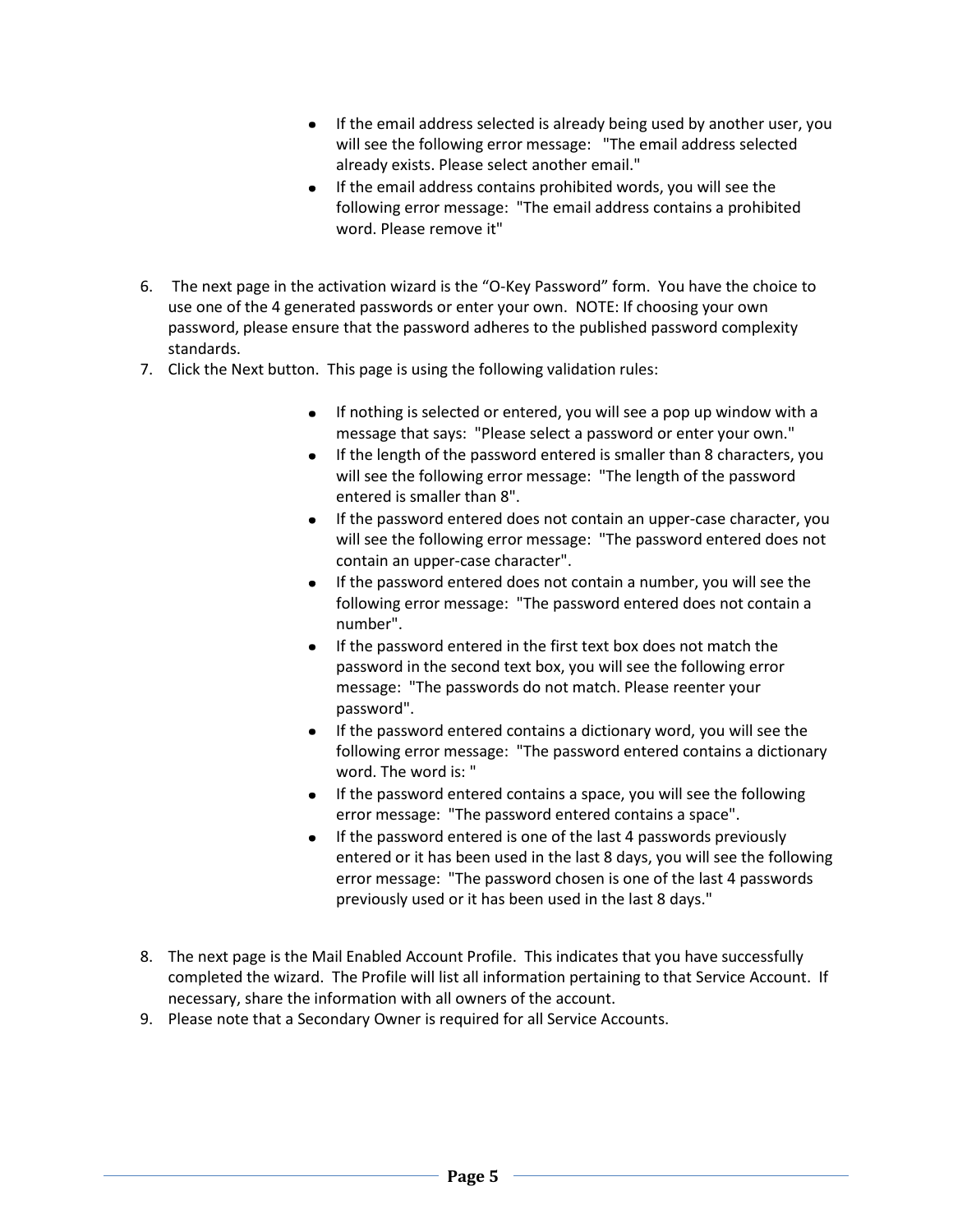#### **Activate Your Service Account (Application) – [RETURN TO](#page-1-0) TOC**

<span id="page-5-0"></span>The following instructions will detail how to activate an "Application" Service Account. These actions can be performed by either the Primary or Secondary Owner(s). The single activation section will provide the owner with the opportunity to set the Service Account password.

- 1. As an assigned Owner of the Service Account, you will access your personal O-Key profile via [www.okey.okstate.edu.](http://www.okey.okstate.edu/) If asked, please confirm your emergency contact information.
- 2. From within your O-key profile, click on "Service Accounts" on the left pane.
- 3. Choose the appropriate Service Account listed by clicking on the "Activate" link in the Activate/Modify column.
- 4. From the resulting "Password" form, enter the chosen password information for this Service Account. NOTE: The password requirements for application Service Accounts are different from the requirements for other Service Account types. Application Service Account passwords need to be at least 15 characters long and MUST contain at least one special character, as well as adhering to the other standard password complexity rules..
	- a. Enter a password that is 15 characters long, contains at least one special character, at least one capital letter, at least one lower case letter, at least one number, and does not contain dictionary words. The generated passwords will not be shown.
	- b. Click the Next button. This page is using the following validation rules.
		- If nothing is entered, you will see a pop up window with a message that says: "Please select a password or enter your own."
		- If the length of the password entered is smaller than 15 characters, you will see the following error message: "Your password is less than 15 characters long. Please reenter your password".
		- If the password entered does not contain at least one special character, you will see the following error message: "Your password needs to contain at least one special character. Please reenter your password".
		- If the password entered does not contain an upper-case character, you will see the following error message: "The password entered does not contain an upper-case character".
		- If the password entered does not contain a number, you will see the following error message: "The password entered does not contain a number".
		- If the password entered in the first text box does not match the password in the second text box, you will see the following error message: "The passwords do not match. Please reenter your password".
		- If the password entered contains a dictionary word, you will see the following error message: "The password entered contains a dictionary word. The word is:"
		- If the password entered contains a space, you will see the following error message: "The password entered contains a space".
		- If the password entered is one of the last 4 passwords previously entered or it has been used in the last 8 days, you will see the following error message: "The password chosen is one of the last 4 passwords previously used or it has been used in the last 8 days."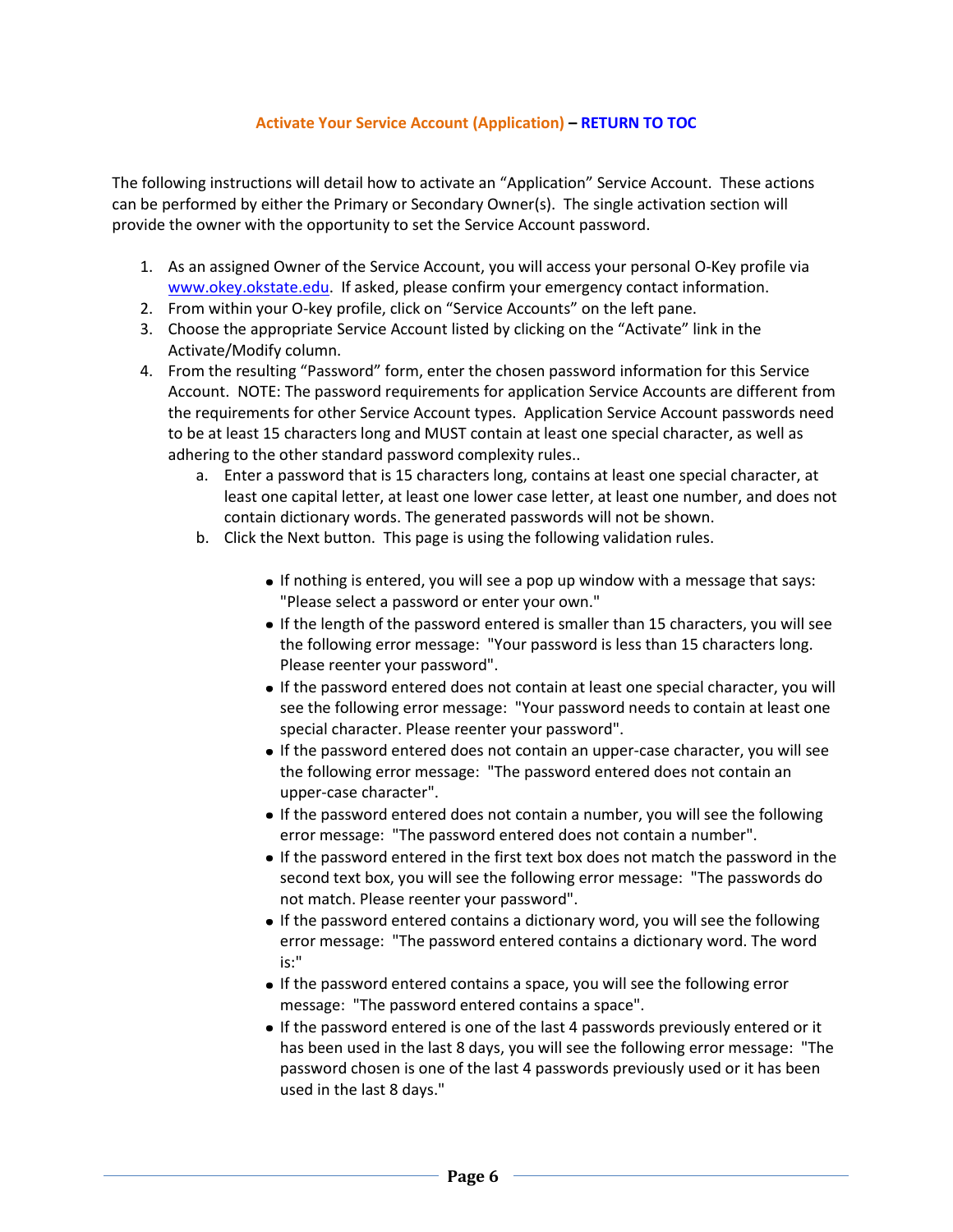- 5. The next page is the Application Account Profile. This indicates that you have successfully completed the wizard. The Profile will list all information pertaining to that Service Account. If necessary, share the information with all owners of the account.
- 6. Please note that a Secondary Owner is required for all Service Accounts.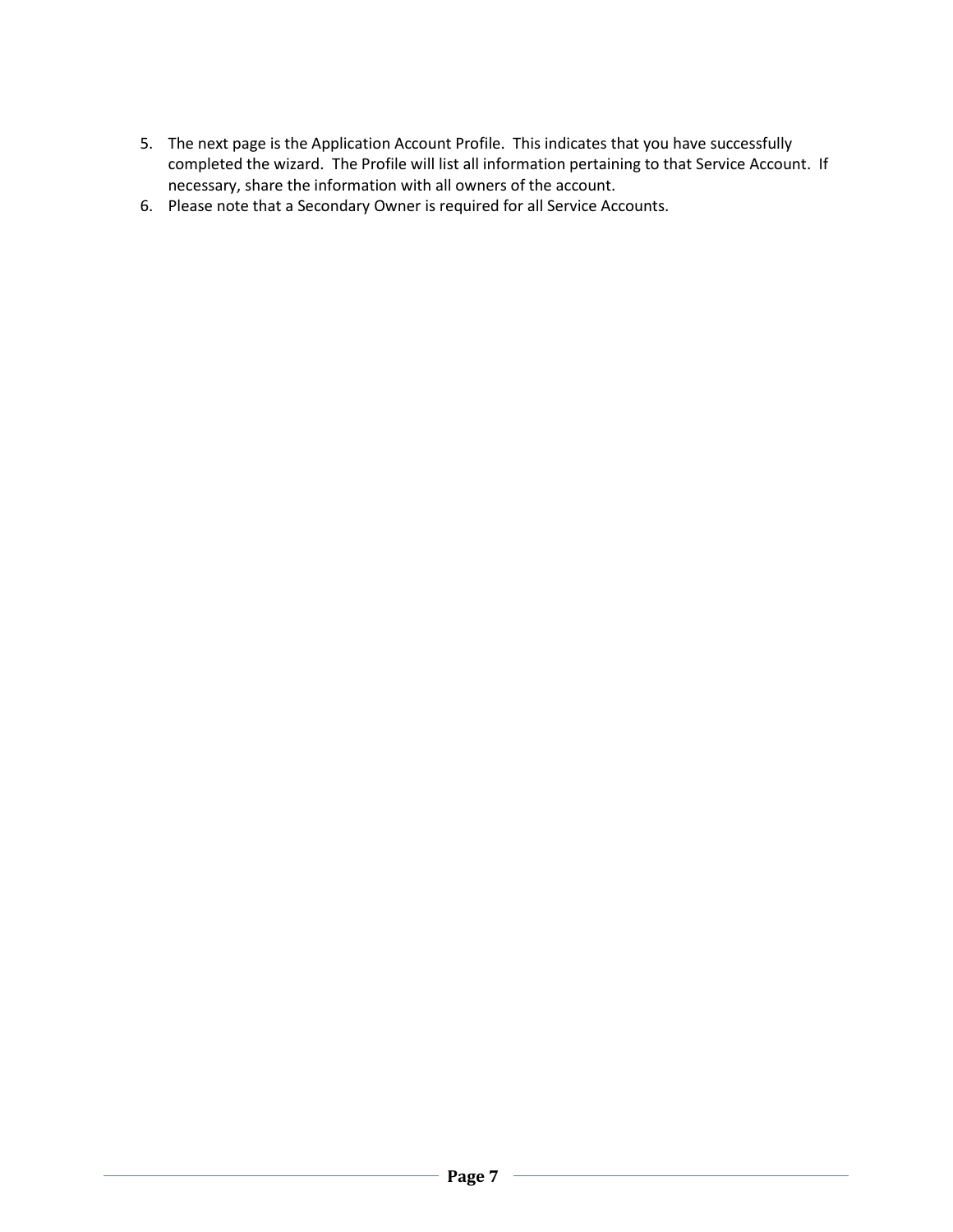# **Activate Your Service Account (Kiosk) – [RETURN TO](#page-1-0) TOC**

<span id="page-7-0"></span>The following instructions will detail how to activate a Kiosk Service Account. These actions can be performed by either the Primary or Secondary Owner(s). The three activation sections include Workstation, Logon Hours and Password.

- 1. As an assigned Owner of the Service Account, you will access your personal O-Key profile via [www.okey.okstate.edu.](http://www.okey.okstate.edu/) If asked, please confirm your emergency contact information.
- 2. From within your O-key profile, click on "Service Accounts" on the left pane.
- 3. Choose the appropriate Service Account listed by clicking on the "Activate" link in the Activate/Modify column.
- 4. From the resulting "Workstation" form enter the following information:
	- a. Enter the computer names for each workstation. Separate each workstation name by the 'Enter' key (hard return).
	- b. Click the Next button. This page is using the following validation rules:
		- The computer name must be a computer object in Active Directory.
- 5. The next page in the wizard is the "Add Logon Hours" form.
	- a. Select the hours for the workstation by choosing the day, begin time of the authentication window, and end time of the window. Note that all workstations associated with this Service Account will have the same logon hours.
	- b. Click the 'Add' button. If the time is invalid, you will get an error message associated with the reason it is invalid.
	- c. You can continue to add hours in this fashion until you have all the hours you require.
	- d. Alternatively, if the kiosk is to remain open 24/7, put a check in the checkbox at the top of the page.
	- e. Click the next button when finished.
- 6. The next page in the wizard is the "O-Key Password" form.
	- b. You have the choice to use one of the 4 generated passwords or enter your own.
	- c. Click the Next button. This page is using the following validation rules:
		- If nothing is selected or entered, you will see a pop up window with a message that says: "Please select a password or enter your own."
		- If the length of the password entered is smaller than 8 characters, you will see the following error message: "The length of the password entered is smaller than 8".
		- If the password entered does not contain an upper-case character, you will see the following error message: "The password entered does not contain an upper-case character".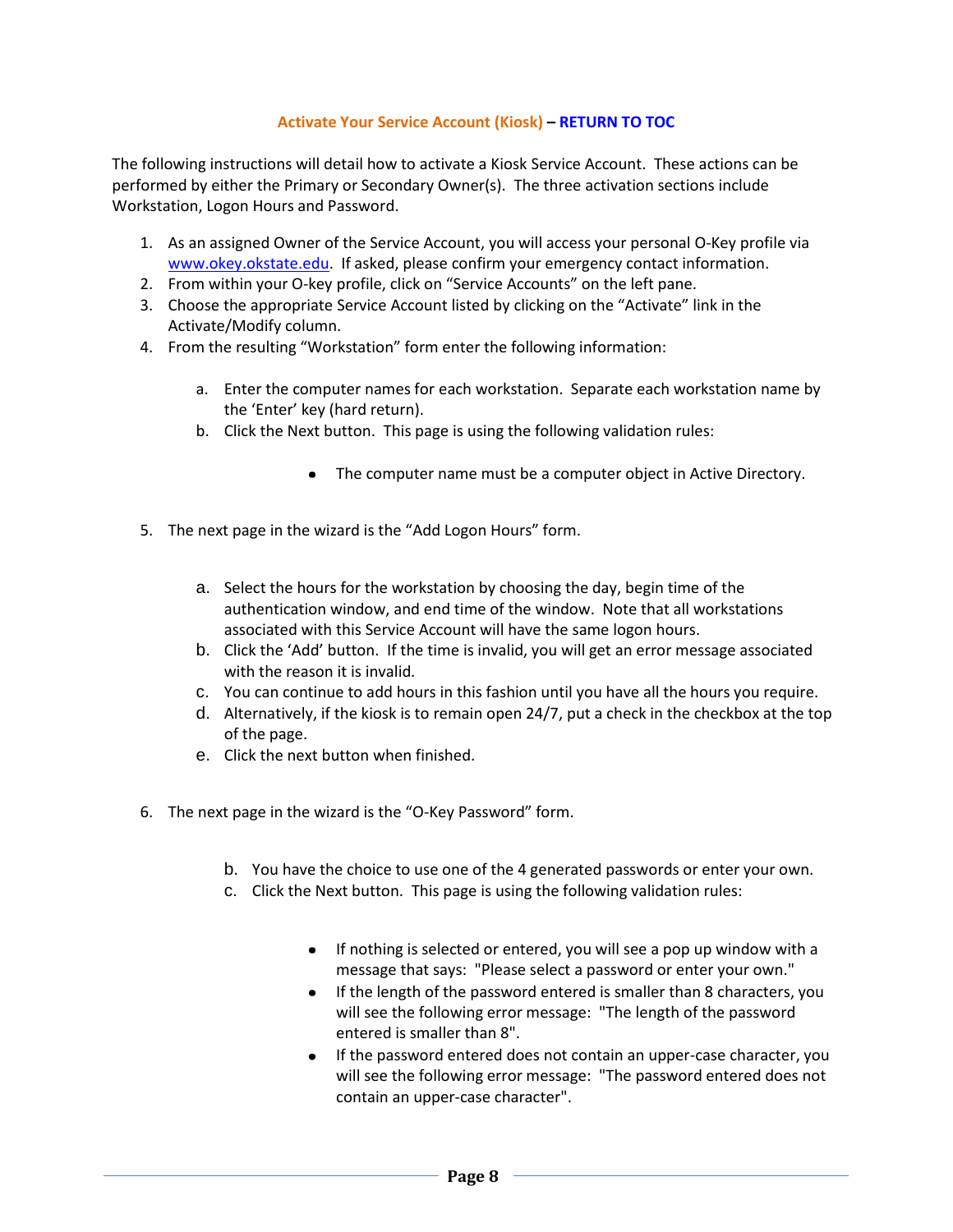- If the password entered does not contain a number, you will see the following error message: "The password entered does not contain a number".
- If the password entered in the first text box does not match the password in the second text box, you will see the following error message: "The passwords do not match. Please reenter your password".
- If the password entered contains a dictionary word, you will see the following error message: "The password entered contains a dictionary word. The word is: "
- If the password entered contains a space, you will see the following error message: "The password entered contains a space".
- If the password entered is one of the last 4 passwords previously entered or it has been used in the last 8 days, you will see the following error message: "The password chosen is one of the last 4 passwords previously used or it has been used in the last 8 days."
- 7. The next page is the Kiosk Account Profile. This indicates that you have successfully completed the wizard. The Profile will list all information pertaining to that Service Account. If necessary, share the information with all owners of the account.
- <span id="page-8-0"></span>8. Please note that a Secondary Owner is required for all Service Accounts.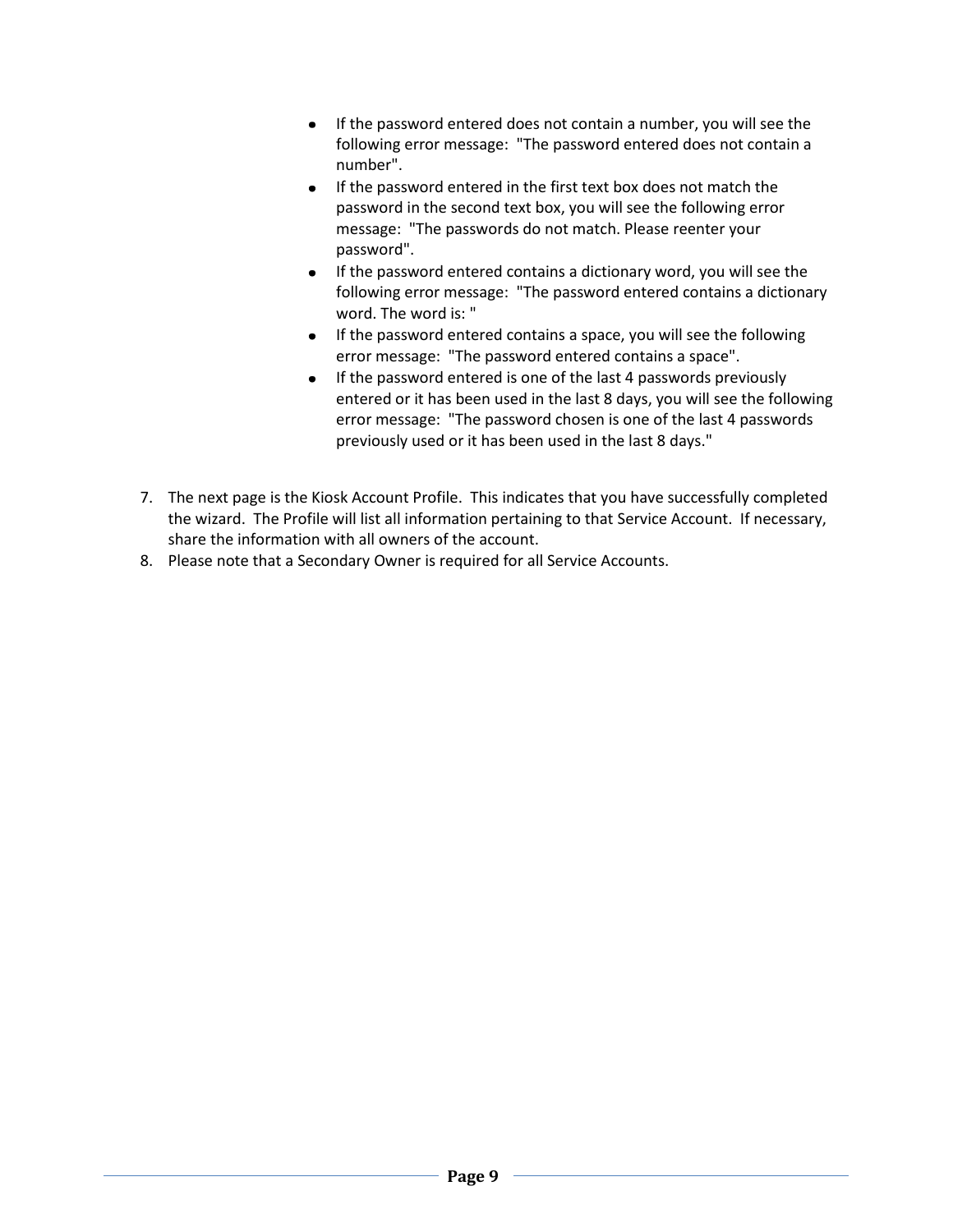#### **Activate Your Service Account (Resource) – [RETURN TO](#page-1-0) TOC**

The following instructions will detail how to activate a Mail-Enabled Service Account. These actions can be performed by either the Primary or Secondary Owner(s). The three activation sections include Resource Information, E-mail, and Password.

- 1. As an assigned Owner of the Service Account, you will access your personal O-Key profile via [www.okey.okstate.edu.](http://www.okey.okstate.edu/) If asked, please confirm your emergency contact information.
- 2. From within your O-key profile, click on "Service Accounts" on the left pane.
- 3. Choose the appropriate Service Account listed by clicking on the "Activate" link in the Activate/Modify column.
- 4. From the resulting "Resource Information" form, enter/choose the following information:
	- a. Enter the Account Name (This is the display name that will show in the Exchange Global Address List (GAL). The default value that is displayed in the field when the Service Account is being activated is the Service Account UID, the value that was put into PUD when the Service Account was created.) The Account Name MUST be edited to include the first three characters of the campus to which it belongs.
	- b. Choose Yes or No if you would like this Service Account to be displayed in the Exchange Address List.
	- c. The Service Account Description is a non-editable field. This is the information that the O-Key Administrator entered when the Service Account was created. If you would like to modify this information, please contact on O-Key Administrator.
	- d. Enter any additional notes about this Service Account.
	- e. Click the Next button. This page is using the following validation rules:
		- If the Account Name field is blank, you will see the following error message: "An account name is required".
		- **If the first three letters of the Account Name is not a campus** abbreviation, you will see the following error message: The first three letters of this account must begin with the name of the campus. Please pre-pend the Account Name with STW\_, CHS\_, TUL\_, OKM\_, OKC\_, NEO, LU, CSC, PSU, or NOC as appropriate.
		- If the account name does not contain an underscore after the campus abbreviation, you will see the following error message: "ERROR: The display name must contain an underscore after the campus abbreviation." The display name MUST contain an underscore after the campus abbreviation.
- 5. The next page in the activation wizard is the "O-Key Email Address" form.
	- a. Enter an email address and re-enter to confirm. The default value that is displayed in the field when the Service Account is being activated is the Service Account UID, the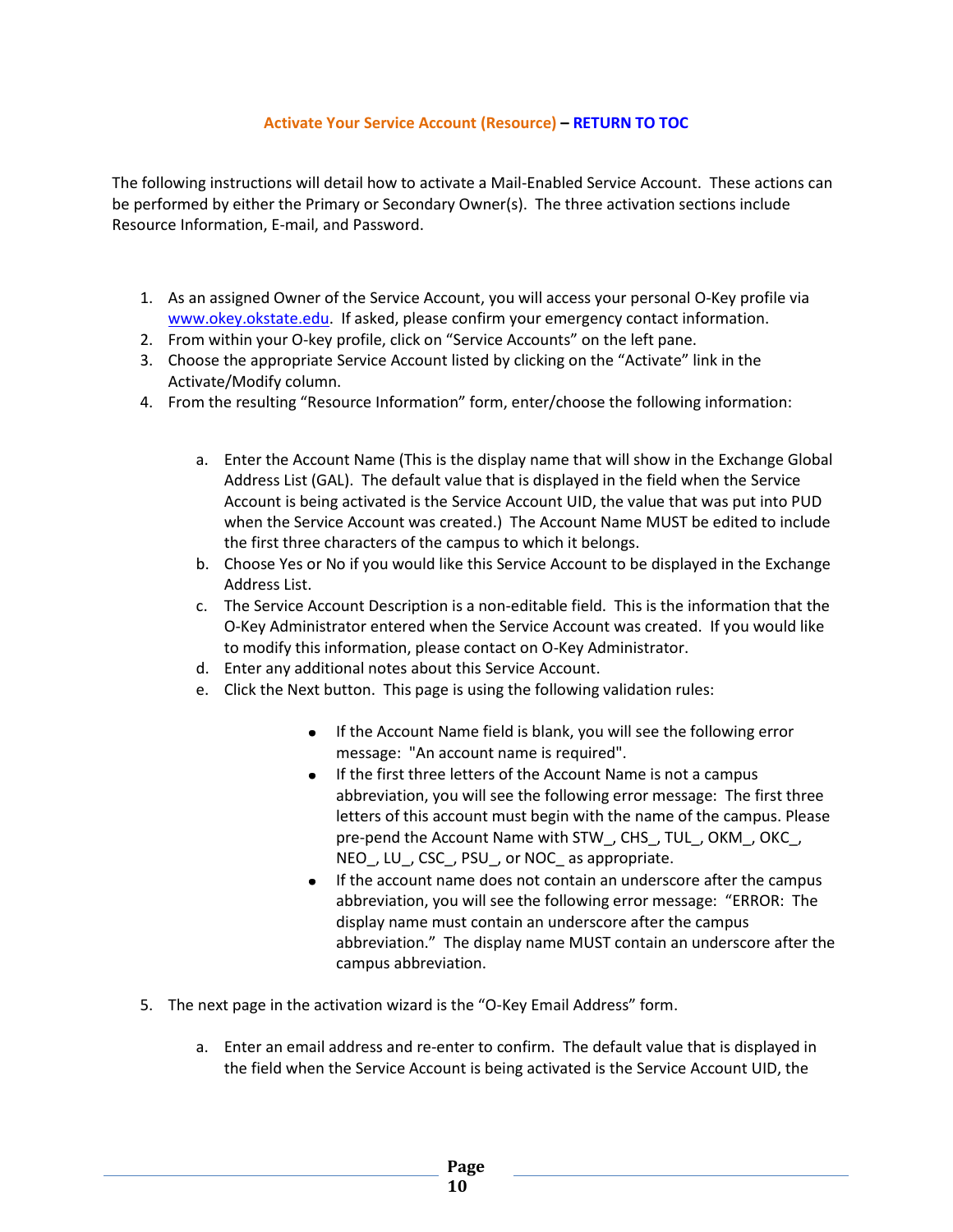value that was put into PUD when the Service Account was created. Edit this value if you would like a different email address.

- b. Click the Next button. This page is using the following validation rules:
	- If this field is blank, you will see the following error message: "Please enter an email address".
	- If the email address in the first text box does not match the email address in the second text box, you will see the following error message: "Your email addresses do not match. Please re-enter your email address."
	- If the email address selected is already being used by another user, you will see the following error message: "The email address selected already exists. Please select another email."
	- If the email address contains prohibited words, you will see the following error message: "The email address contains a prohibited word. Please remove it"
- 6. The next page in the activation wizard is the "O-Key Password" form. You have the choice to use one of the 4 generated passwords or enter your own. NOTE: If choosing your own password, please ensure that the password adheres to the published password complexity standards.
- 7. Click the Next button. This page is using the following validation rules:
	- If nothing is selected or entered, you will see a pop up window with a message that says: "Please select a password or enter your own."
	- If the length of the password entered is smaller than 8 characters, you will see the following error message: "The length of the password entered is smaller than 8".
	- If the password entered does not contain an upper-case character, you will see the following error message: "The password entered does not contain an upper-case character".
	- If the password entered does not contain a number, you will see the following error message: "The password entered does not contain a number".
	- If the password entered in the first text box does not match the password in the second text box, you will see the following error message: "The passwords do not match. Please reenter your password".
	- If the password entered contains a dictionary word, you will see the following error message: "The password entered contains a dictionary word. The word is: "
	- If the password entered contains a space, you will see the following error message: "The password entered contains a space".
	- $\bullet$  If the password entered is one of the last 4 passwords previously entered or it has been used in the last 8 days, you will see the following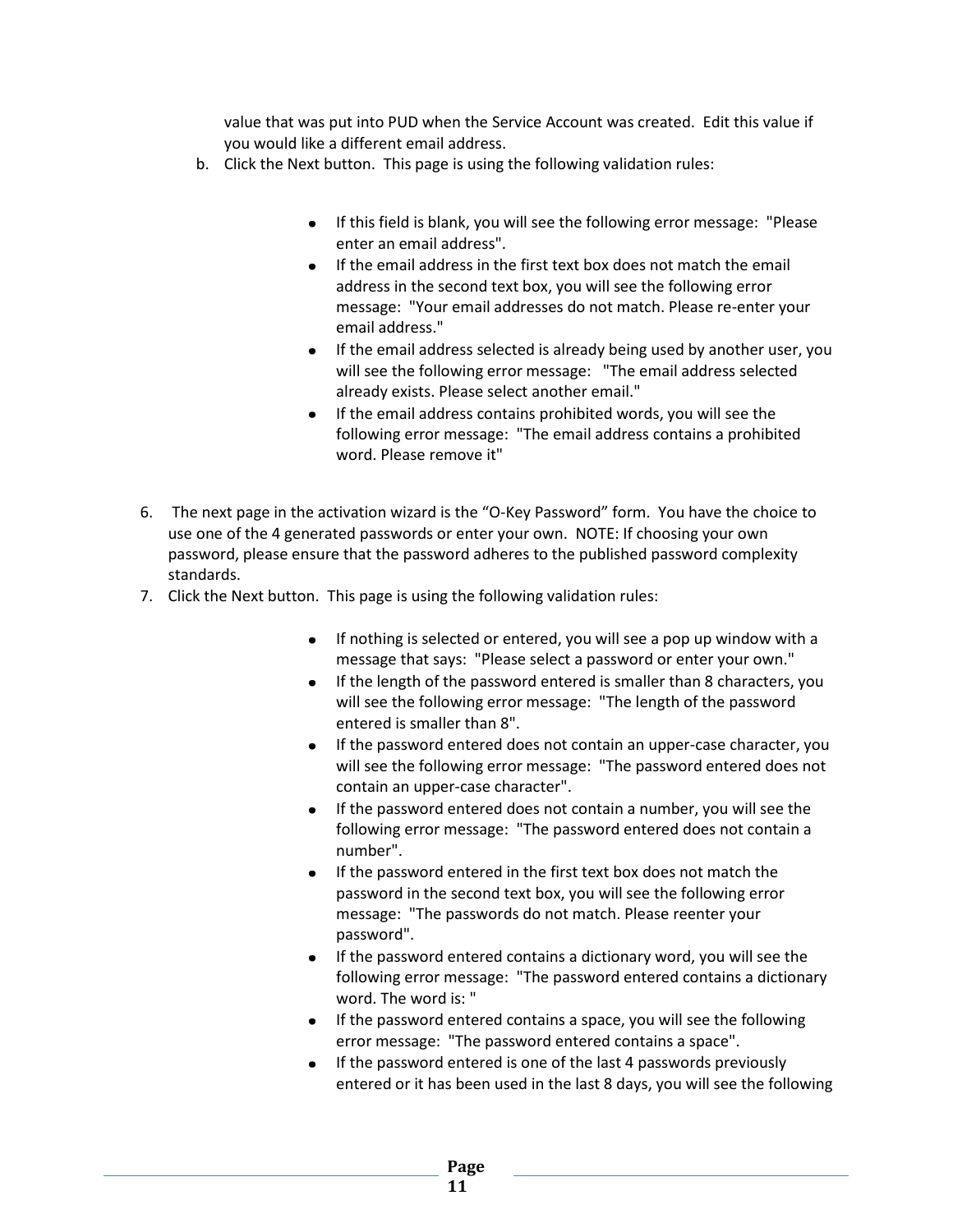error message: "The password chosen is one of the last 4 passwords previously used or it has been used in the last 8 days."

- 8. The next page is the Resource Account Profile. This indicates that you have successfully completed the wizard. The Profile will list all information pertaining to that Service Account. If necessary, share the information with all owners of the account.
- 9. Please note that a Secondary Owner is required for all Service Accounts.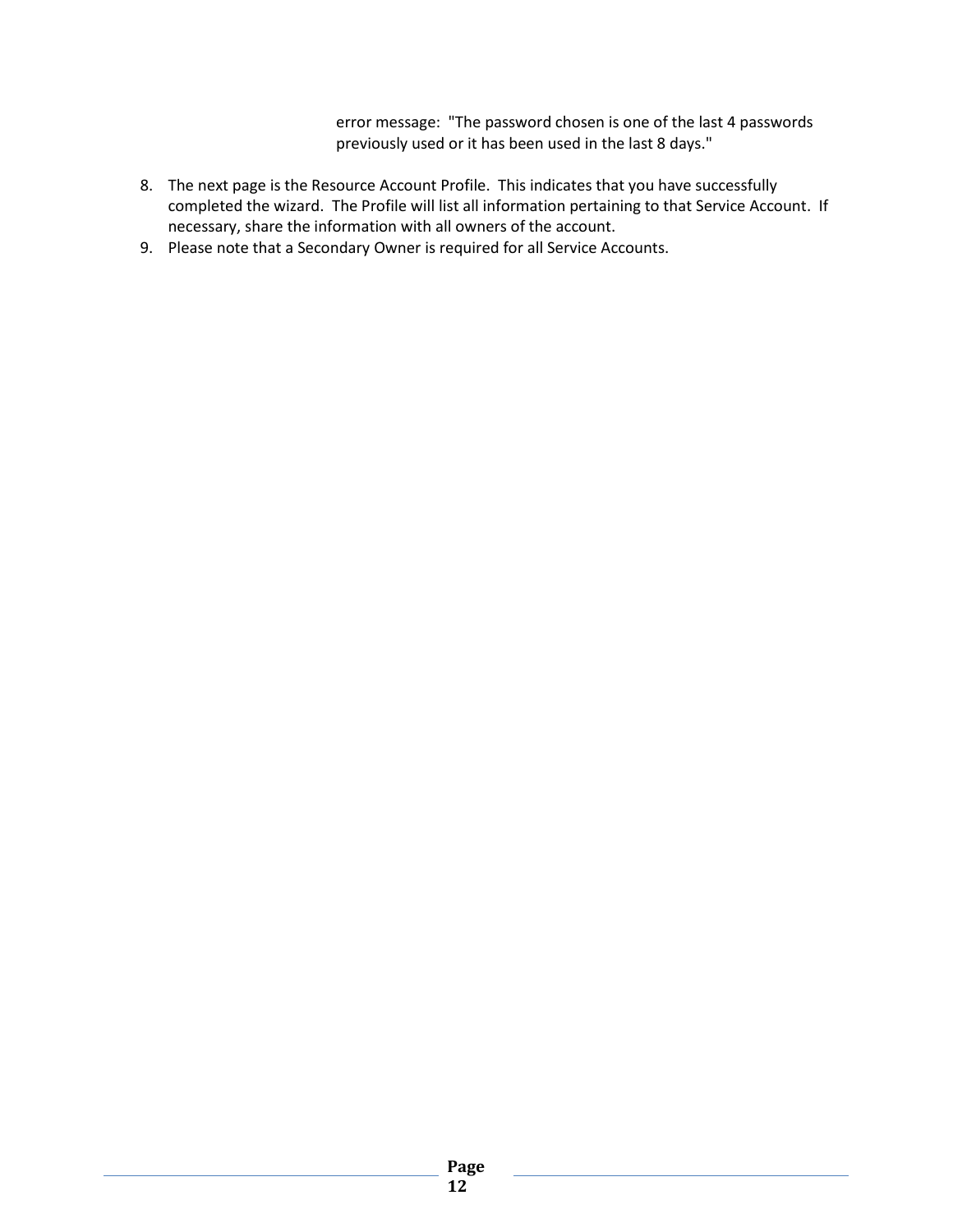# **Activate Your Service Account (Guest) – [RETURN TO](#page-1-0) TOC**

<span id="page-12-0"></span>The following instructions will detail how to activate a Mail-Enabled Service Account. These actions can be performed by either the Primary or Secondary Owner(s). The three activation sections include Guest Information, Email and Password.

- 1. As an assigned Owner of the Service Account, you will access your personal O-Key profile via [www.okey.okstate.edu.](http://www.okey.okstate.edu/) If asked, please confirm your emergency contact information.
- 2. From within your O-key profile, click on "Service Accounts" on the left pane.
- 3. Choose the appropriate Service Account listed by clicking on the "Activate" link in the Activate/Modify column.
- 4. From the resulting "Guest Information" form, enter/choose the following information:
	- a. Enter the Account Name (This is the display name that will show in the Exchange Global Address List (GAL). The default value that is displayed in the field when the Service Account is being activated is the Service Account UID, the value that was put into PUD when the Service Account was created. Edit this value if you would like a different Account Name.)
	- b. Choose Yes or No if you would like this Service Account to be displayed in the GAL
	- c. The Service Account Description is a non-editable field. This is the information that the Identity Management Specialist (IMS) entered when the Service Account was created, based on information provided via the approved Service Account Request process. If the owner needs to modify this information, they need contact the Identity Management Specialist.
	- d. Enter any additional notes about this Service Account. This is not a required field.
	- e. Click the Next Button. This page is using the following validation rules:
		- If Account Name field is blank, you will see the following error message:  $\bullet$ "An account name is required".
- 5. The next page in the activation wizard is the "O-Key Email Address" form.
	- a. Enter an email address and re-enter to confirm. The default value that is displayed in the field when the Service Account is being activated is the Service Account UID, the value that was put into PUD when the Service Account was created. Edit this value if you would like a different email address.
	- b. Click the Next button. This page is using the following validation rules:
		- If this field is blank, you will see the following error message: "Please enter an email address".
		- If the email address in the first text box does not match the email address in the second text box, you will see the following error message: "Your email addresses do not match. Please re-enter your email address."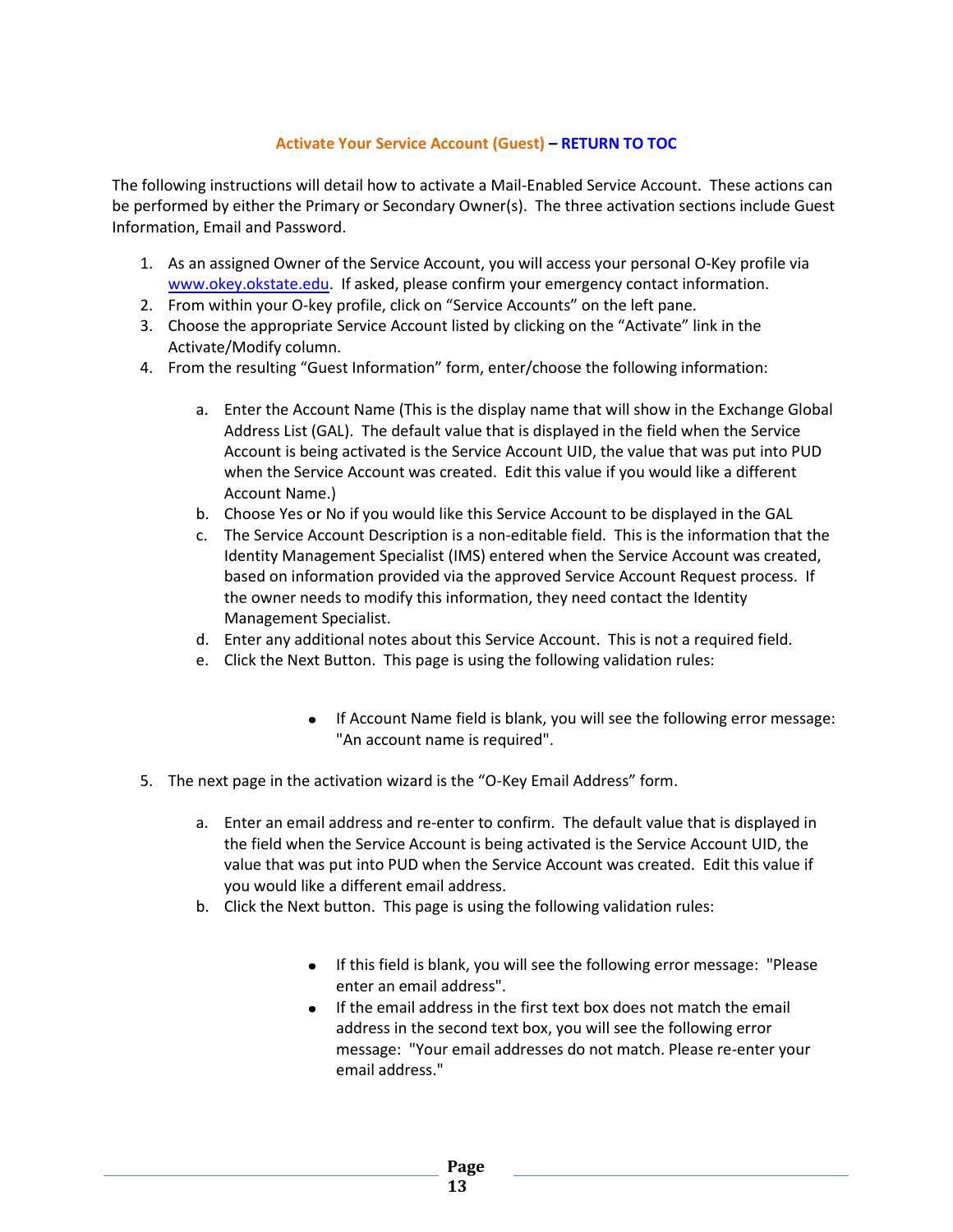- If the email address selected is already being used by another user, you will see the following error message: "The email address selected already exists. Please select another email."
- If the email address contains prohibited words, you will see the following error message: "The email address contains a prohibited word. Please remove it"
- 6. The next page in the activation wizard is the "O-Key Password" form. You have the choice to use one of the 4 generated passwords or enter your own. NOTE: If choosing your own password, please ensure that the password adheres to the published password complexity standards.
- 7. Click the Next button. This page is using the following validation rules:
	- If nothing is selected or entered, you will see a pop up window with a message that says: "Please select a password or enter your own."
	- If the length of the password entered is smaller than 8 characters, you will see the following error message: "The length of the password entered is smaller than 8".
	- If the password entered does not contain an upper-case character, you will see the following error message: "The password entered does not contain an upper-case character".
	- If the password entered does not contain a number, you will see the following error message: "The password entered does not contain a number".
	- If the password entered in the first text box does not match the password in the second text box, you will see the following error message: "The passwords do not match. Please reenter your password".
	- If the password entered contains a dictionary word, you will see the following error message: "The password entered contains a dictionary word. The word is: "
	- If the password entered contains a space, you will see the following error message: "The password entered contains a space".
	- $\bullet$  If the password entered is one of the last 4 passwords previously entered or it has been used in the last 8 days, you will see the following error message: "The password chosen is one of the last 4 passwords previously used or it has been used in the last 8 days."
- 8. The next page is the Guest Account Profile. This indicates that you have successfully completed the wizard. The Profile will list all information pertaining to that Service Account. If necessary, share the information with all owners of the account.
- 9. Please note that a Secondary Owner is required for all Service Accounts.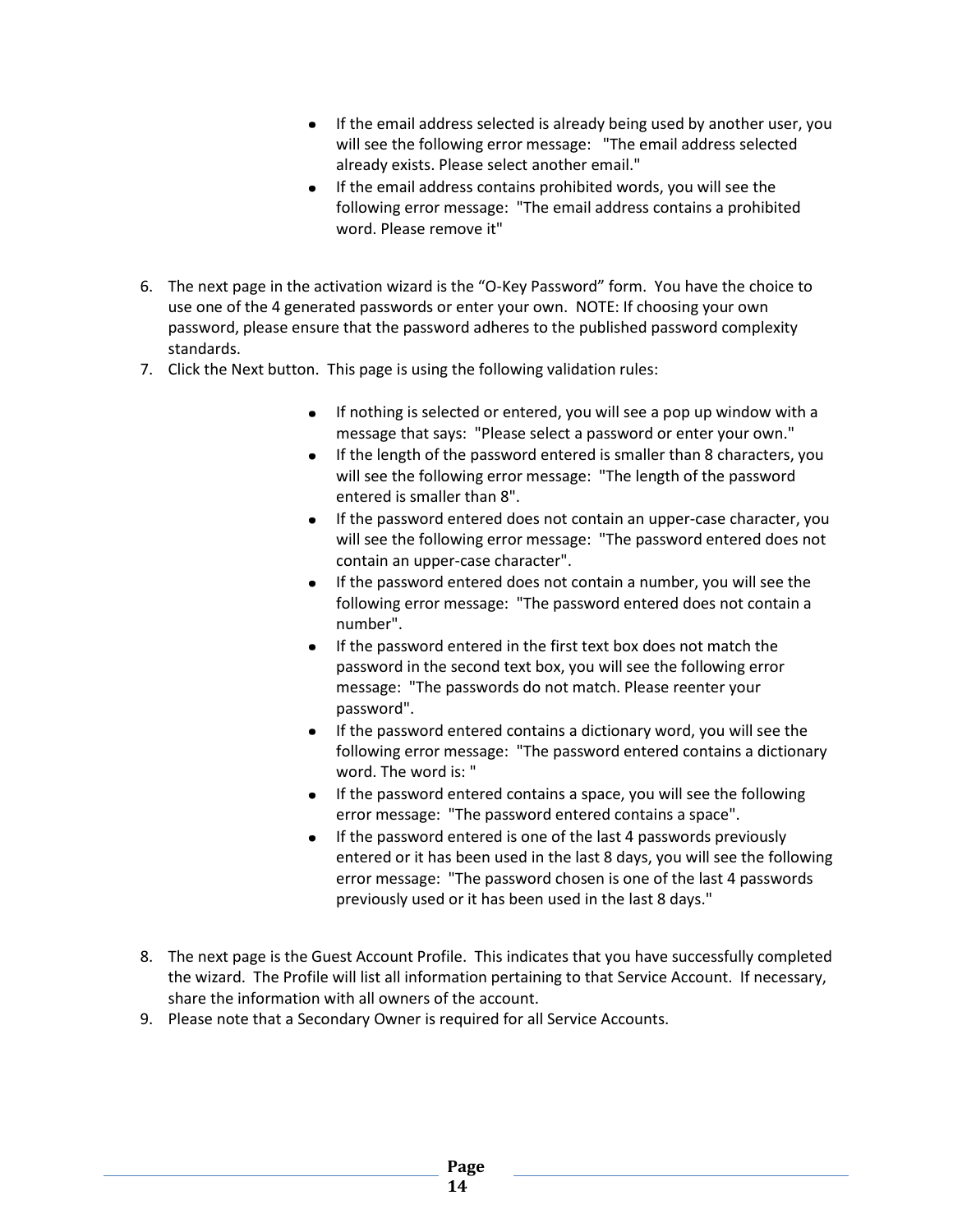# **Activate Your Service Account (WirelessMAC) – [RETURN TO TOC](#page-1-0)**

<span id="page-14-0"></span>The following instructions will detail how to activate a "WirelessMAC" Service Account. These actions can be performed by either the Primary or Secondary Owner(s).

- 1. As an assigned Owner of the Service Account, you will access your personal O-Key profile via [www.okey.okstate.edu.](http://www.okey.okstate.edu/) If asked, please confirm your emergency contact information.
- 2. From within your O-key profile, click on "Service Accounts" on the left pane.
- 3. Choose the appropriate Service Account listed by clicking on the "Activate" link in the Activate/Modify column.
- 4. From the resulting "Password" form, note that the password is automatically populated. This is by design and should not be changed. Passwords for WirelessMAC Service Accounts do not expire. Click on the Next button.
- 5. The next page is the WirelessMAC Account Profile. This indicates that you have successfully completed the wizard. The Profile will list all information pertaining to that Service Account.
- 6. Please note that a Secondary Owner is required for all Service Accounts. Take the opportunity at this time to add one, if one does not exist.
- 7. Your account will be populated into the necessary O-Key Global Group during daily processing that will grant access to the OSUREGISTERED wireless network. Your device should be able to access OSUREGISTERED after 10am the following business day.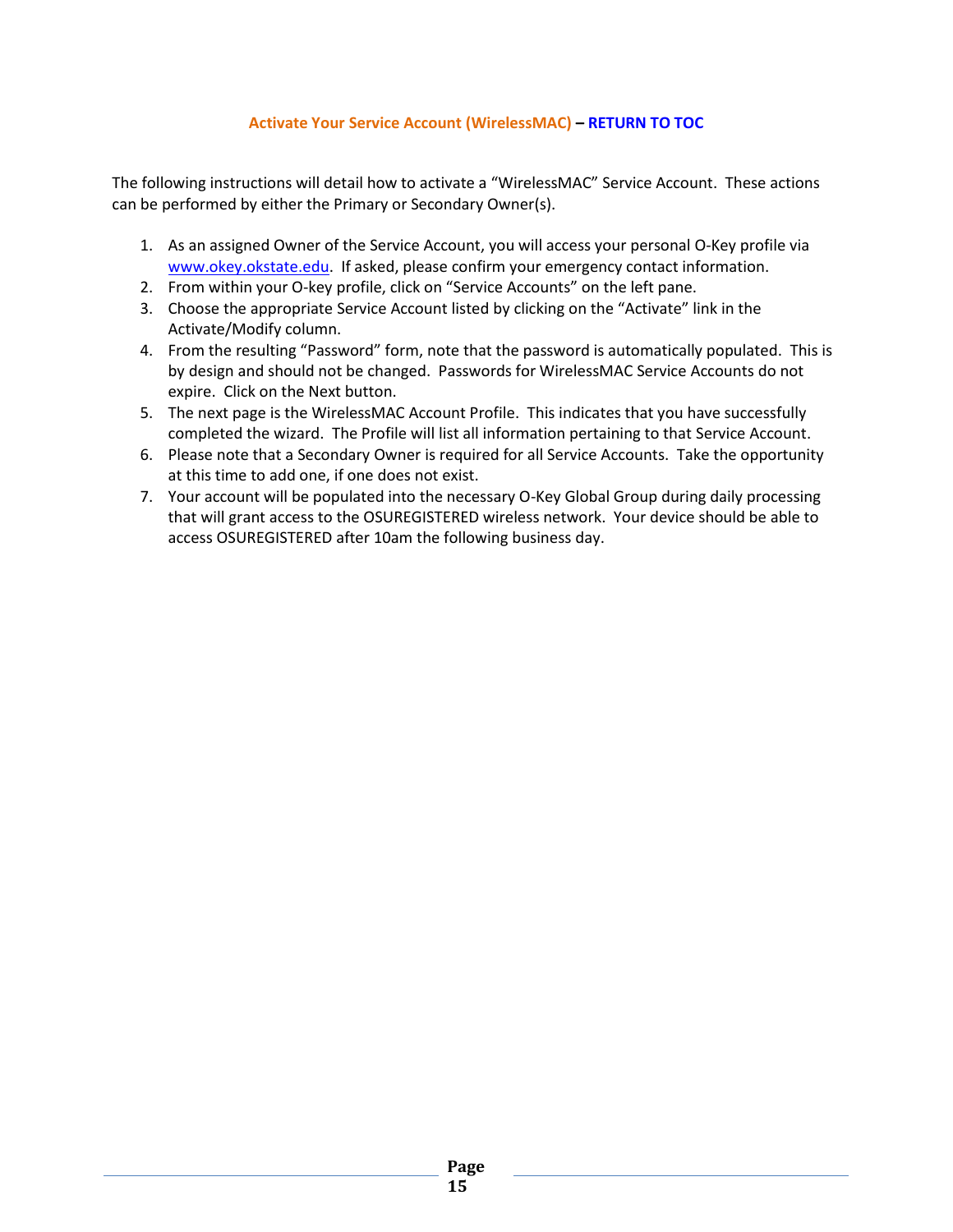#### **Modify Your Service Account (Mail Enabled) – [RETURN TO](#page-1-0) TOC**

<span id="page-15-0"></span>The following instructions will detail how to modify a Mail-Enabled Service Account. These actions can be performed by either the Primary or Secondary Owner(s). The eight modification sections include Edit Service Account Information, Change Service Account Password, Transfer Ownership, Extend Expiration Date, Disable Service Account, Change Service Account Email, Add Secondary Owner, and Remove Secondary Owner.

- 1. As an assigned Owner of the Service Account, you will access your personal O-Key profile via [www.okey.okstate.edu.](http://www.okey.okstate.edu/) If asked, please confirm your emergency contact information.
- 2. From within your O-key profile, click on "Service Accounts" on the left pane.
- 3. Choose the appropriate Service Account listed by clicking on the "Modify" link in the Activate/Modify column.
- 4. From the resulting Service Account profile page, you will have the following options regarding account modifications:
	- a. **EDIT SERVICE ACCOUNT INFORMATION:** This menu item will display the Mail Enabled Information form.
		- Click the Reset button to reset the fields to the information that you saved prior to this modification session.
		- Click the Save button to save your current modification session. This page has the following validation rules:
			- o If Account Name field is blank, you will see the following error message: "An account name is required".
		- o Click the Cancel button to go back to the profile page.
	- b. **CHANGE SERVICE ACCOUNT PASSWORD:** This menu item will display the O-Key Password form.
		- Click the Save button to save the password. This page has the following validation rules:
			- o If nothing is selected or entered, you will see a pop up window with a message that says: "Please select a password or enter your own."
			- o If the length of the password entered is smaller than 8 characters, you will see the following error message: "The length of the password entered is smaller than 8".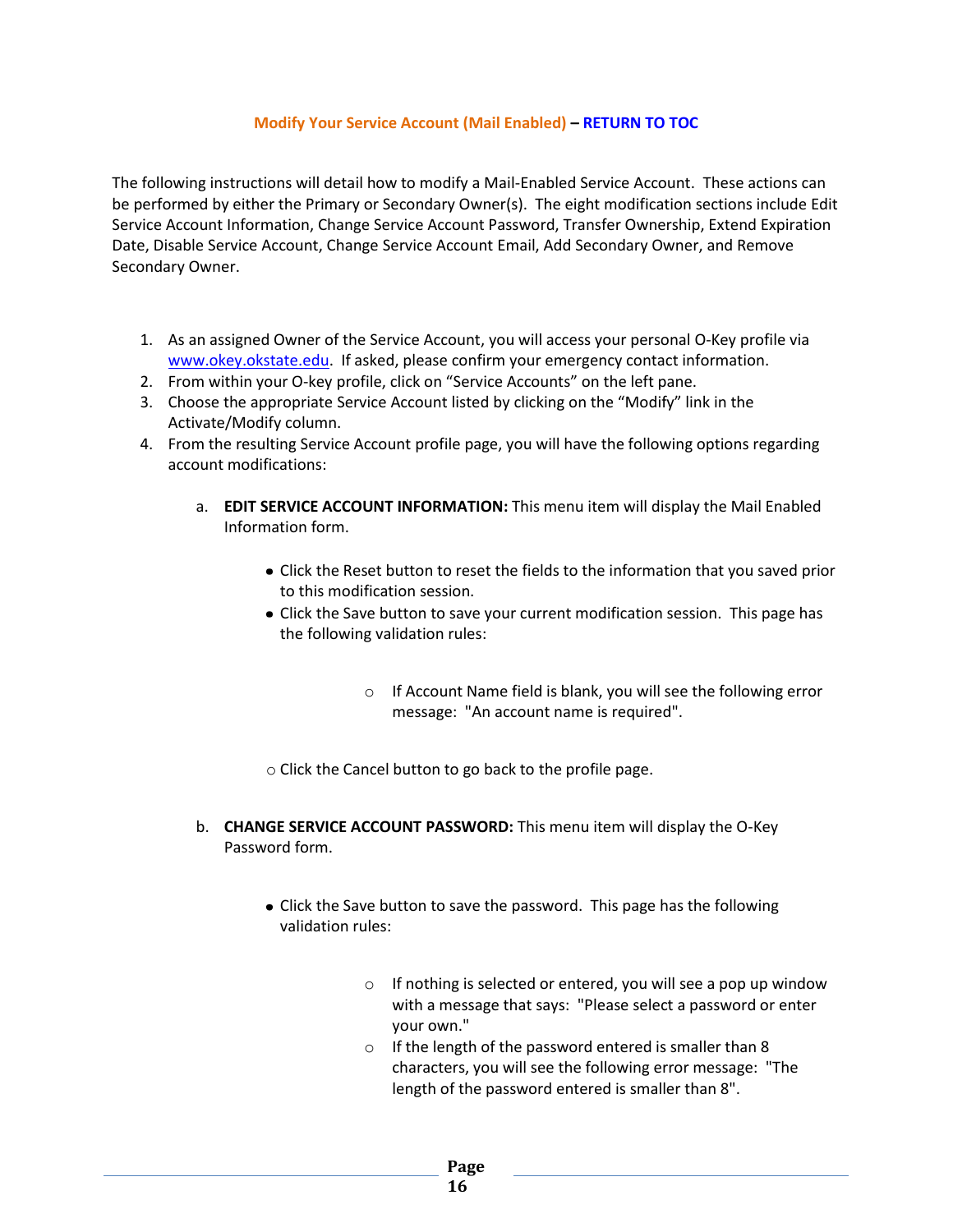- o If the password entered does not contain an upper-case character, you will see the following error message: "The password entered does not contain an upper-case character".
- $\circ$  If the password entered does not contain a number, you will see the following error message: "The password entered does not contain a number".
- o If the password entered in the first text box does not match the password in the second text box, you will see the following error message: "The passwords do not match. Please reenter your password".
- $\circ$  If the password entered contains a dictionary word, you will see the following error message: "The password entered contains a dictionary word. The word is: "
- o If the password entered contains a space, you will see the following error message: "The password entered contains a space".
- o If the password entered is one of the last 4 passwords previously entered or it has been used in the last 8 days, you will see the following error message: "The password chosen is one of the last 4 passwords previously used or it has been used in the last 8 days."
- Click the Cancel button to go back to the profile page.
- c. **TRANSFER OWNERSHIP**: This menu item will display the Transfer Ownership form.
	- $\bullet$ Enter the email address of the person who will be the new Primary Owner.
	- Click the Lookup button. You should see the Transfer Ownership Confirmation page.
	- If the New Owner Name and the Department is the correct information for the new owner, click the Confirm button. The current Primary Owner will be removed. This page is using the following validation rules:
		- o If the email address entered is the email address of the current owner, you will see the following error message: "The email entered is the current owner email. Please re-enter the email address."
		- o If the email address entered contains spaces, you will see the following error message: "The email address contains spaces. Please try again."
		- o If the email address entered is the email address of a person that has an invalid employee assignment, you will see the following error message: "The email address entered does not have a valid employment assignment. Please re-enter."
		- o If the email address entered is the email address of a person that is with invalid department code, you will see the following error message: "An error occurred while retrieving the new owner's department code. "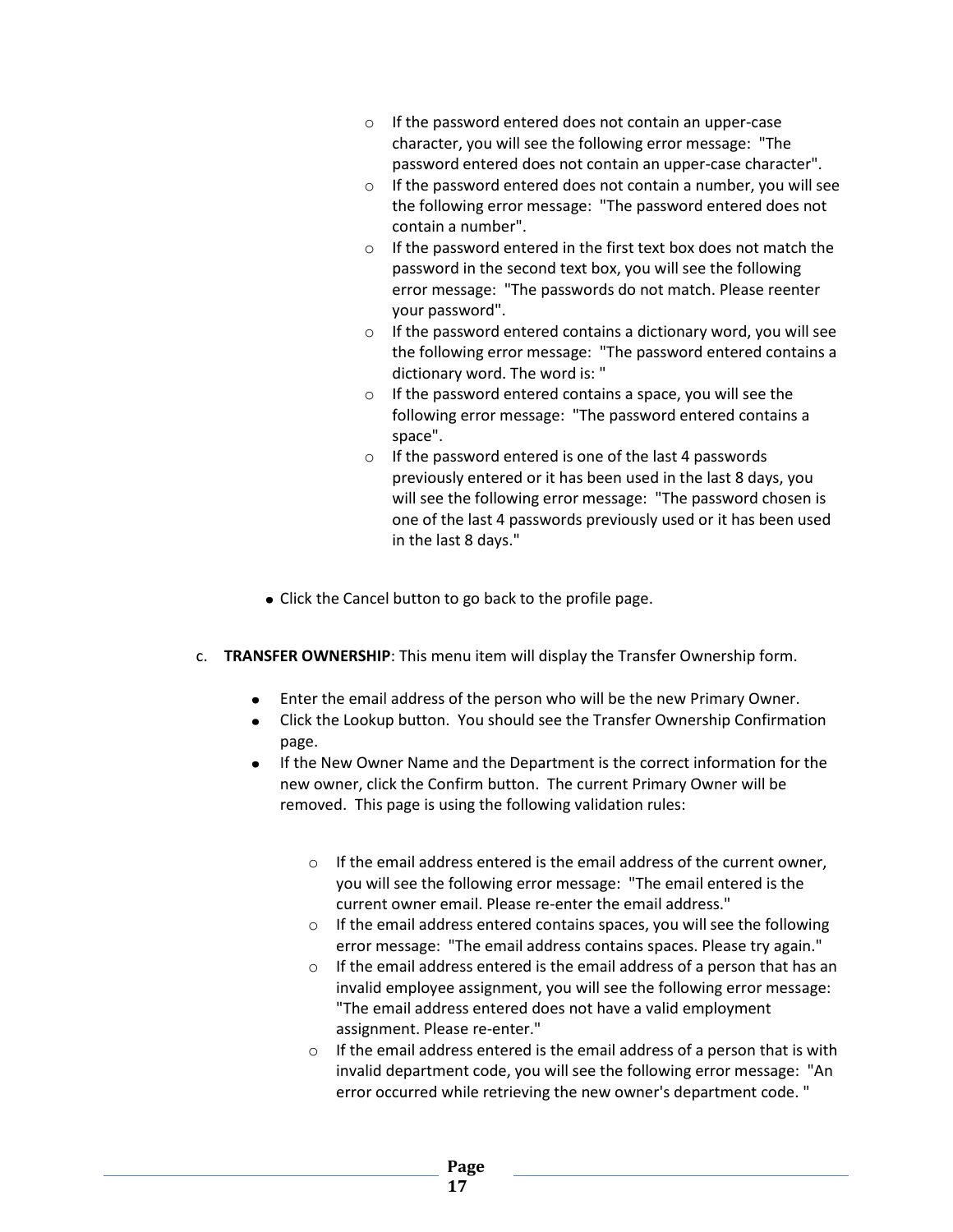- $\circ$  If the email address entered contains the  $\omega$  sign, you will see the following error message: "The email address contains @ sign. Please try again."
- o If there is no email address entered, you will see the following error message: "Please enter email address."
- Click the Cancel button to go back to the profile page.
- d. **EXTEND EXPIRATION DATE**: This menu item will display the Extend Expiration Date page.
	- This page displays the current expiration date for the Service Account.
	- Click the Extend button to make the expiration date one year from the current date. You will not have the option to confirm. For example: Today is 5/25/2006. By extending the expiration date 1 year from today, the Service Account will have a new expiration date of 5/25/2007.
	- Click the Cancel button to go back to the profile page.
- e. **DISABLE SERVICE ACCOUNT**: This menu item will display the Disable Service Account page.
	- Click the Disable button to disable the Service Account.
	- If you elect to disable the Service Account, you will see the following in the profile page: "This Service Account has been disabled".
	- After disabling the Service Account, the menu item will change to Enable Service Account. No modifications can be performed for a Service Account that has been disabled.
	- Click the Cancel button to go back to the profile page.
- f. **CHANGE SERVICE ACCOUNT EMAIL**: This menu item will display the O-Key Email Address form.
	- Click the Save button to save the email address. This page uses the following validation rules:
		- o If this field is blank, you will see the following error message: "Please enter an email address".
		- $\circ$  If the email address in the first text box does not match the email address in the second text box, you will see the following error message: "Your email addresses do not match. Please re-enter your email address."
		- o If the email address selected is already being used by another user, you will see the following error message: "The email address selected already existed. Please select another email."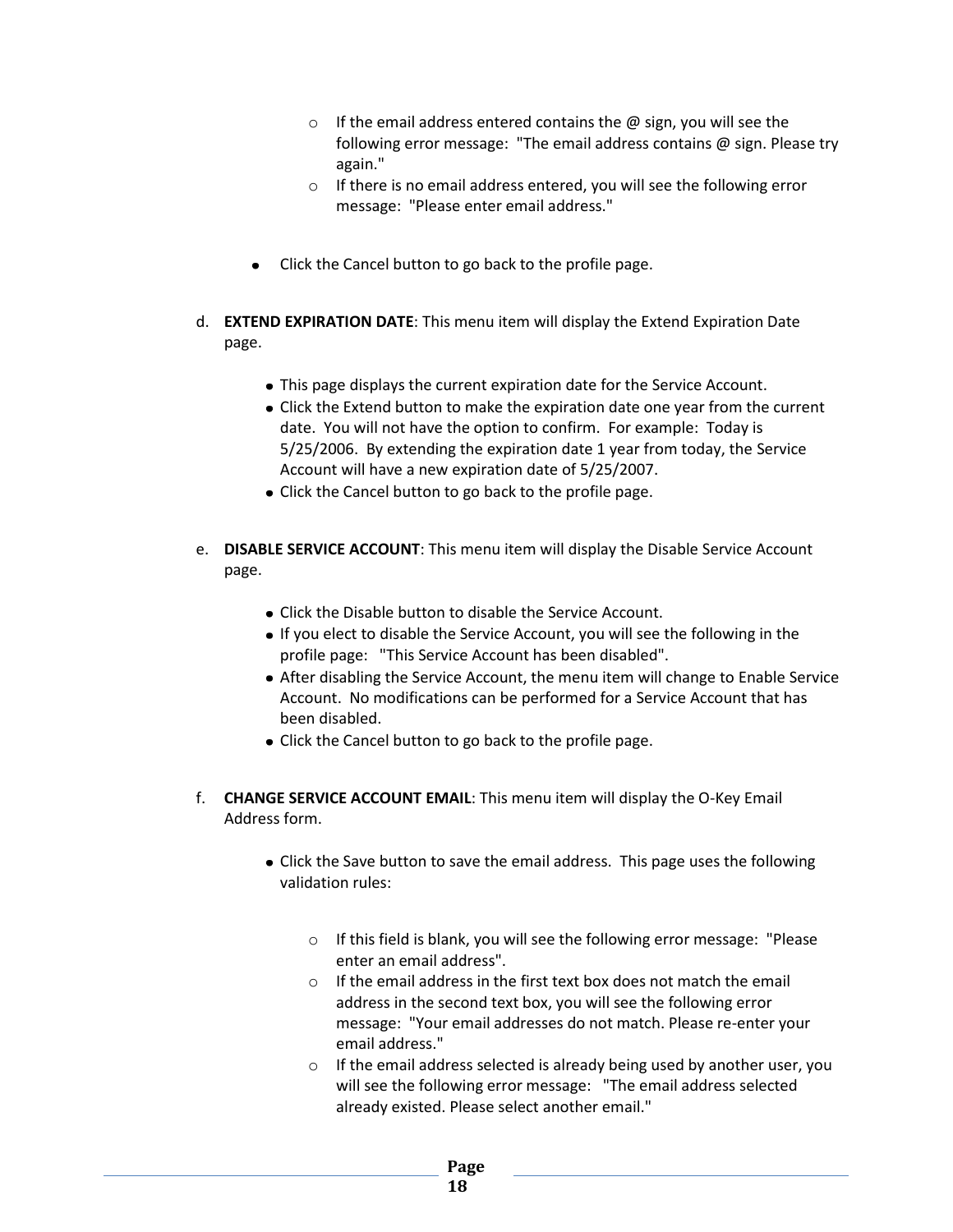- o If the email address contains prohibited words, you will see the following error message: "The email address contains prohibited word. Please remove it"
- Click the Cancel button to go back to the profile page.
- g. **ADD SECONDARY OWNER**: This menu item will allow the owner to add Secondary Owners. Please be prepared to enter the potential Secondary Owners' Exchange email address.
- h. **REMOVE SECONDARY OWNER**: This menu item will allow the owner to remove Secondary Owners. The menu item will not display if there are not Secondary Owners to remove.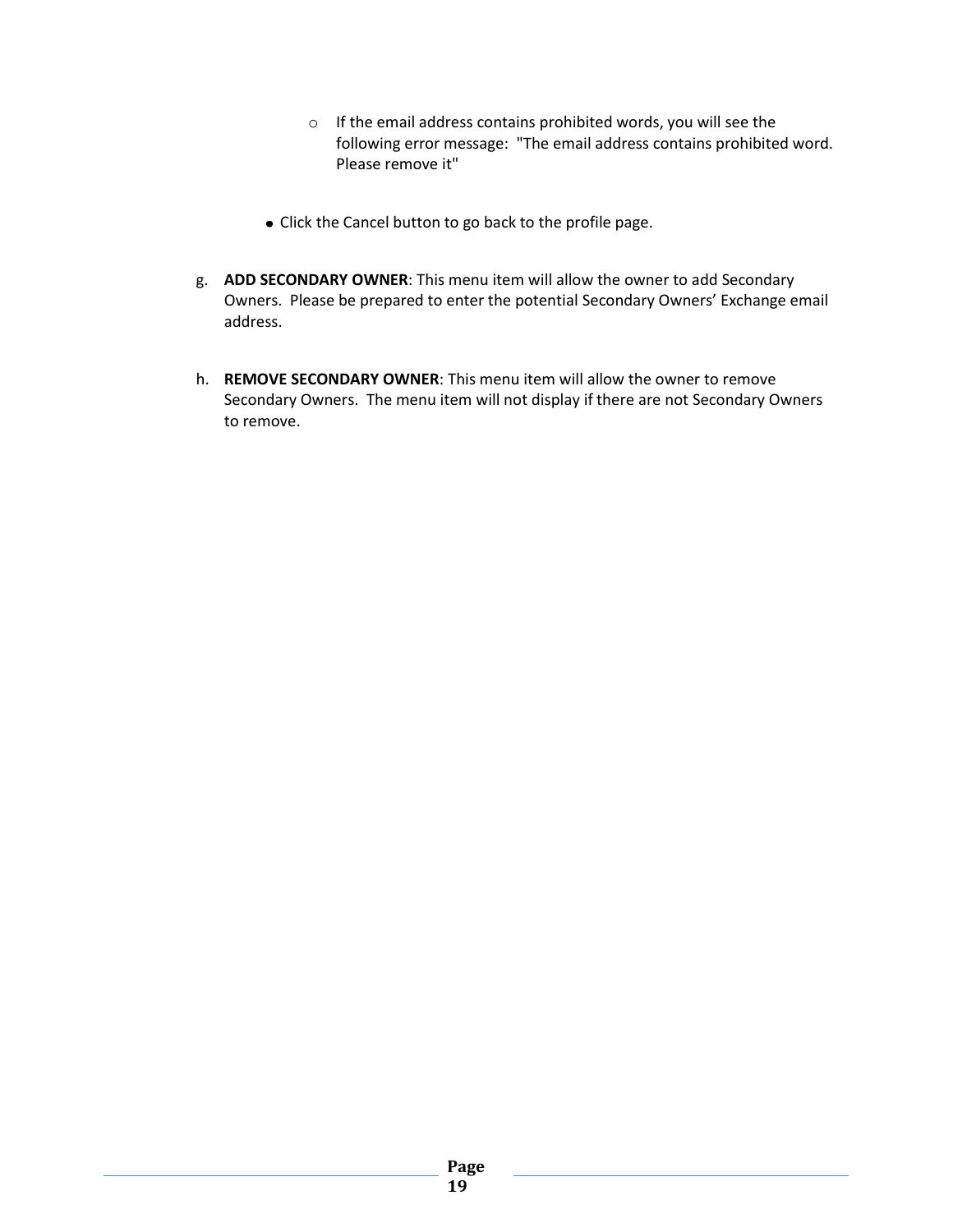#### **Modify Your Service Account (Application) – [RETURN TO](#page-1-0) TOC**

<span id="page-19-0"></span>The following instructions will detail how to modify an Application Service Account. These actions can be performed by either the Primary or Secondary Owner(s). The eight modification sections include Edit Service Account Information, Change Service Account Password, Transfer Ownership, Extend Expiration Date, Disable Service Account, Change Service Account Email, Add Secondary Owner, and Remove Secondary Owner.

- 1. As an assigned Owner of the Service Account, you will access your personal O-Key profile via [www.okey.okstate.edu.](http://www.okey.okstate.edu/) If asked, please confirm your emergency contact information.
- 2. From within your O-key profile, click on "Service Accounts" on the left pane.
- 3. Choose the appropriate Service Account listed by clicking on the "Modify" link in the Activate/Modify column.
- 4. From the resulting Service Account profile page, you will have the following options regarding account modifications:
	- a. **EDIT SERVICE ACCOUNT INFORMATION:** This menu item will display the Application Information form.
		- Click the Reset button to reset the fields to the information that you saved prior to this modification session.
		- Click the Save button to save your current modification session. This page has the following validation rules:
			- o If Account Name field is blank, you will see the following error message: "An account name is required."
		- Click the Cancel button to go back to the profile page.
	- b. **CHANGE SERVICE ACCOUNT PASSWORD:** This menu item will display the O-Key Password form.
		- The password requirements for application Service Account are different from the requirements for other Service Account types. Application Service Account's password needs to be at least 15 characters long and MUST contain at least one special character. The randomly generated options will not be shown.
		- Click the Save button to save the password. This page has the following validation rules:
			- $\circ$  If nothing is entered, you will see a pop up window with a message that says: "Please select a password or enter your own."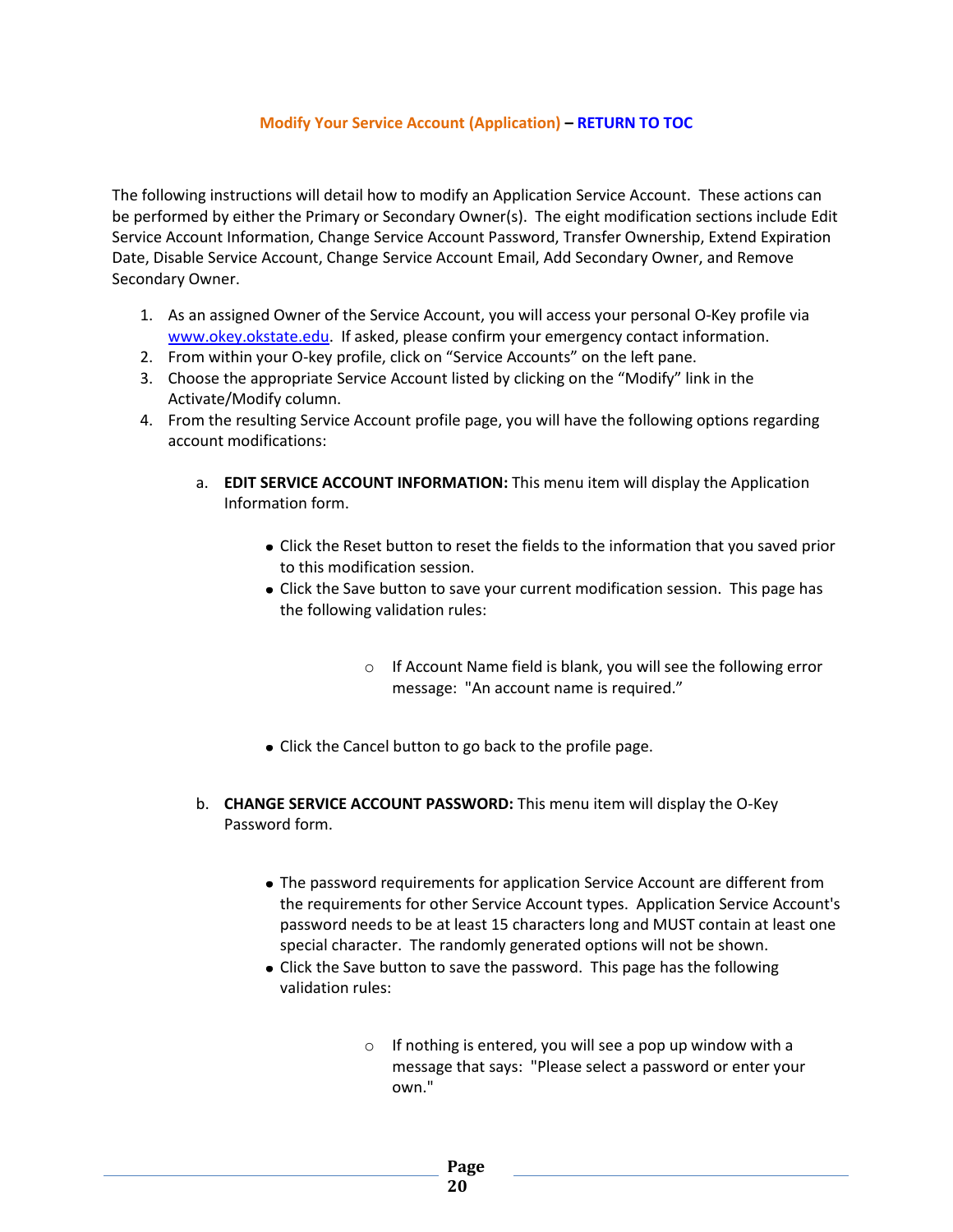- o If the length of the password entered is smaller than 15 characters, you will see the following error message: "Your password is less than 15 characters long. Please reenter your password".
- o If the password entered does not contain at least one special character, you will see the following error message: "Your password needs to contain at least one special character. Please reenter your password".
- o If the password entered does not contain an upper-case character, you will see the following error message: "The password entered does not contain an upper-case character".
- $\circ$  If the password entered does not contain a number, you will see the following error message: "The password entered does not contain a number".
- o If the password entered in the first text box does not match the password in the second text box, you will see the following error message: "The passwords do not match. Please reenter your password".
- $\circ$  If the password entered contains a dictionary word, you will see the following error message: "The password entered contains a dictionary word. The word is: "
- o If the password entered contains a space, you will see the following error message: "The password entered contains a space".
- o If the password entered is one of the last 4 passwords previously entered or it has been used in the last 8 days, you will see the following error message: "The password chosen is one of the last 4 passwords previously used or it has been used in the last 8 days."
- Click the Cancel button to go back to the profile page.
- c. **TRANSFER OWNERSHIP**: This menu item will display the Transfer Ownership form.
	- $\bullet$ Enter the email address of the person who will be the new Primary Owner.
	- Click the Lookup button. You should see the Transfer Ownership Confirmation page.
	- If the New Owner Name and the Department is the correct information for the new owner, click the Confirm button. The current Primary Owner will be removed. This page is using the following validation rules:
		- o If the email address entered is the email address of the current owner, you will see the following error message: "The email entered is the current owner email. Please re-enter the email address."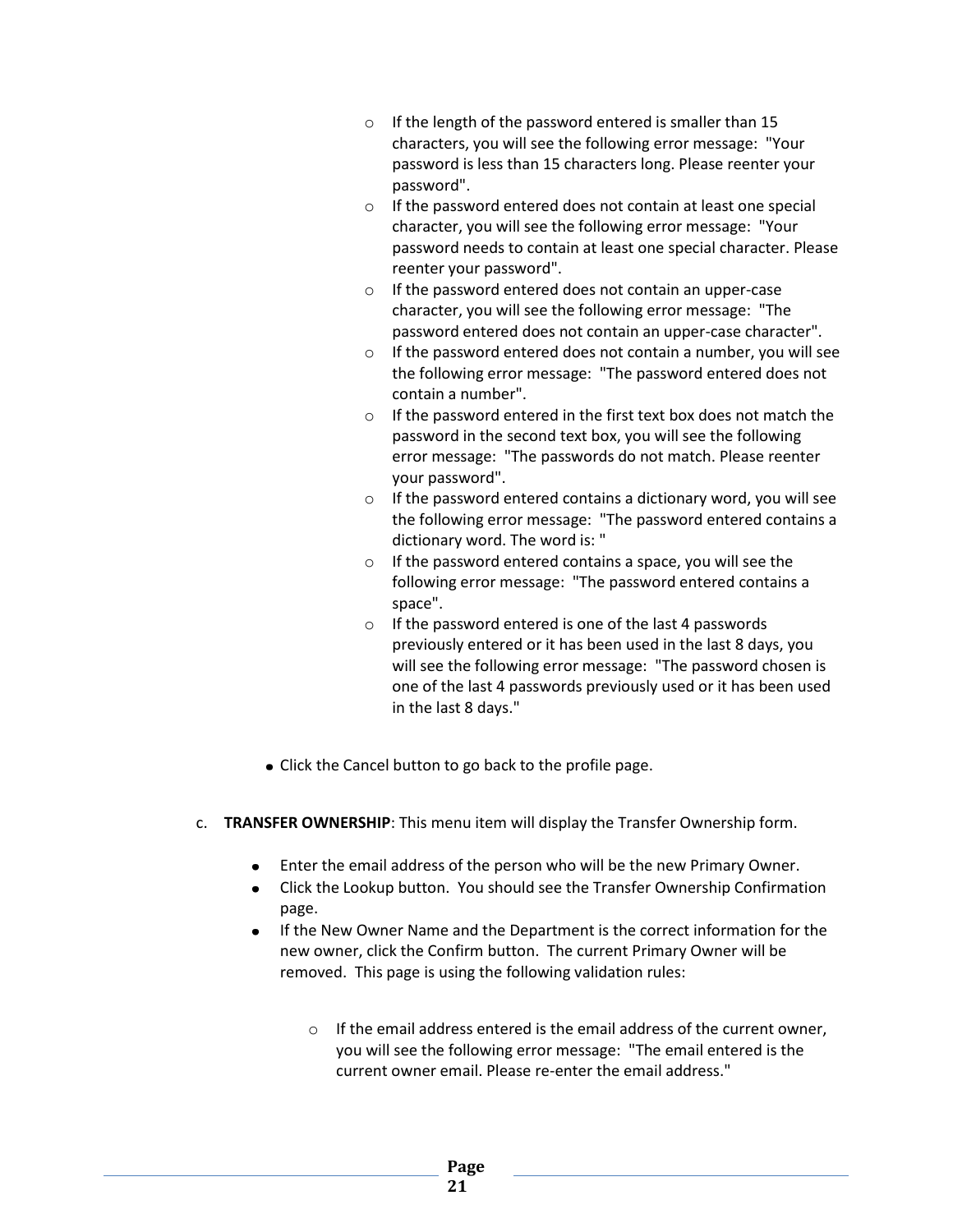- $\circ$  If the email address entered contains spaces, you will see the following error message: "The email address contains spaces. Please try again."
- o If the email address entered is the email address of a person that has an invalid employee assignment, you will see the following error message: "The email address entered does not have a valid employment assignment. Please re-enter."
- $\circ$  If the email address entered is the email address of a person that is with invalid department code, you will see the following error message: "An error occurred while retrieving the new owner's department code. "
- $\circ$  If the email address entered contains the  $\omega$  sign, you will see the following error message: "The email address contains @ sign. Please try again."
- $\circ$  If there is no email address entered, you will see the following error message: "Please enter email address."
- Click the Cancel button to go back to the profile page.
- d. **EXTEND EXPIRATION DATE**: This menu item will display the Extend Expiration Date page.
	- This page displays the current expiration date for the Service Account.
	- Click the Extend button to make the expiration date one year from the current date. You will not have the option to confirm. For example: Today is 5/25/2006. By extending the expiration date 1 year from today, the Service Account will have a new expiration date of 5/25/2007.
	- Click the Cancel button to go back to the profile page.
- e. **DISABLE SERVICE ACCOUNT**: This menu item will display the Disable Service Account page.
	- Click the Disable button to disable the Service Account.
	- If you elect to disable the Service Account, you will see the following in the profile page: "This Service Account has been disabled".
	- After disabling the Service Account, the menu item will change to Enable Service Account. No modifications can be performed for a Service Account that has been disabled.
	- Click the Cancel button to go back to the profile page.
- f. **CHANGE SERVICE ACCOUNT EMAIL**: This menu item will display the O-Key Email Address form.
	- Click the Save button to save the email address. This page uses the following validation rules: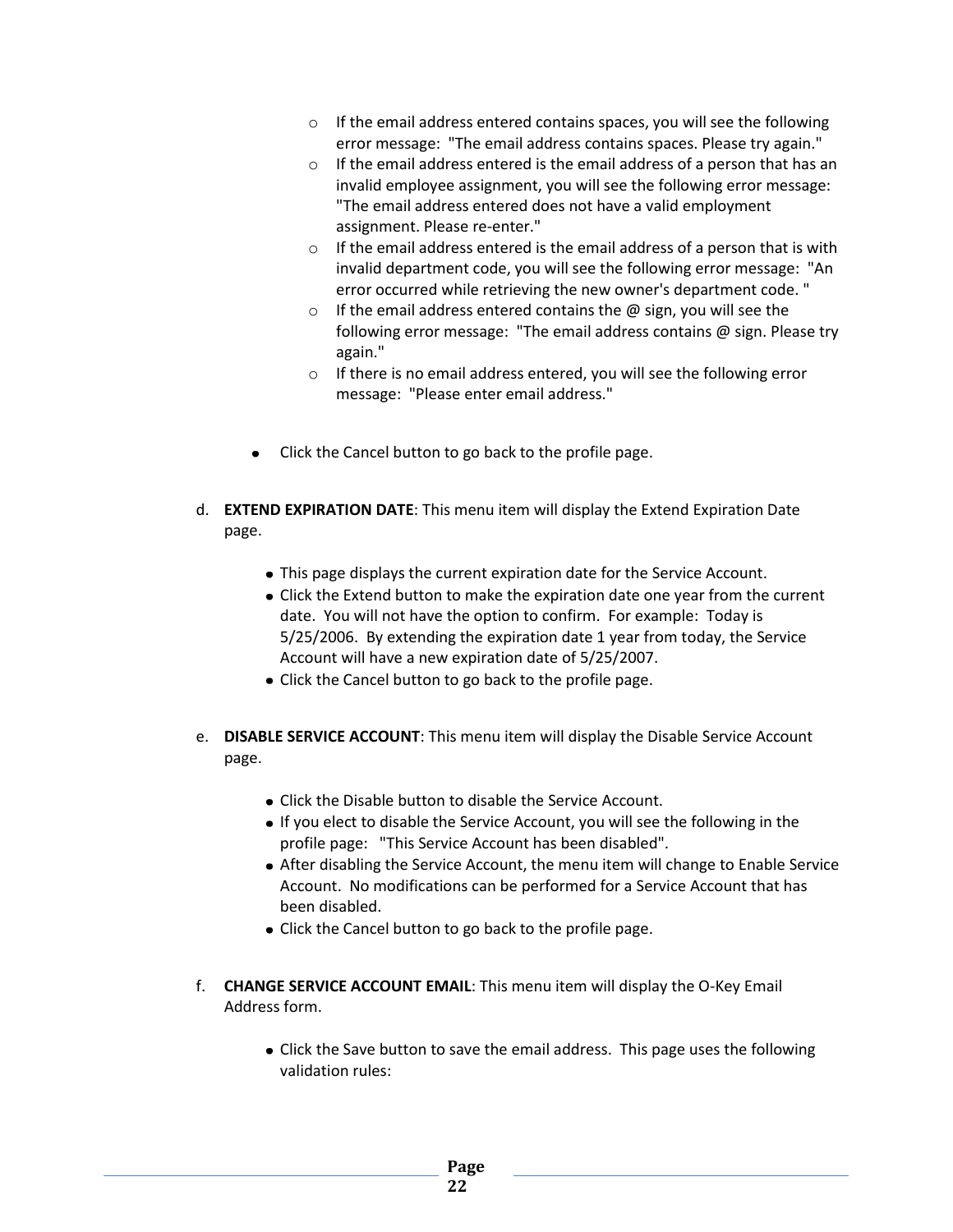- o If this field is blank, you will see the following error message: "Please enter an email address".
- o If the email address in the first text box does not match the email address in the second text box, you will see the following error message: "Your email addresses do not match. Please re-enter your email address."
- o If the email address selected is already being used by another user, you will see the following error message: "The email address selected already existed. Please select another email."
- $\circ$  If the email address contains prohibited words, you will see the following error message: "The email address contains prohibited word. Please remove it."
- Click the Cancel button to go back to the profile page.
- g. **ADD SECONDARY OWNER**: This menu item will allow the owner to add Secondary Owners. Please be prepared to enter the potential Secondary Owners' Exchange email address.
- h. **REMOVE SECONDARY OWNER**: This menu item will allow the owner to remove Secondary Owners. The menu item will not display if there are not Secondary Owners to remove.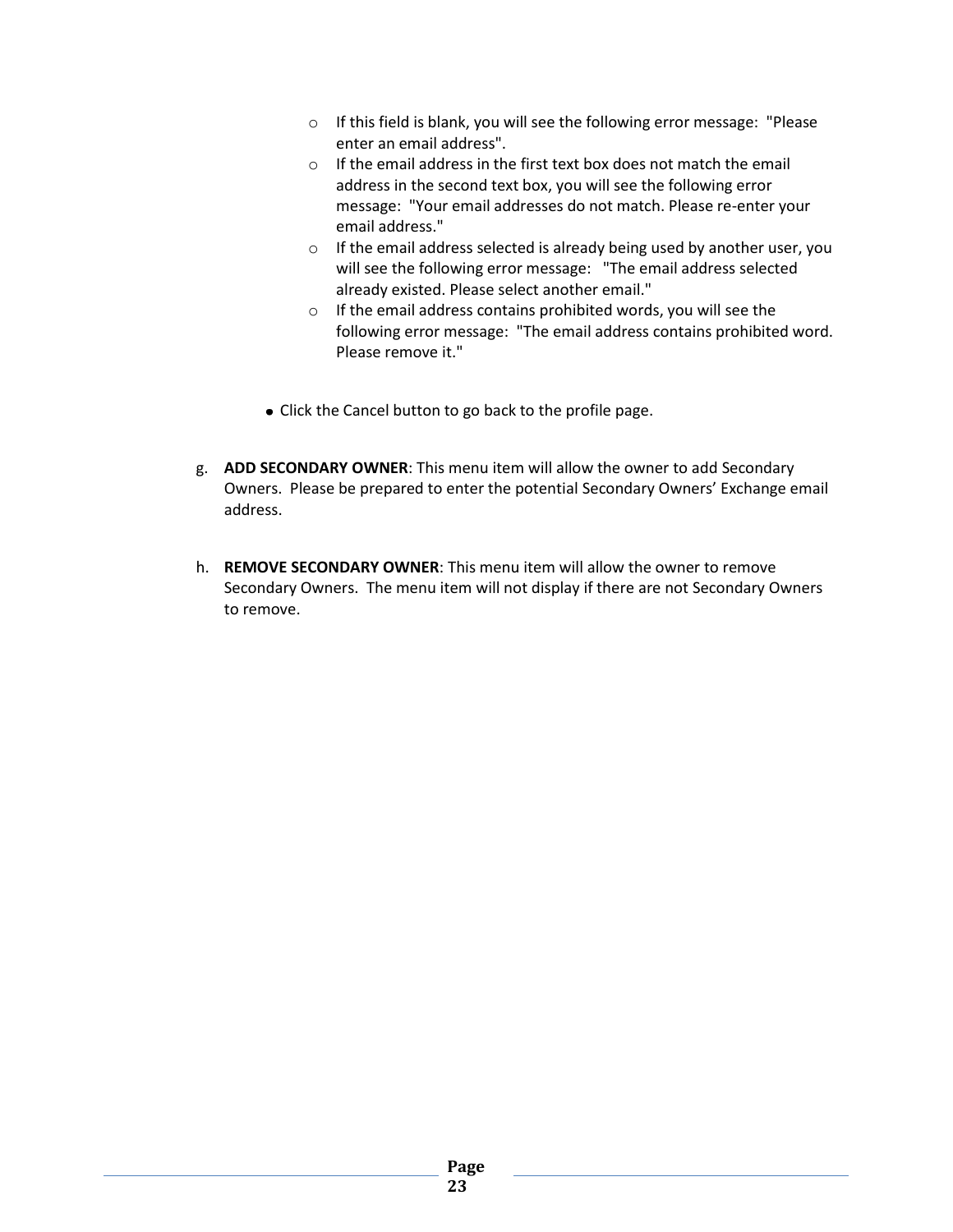#### **Modify Your Service Account (Kiosk) – [RETURN TO](#page-1-0) TOC**

<span id="page-23-0"></span>The following instructions will detail how to modify a Kiosk Service Account. These actions can be performed by either the Primary or Secondary Owner(s). The twelve modification sections include Edit Service Account Information, Change Service Account Password, Transfer Ownership, Extend Expiration Date, Disable Service Account, Suspend Service Account, Add Workstations, Remove Workstations, Add Workstation Hours, Remove Workstation Hours, Add Secondary Owner, and Remove Secondary Owner.

- 1. As an assigned Owner of the Service Account, you will access your personal O-Key profile via [www.okey.okstate.edu.](http://www.okey.okstate.edu/) If asked, please confirm your emergency contact information.
- 2. From within your O-key profile, click on "Service Accounts" on the left pane.
- 3. Choose the appropriate Service Account listed by clicking on the "Modify" link in the Activate/Modify column.
- 4. From the resulting Service Account profile page, you will have the following options regarding account modifications:
	- a. **EDIT SERVICE ACCOUNT INFORMATION:** This menu item will display the Kiosk Information form.
		- Enter any notes you have for this account.
		- Click the Reset button to reset notes field if you want to make modifications.
		- Click the Save button to save your current modification session.
		- Click the Cancel button to go back to the profile page.
	- b. **CHANGE SERVICE ACCOUNT PASSWORD:** This menu item will display the O-Key Password form. You are welcome to choose one of the four randomly generated options or enter your own.
		- Click the Save button to save the password. This page has the following validation rules:
			- $\circ$  If nothing is selected or entered, you will see a pop up window with a message that says: "Please select a password or enter your own."
			- o If the length of the password entered is smaller than 8 characters, you will see the following error message: "The length of the password entered is smaller than 8".
			- o If the password entered does not contain an upper-case character, you will see the following error message: "The password entered does not contain an upper-case character".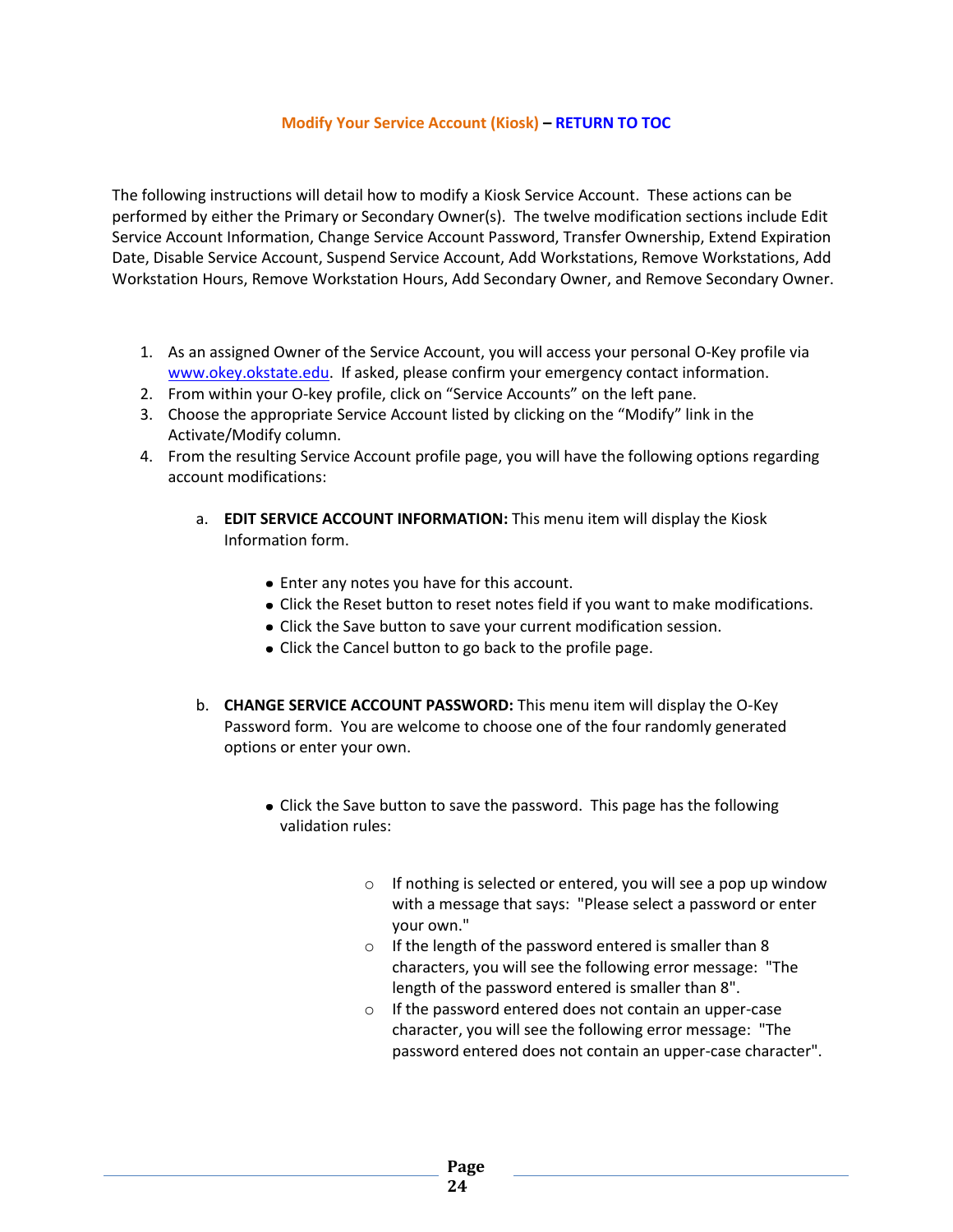- o If the password entered does not contain a number, you will see the following error message: "The password entered does not contain a number".
- o If the password entered in the first text box does not match the password in the second text box, you will see the following error message: "The passwords do not match. Please reenter your password".
- $\circ$  If the password entered contains a dictionary word, you will see the following error message: "The password entered contains a dictionary word. The word is: "
- o If the password entered contains a space, you will see the following error message: "The password entered contains a space".
- o If the password entered is one of the last 4 passwords previously entered or it has been used in the last 8 days, you will see the following error message: "The password chosen is one of the last 4 passwords previously used or it has been used in the last 8 days."
- c. **TRANSFER OWNERSHIP**: This menu item will display the Transfer Ownership form.
	- Enter the email address of the person who will be the new Primary Owner.
	- Click the Lookup button. You should see the Transfer Ownership Confirmation  $\bullet$ page.
	- If the New Owner Name and the Department is the correct information for the  $\bullet$ new owner, click the Confirm button. The current Primary Owner will be removed. This page is using the following validation rules:
		- $\circ$  If the email address entered is the email address of the current owner, you will see the following error message: "The email entered is the current owner email. Please re-enter the email address."
		- o If the email address entered contains spaces, you will see the following error message: "The email address contains spaces. Please try again."
		- o If the email address entered is the email address of a person that has an invalid employee assignment, you will see the following error message: "The email address entered does not have a valid employment assignment. Please re-enter."
		- $\circ$  If the email address entered is the email address of a person that is with invalid department code, you will see the following error message: "An error occurred while retrieving the new owner's department code. "
		- $\circ$  If the email address entered contains the  $\omega$  sign, you will see the following error message: "The email address contains @ sign. Please try again."
		- o If there is no email address entered, you will see the following error message: "Please enter email address."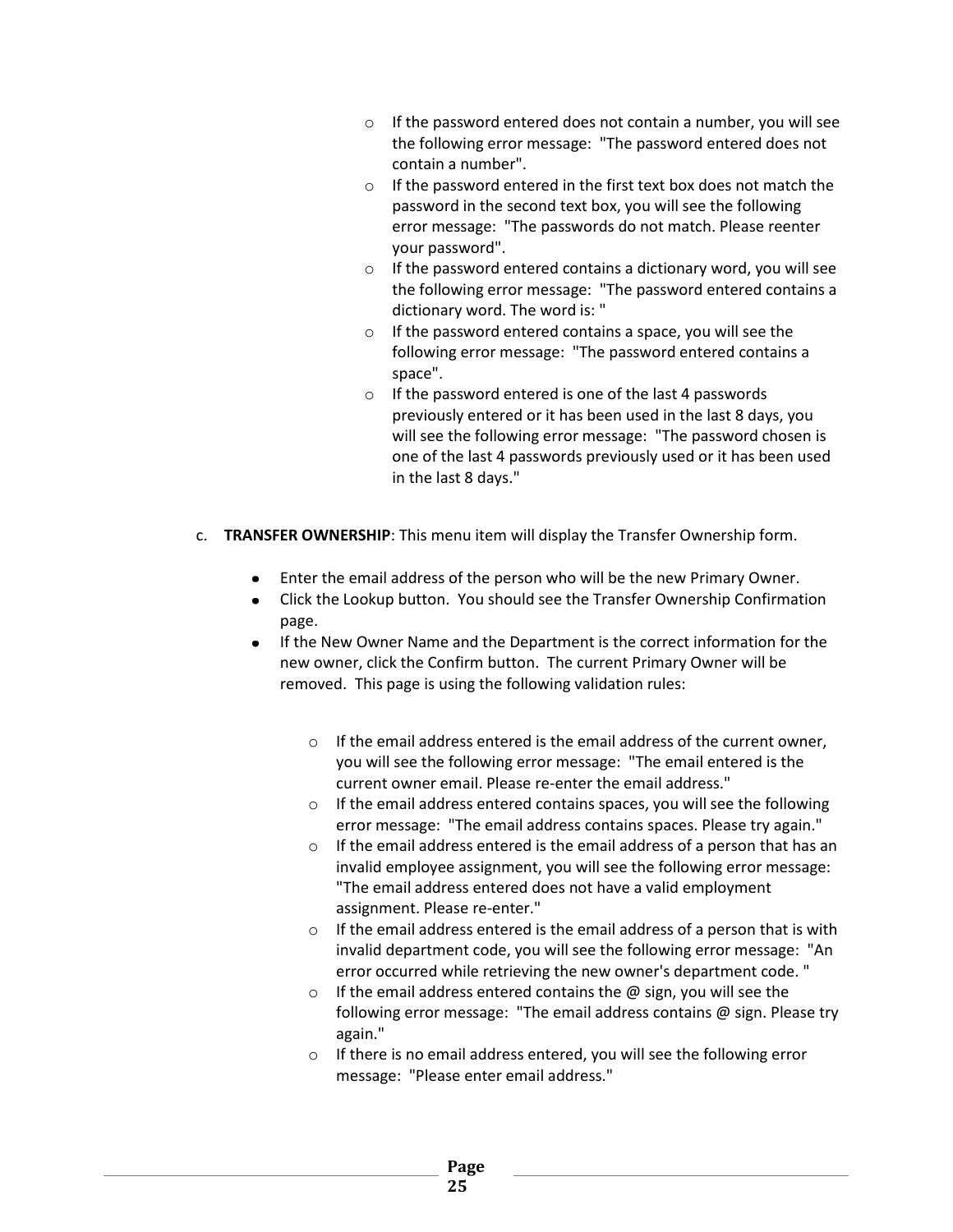- Click the Cancel button to go back to the profile page.
- d. **EXTEND EXPIRATION DATE**: This menu item will display the Extend Expiration Date page.
	- This page displays the current expiration date for the Service Account.
	- Click the Extend button to make the expiration date one year from the current date. You will not have the option to confirm. For example: Today is 5/25/2006. By extending the expiration date 1 year from today, the Service Account will have a new expiration date of 5/25/2007.
	- Click the Cancel button to go back to the profile page.
- e. **DISABLE SERVICE ACCOUNT**: This menu item will display the Disable Service Account page.
	- Click the Disable button to disable the Service Account.
	- If you elect to disable the Service Account, you will see the following in the profile page: "This Service Account has been disabled".
	- After disabling the Service Account, the menu item will change to Enable Service Account. No modifications can be performed for a Service Account that has been disabled.
	- Click the Cancel button to go back to the profile page.
- f. **SUSPEND SERVICE ACCOUNT:** This menu item will allow you to enter dates to suspend the account.
	- Choose the beginning date, and then choose the end date of the suspension period. This page uses the following validation rules:
		- o If nothing is chosen for a beginning date, you will get the following error message: "Beginning date is invalid".
		- o If nothing is chosen for an end date, you will get the following error message: "End date is invalid".
		- o If the end date is before the begin date, you will see the following error message: "You cannot have an end date that is before the begin date."
		- o If the begin date is today, you will get the following error message: "The beginning date must be later than today."
	- When finished, click 'Save'.
	- Click the Cancel button to go back to the profile page.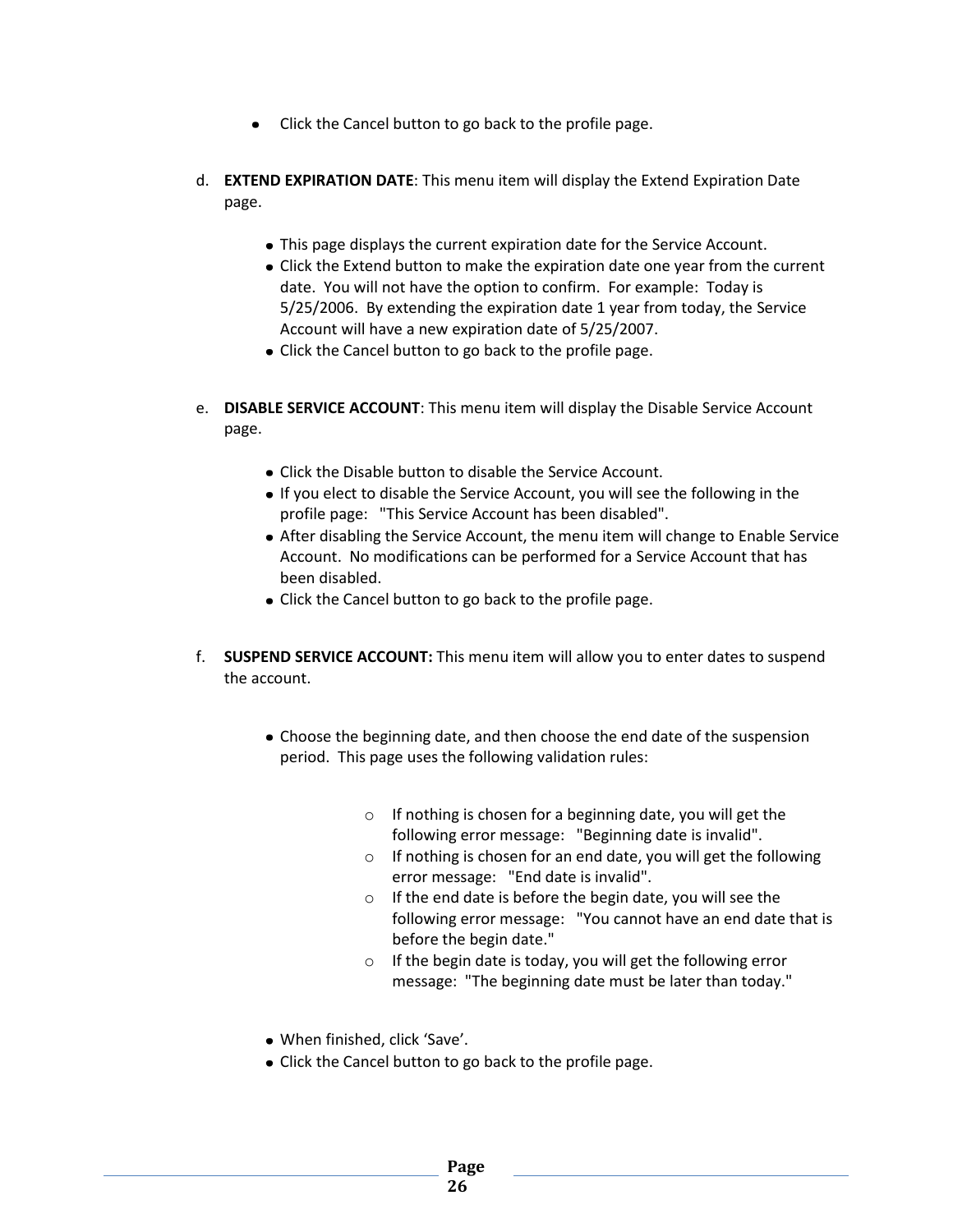- g. **ADD WORKSTATIONS:** This menu item will allow owners to add new workstations to the kiosk.
	- Enter the computer name for each computer you want added to the workstation, separated by pressing the 'Enter' key.
	- Click 'Cancel' to return to the profile page
	- Click 'Save' to add the computer names to the account.
- h. **REMOVE WORKSTATIONS:** This menu item will allow users to remove workstations from the kiosk.
	- Put a checkbox next to each computer name that you wish to remove.
	- Click the 'Submit' button when finished.
- i. **ADD WORKSTATION HOURS:** This menu item will allow you to add workstation hours to the kiosk account.
	- Select the hours for the workstation by choosing the day, begin time of the workstation, and end time of the workstation. Note that all workstations associated with this Service Account will have the same logon hours.
	- Click the 'Add' button. If the time is invalid, you will get an error message associated with the reason it is invalid.
	- You can continue to add hours in this fashion until you have all the hours you require.
	- Alternatively, if the kiosk is to remain open 24/7, put a check in the checkbox at the top of the page.
	- Click the 'Done' button when finished.
- j. **REMOVE WORKSTATION HOURS:** This menu item will allow you to remove a specific set of hours from a workstation.
	- Use the checkboxes on the hours that you wish to remove. Once you are finished, click the 'Submit' button to return to the Profile page.
- k. **ADD SECONDARY OWNER**: This menu item will allow the owner to add Secondary Owners. Please be prepared to enter the potential Secondary Owners' Exchange email address.
- l. **REMOVE SECONDARY OWNER**: This menu item will allow the owner to remove Secondary Owners. The menu item will not display if there are not Secondary Owners to remove.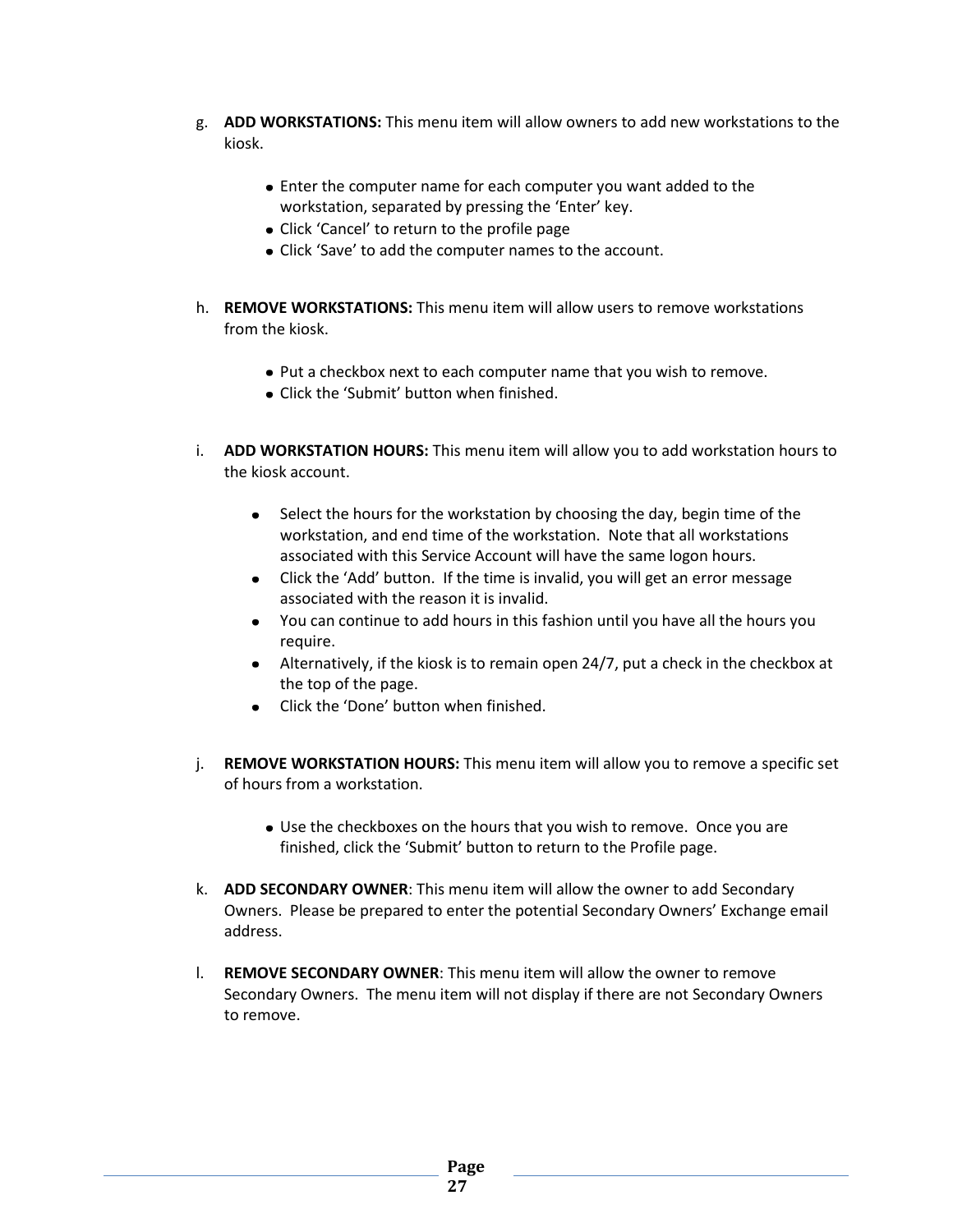#### **Modify Your Service Account (Reserved) – [RETURN TO](#page-1-0) TOC**

<span id="page-27-0"></span>The following instructions will detail how to modify a Reserved Service Account. These actions can be performed by either the Primary Owner. The two modification sections include Edit Service Account Information, and Transfer Ownership.

- 1. As an assigned Owner of the Service Account, you will access your personal O-Key profile via [www.okey.okstate.edu.](http://www.okey.okstate.edu/) If asked, please confirm your emergency contact information.
- 2. From within your O-key profile, click on "Service Accounts" on the left pane.
- 3. Choose the appropriate Service Account listed by clicking on the "Modify" link in the Activate/Modify column.
- 4. From the resulting Service Account profile page, you will have the following options regarding account modifications:
	- a. **EDIT SERVICE ACCOUNT INFORMATION:** This menu item will display the Reserved Information form.
		- Click the Reset button to reset the fields to the information that you saved prior to this modification session.
		- Enter any additional notes
		- Click the Save button to save your current modification session.
		- Click the Cancel button to go back to the profile page.
	- b. **TRANSFER OWNERSHIP**: This menu item will display the Transfer Ownership form.
		- Enter the email address of the person who will be the new Primary Owner.
		- Click the Lookup button. You should see the Transfer Ownership Confirmation page.
		- If the New Owner Name and the Department is the correct information for the new owner, click the Confirm button. The current Primary Owner will be removed. This page is using the following validation rules:
			- o If the email address entered is the email address of the current owner, you will see the following error message: "The email entered is the current owner email. Please re-enter the email address."
			- o If the email address entered contains spaces, you will see the following error message: "The email address contains spaces. Please try again."
			- o If the email address entered is the email address of a person that has an invalid employee assignment, you will see the following error message: "The email address entered does not have a valid employment assignment. Please re-enter."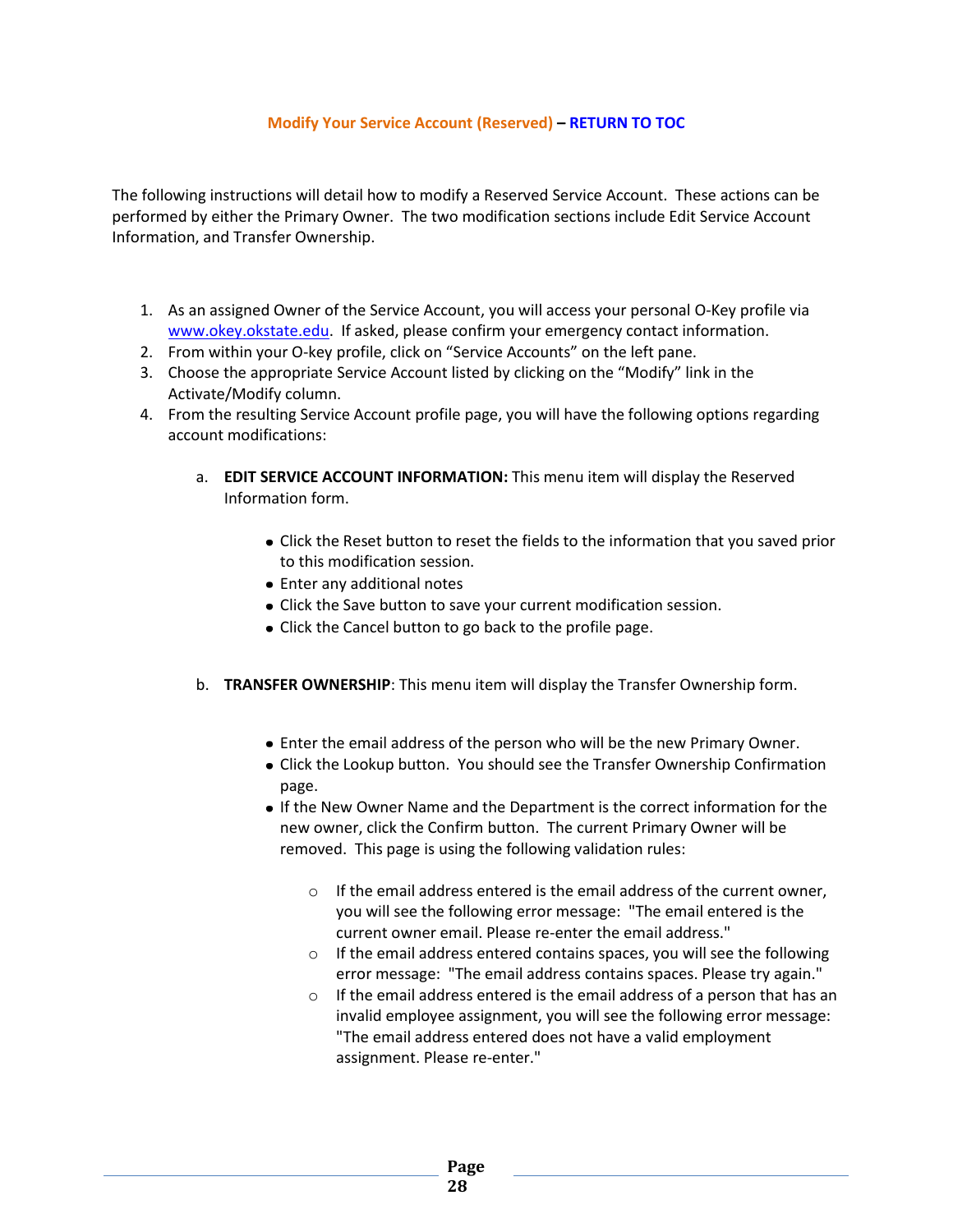- o If the email address entered is the email address of a person that is with invalid department code, you will see the following error message: "An error occurred while retrieving the new owner's department code. "
- $\circ$  If the email address entered contains the  $\omega$  sign, you will see the following error message: "The email address contains @ sign. Please try again."
- o If there is no email address entered, you will see the following error message: "Please enter email address."
- Click the Cancel button to go back to the profile page.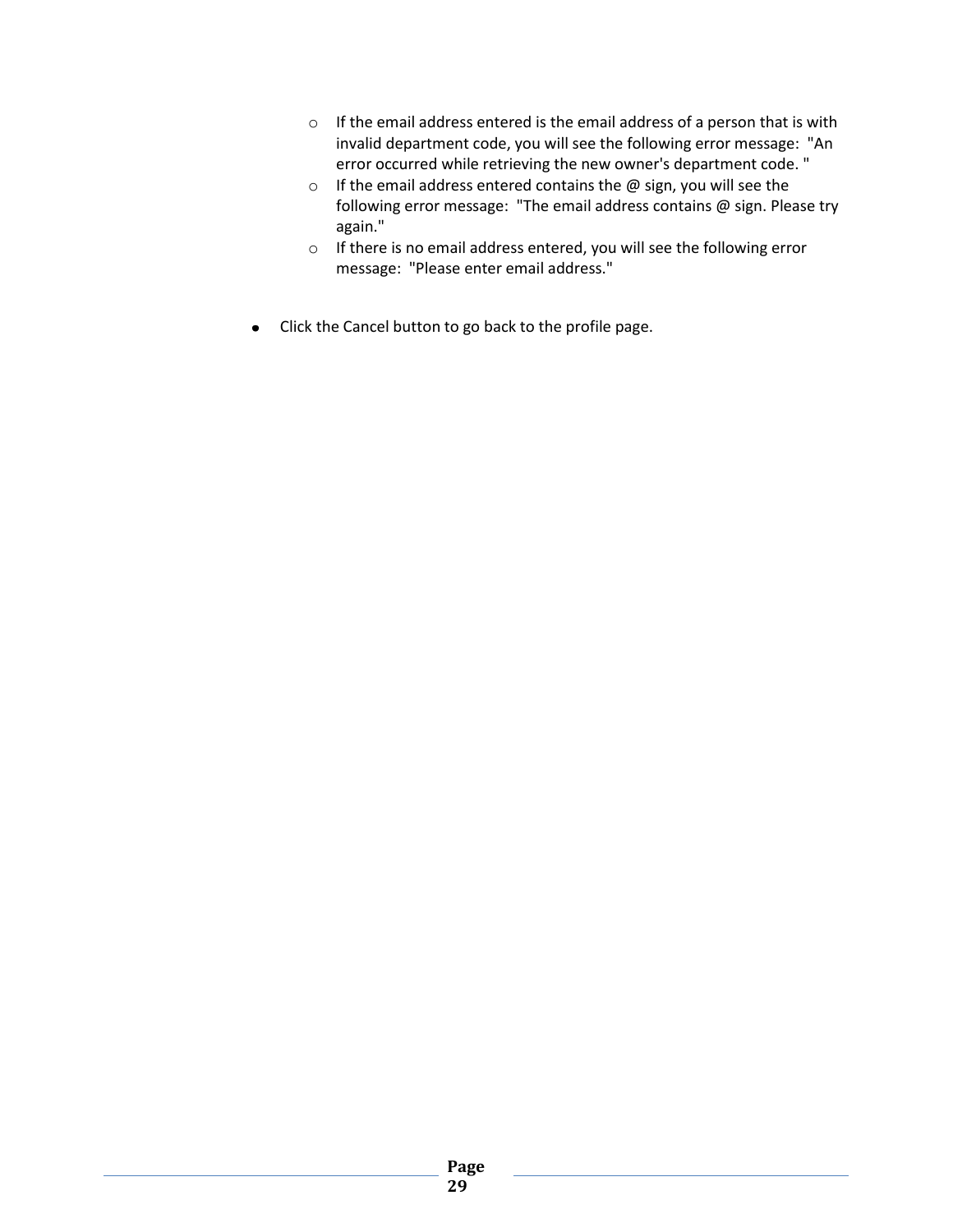#### **Modify Your Service Account (Resource) – [RETURN TO](#page-1-0) TOC**

<span id="page-29-0"></span>The following instructions will detail how to modify a Resource Service Account. These actions can be performed by either the Primary or Secondary Owner(s). The eight modification sections include Edit Service Account Information, Change Service Account Password, Transfer Ownership, Extend Expiration Date, Disable Service Account, Change Service Account Email, Add Secondary Owner, and Remove Secondary Owner.

- 1. As an assigned Owner of the Service Account, you will access your personal O-Key profile via [www.okey.okstate.edu.](http://www.okey.okstate.edu/) If asked, please confirm your emergency contact information.
- 2. From within your O-key profile, click on "Service Accounts" on the left pane.
- 3. Choose the appropriate Service Account listed by clicking on the "Modify" link in the Activate/Modify column.
- 4. From the resulting Service Account profile page, you will have the following options regarding account modifications:
	- a. **EDIT SERVICE ACCOUNT INFORMATION:** This menu item will display the Resource Information form.
		- Enter the Account Name. This is the display name that will show in the Exchange Address List. The default value that is displayed in the field when the Service Account is being activated is the Service Account UID. Edit this value if you would like a different Account Name. This page has the following validation rules:
			- o If this field is blank, you will see the following error message: "An account name is required".
			- $\circ$  If the first three letter of the account name is not a campus abbreviation, you will se the following error message: The first three letters of this account must begin with the name of the campus. Please put STW\_, CHS\_, TUL\_, OKM\_, OKC\_,NEO\_, LU\_, CSC\_, PSU\_, NOC\_ on the front of the name.
			- $\circ$  If the account name does not contain an underscore after the campus abbreviation, you will see the following error message: The display name must contain an underscore after the campus abbreviation.
		- Choose Yes or No if you would like this Service Account to be displayed in the Exchange Address List.
		- The Service Account Description is a non-editable field. This is the information that the O-Key Administrator entered when the Service Account was created. If you would like to modify this information, please contact on O-Key Administrator.
		- Enter any additional notes.
		- Click the Reset button to reset the fields to the information that you saved prior to this modification session.
		- Click the Save button to save your current modification session.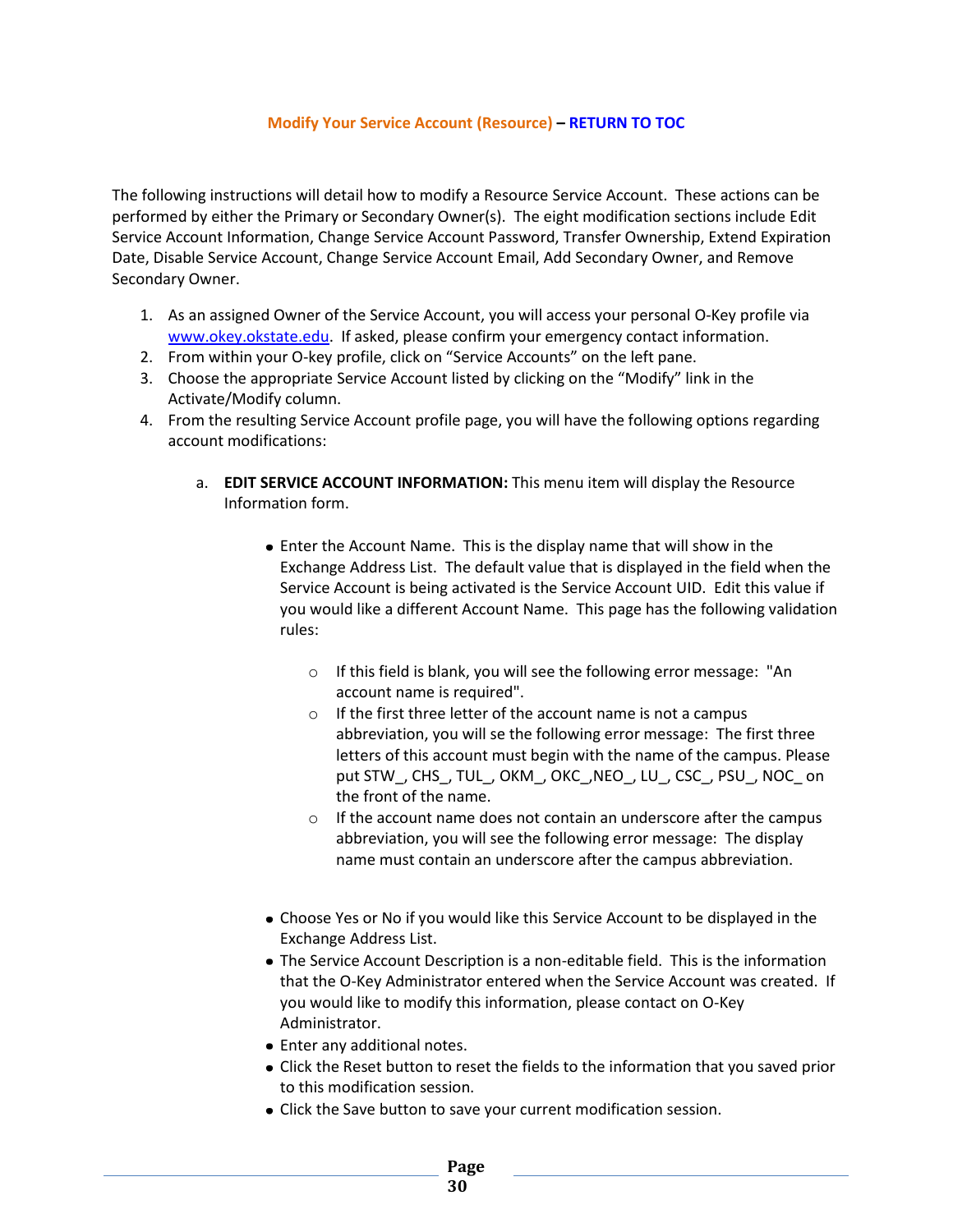- Click the Cancel button to go back to the profile page.
- b. **CHANGE SERVICE ACCOUNT PASSWORD:** This menu item will display the O-Key Password form.
	- Click the Save button to save the password. This page has the following validation rules:
		- o If nothing is selected or entered, you will see a pop up window with a message that says: "Please select a password or enter your own."
		- o If the length of the password entered is smaller than 8 characters, you will see the following error message: "The length of the password entered is smaller than 8".
		- o If the password entered does not contain an upper-case character, you will see the following error message: "The password entered does not contain an upper-case character".
		- $\circ$  If the password entered does not contain a number, you will see the following error message: "The password entered does not contain a number".
		- o If the password entered in the first text box does not match the password in the second text box, you will see the following error message: "The passwords do not match. Please reenter your password".
		- $\circ$  If the password entered contains a dictionary word, you will see the following error message: "The password entered contains a dictionary word. The word is: "
		- o If the password entered contains a space, you will see the following error message: "The password entered contains a space".
		- o If the password entered is one of the last 4 passwords previously entered or it has been used in the last 8 days, you will see the following error message: "The password chosen is one of the last 4 passwords previously used or it has been used in the last 8 days."
	- Click the Cancel button to go back to the profile page.
- c. **TRANSFER OWNERSHIP**: This menu item will display the Transfer Ownership form.
	- Enter the email address of the person who will be the new Primary Owner.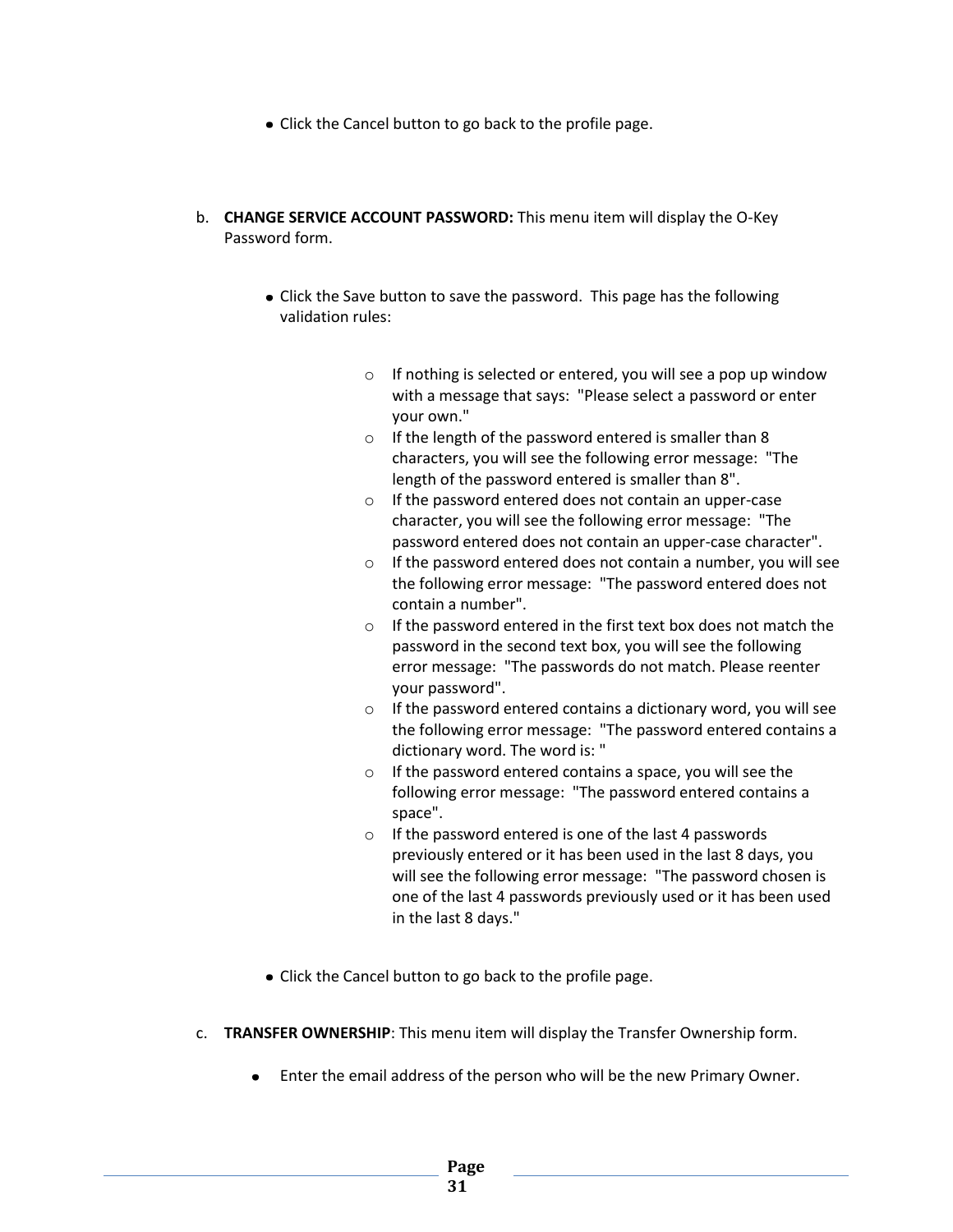- Click the Lookup button. You should see the Transfer Ownership Confirmation page.
- If the New Owner Name and the Department is the correct information for the  $\bullet$ new owner, click the Confirm button. The current Primary Owner will be removed. This page is using the following validation rules:
	- o If the email address entered is the email address of the current owner, you will see the following error message: "The email entered is the current owner email. Please re-enter the email address."
	- $\circ$  If the email address entered contains spaces, you will see the following error message: "The email address contains spaces. Please try again."
	- o If the email address entered is the email address of a person that has an invalid employee assignment, you will see the following error message: "The email address entered does not have a valid employment assignment. Please re-enter."
	- $\circ$  If the email address entered is the email address of a person that is with invalid department code, you will see the following error message: "An error occurred while retrieving the new owner's department code. "
	- $\circ$  If the email address entered contains the  $\omega$  sign, you will see the following error message: "The email address contains @ sign. Please try again."
	- $\circ$  If there is no email address entered, you will see the following error message: "Please enter email address."
- Click the Cancel button to go back to the profile page.
- d. **EXTEND EXPIRATION DATE**: This menu item will display the Extend Expiration Date page.
	- This page displays the current expiration date for the Service Account.
	- Click the Extend button to make the expiration date one year from the current date. You will not have the option to confirm. For example: Today is 5/25/2006. By extending the expiration date 1 year from today, the Service Account will have a new expiration date of 5/25/2007.
	- Click the Cancel button to go back to the profile page.
- e. **DISABLE SERVICE ACCOUNT**: This menu item will display the Disable Service Account page.
	- Click the Disable button to disable the Service Account.
	- If you elect to disable the Service Account, you will see the following in the profile page: "This Service Account has been disabled".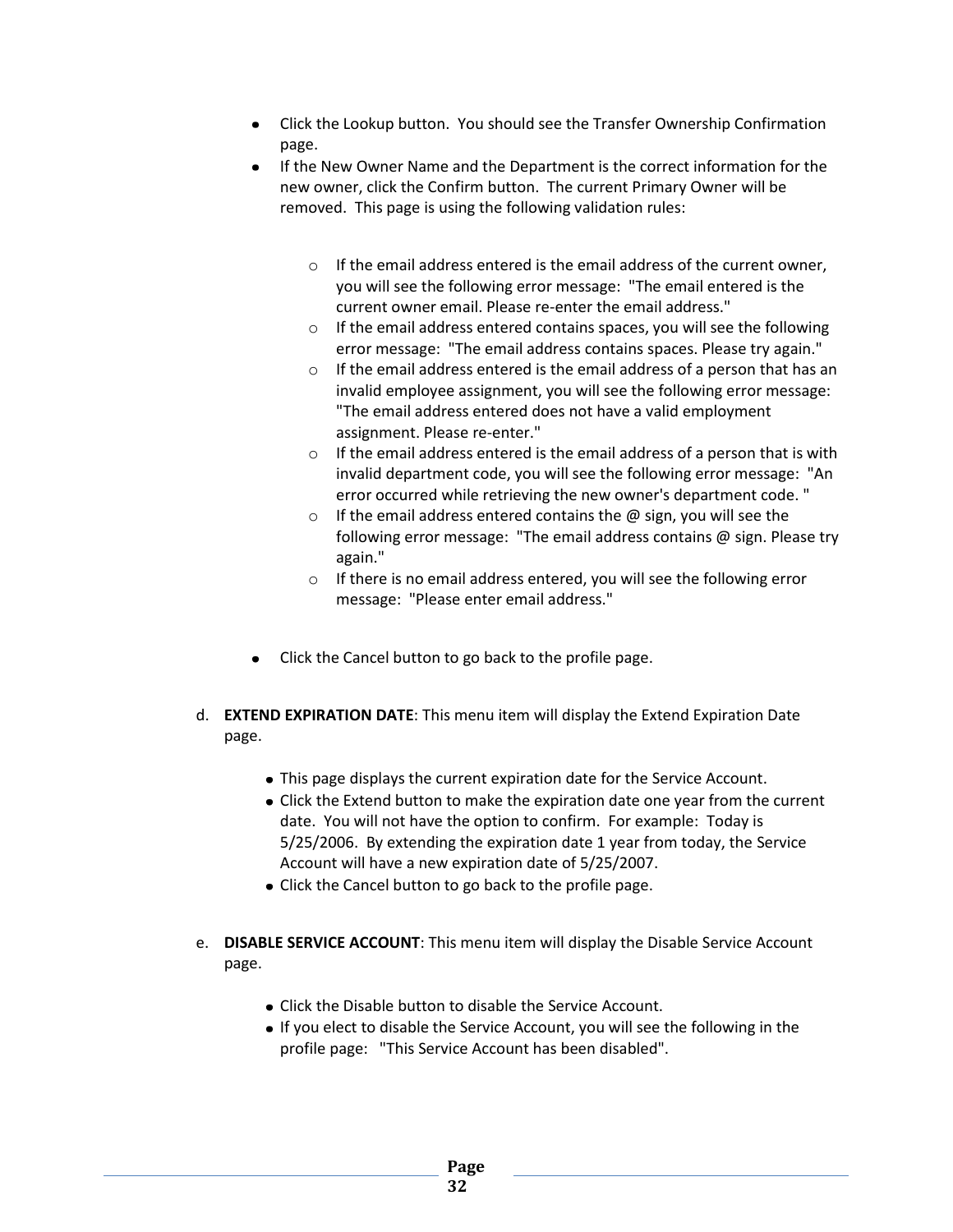- After disabling the Service Account, the menu item will change to Enable Service Account. No modifications can be performed for a Service Account that has been disabled.
- Click the Cancel button to go back to the profile page.
- f. **CHANGE SERVICE ACCOUNT EMAIL**: This menu item will display the O-Key Email Address form.
	- Click the Save button to save the email address. This page uses the following validation rules:
		- o If this field is blank, you will see the following error message: "Please enter an email address".
		- o If the email address in the first text box does not match the email address in the second text box, you will see the following error message: "Your email addresses do not match. Please re-enter your email address."
		- o If the email address selected is already being used by another user, you will see the following error message: "The email address selected already existed. Please select another email."
		- o If the email address contains prohibited words, you will see the following error message: "The email address contains prohibited word. Please remove it."
	- Click the Cancel button to go back to the profile page.
- g. **ADD SECONDARY OWNER**: This menu item will allow the owner to add Secondary Owners. Please be prepared to enter the potential Secondary Owners' Exchange email address.
- h. **REMOVE SECONDARY OWNER**: This menu item will allow the owner to remove Secondary Owners. The menu item will not display if there are not Secondary Owners to remove.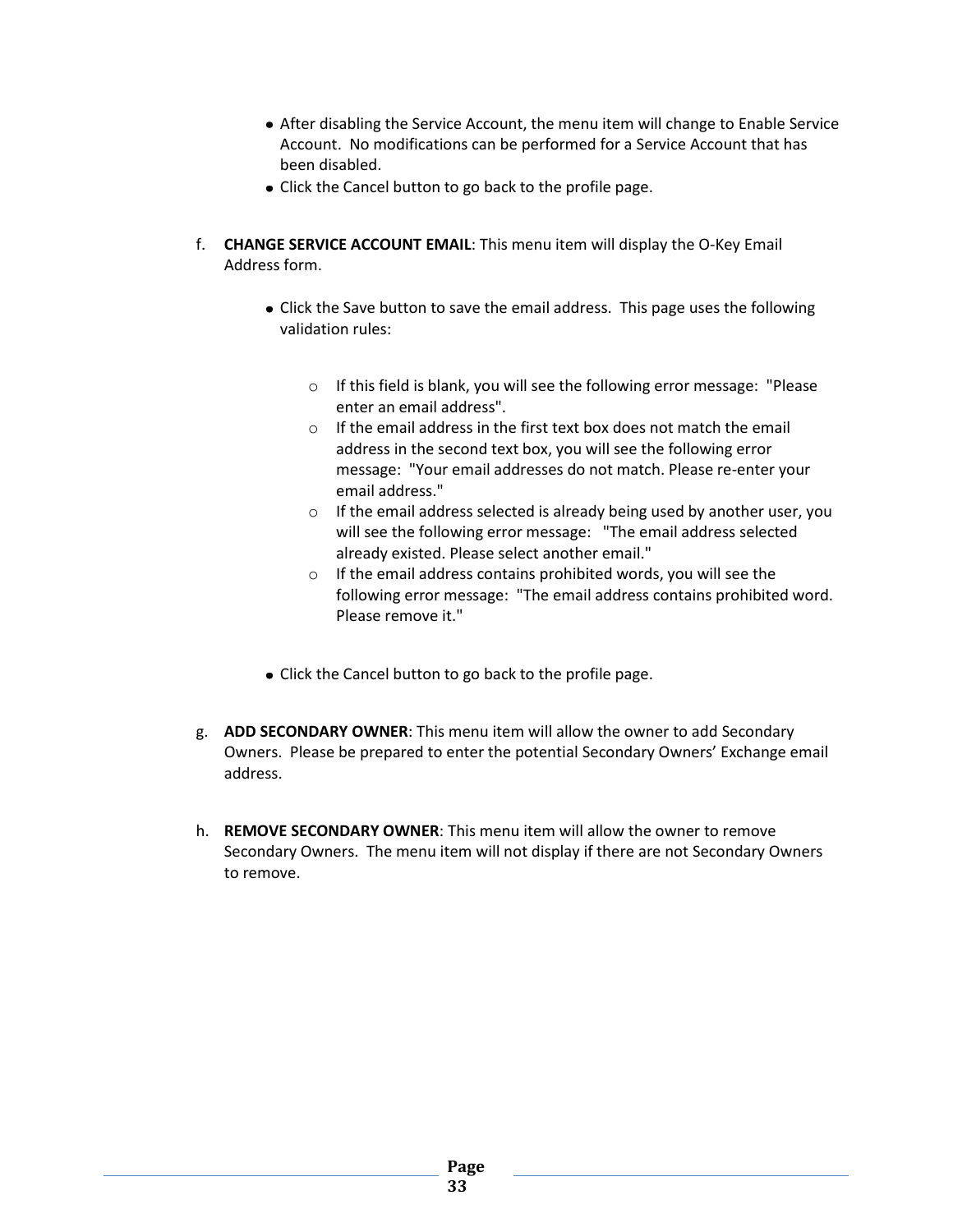#### **Modify Your Service Account (Guest) – [RETURN TO](#page-1-0) TOC**

<span id="page-33-0"></span>The following instructions will detail how to modify a Guest Service Account. These actions can be performed by either the Primary or Secondary Owner(s). The eight modification sections include Edit Service Account Information, Change Service Account Password, Transfer Ownership, Extend Expiration Date, Disable Service Account, Change Service Account Email, Add Secondary Owner, and Remove Secondary Owner.

- 1. As an assigned Owner of the Service Account, you will access your personal O-Key profile via [www.okey.okstate.edu.](http://www.okey.okstate.edu/) If asked, please confirm your emergency contact information.
- 2. From within your O-key profile, click on "Service Accounts" on the left pane.
- 3. Choose the appropriate Service Account listed by clicking on the "Modify" link in the Activate/Modify column.
- 4. From the resulting Service Account profile page, you will have the following options regarding account modifications:
	- a. **EDIT SERVICE ACCOUNT INFORMATION:** This menu item will display the Guest Information form.
		- Click the Reset button to reset the fields to the information that you saved prior to this modification session.
		- Click the Save button to save your current modification session. This page has the following validation rules:
			- o If Account Name field is blank, you will see the following error message: "An account name is required".
		- Click the Cancel button to go back to the profile page.
	- b. **CHANGE SERVICE ACCOUNT PASSWORD:** This menu item will display the O-Key Password form.
		- Click the Save button to save the password. This page has the following validation rules:
			- o If nothing is selected or entered, you will see a pop up window with a message that says: "Please select a password or enter your own."
			- o If the length of the password entered is smaller than 8 characters, you will see the following error message: "The length of the password entered is smaller than 8".
			- o If the password entered does not contain an upper-case character, you will see the following error message: "The password entered does not contain an upper-case character".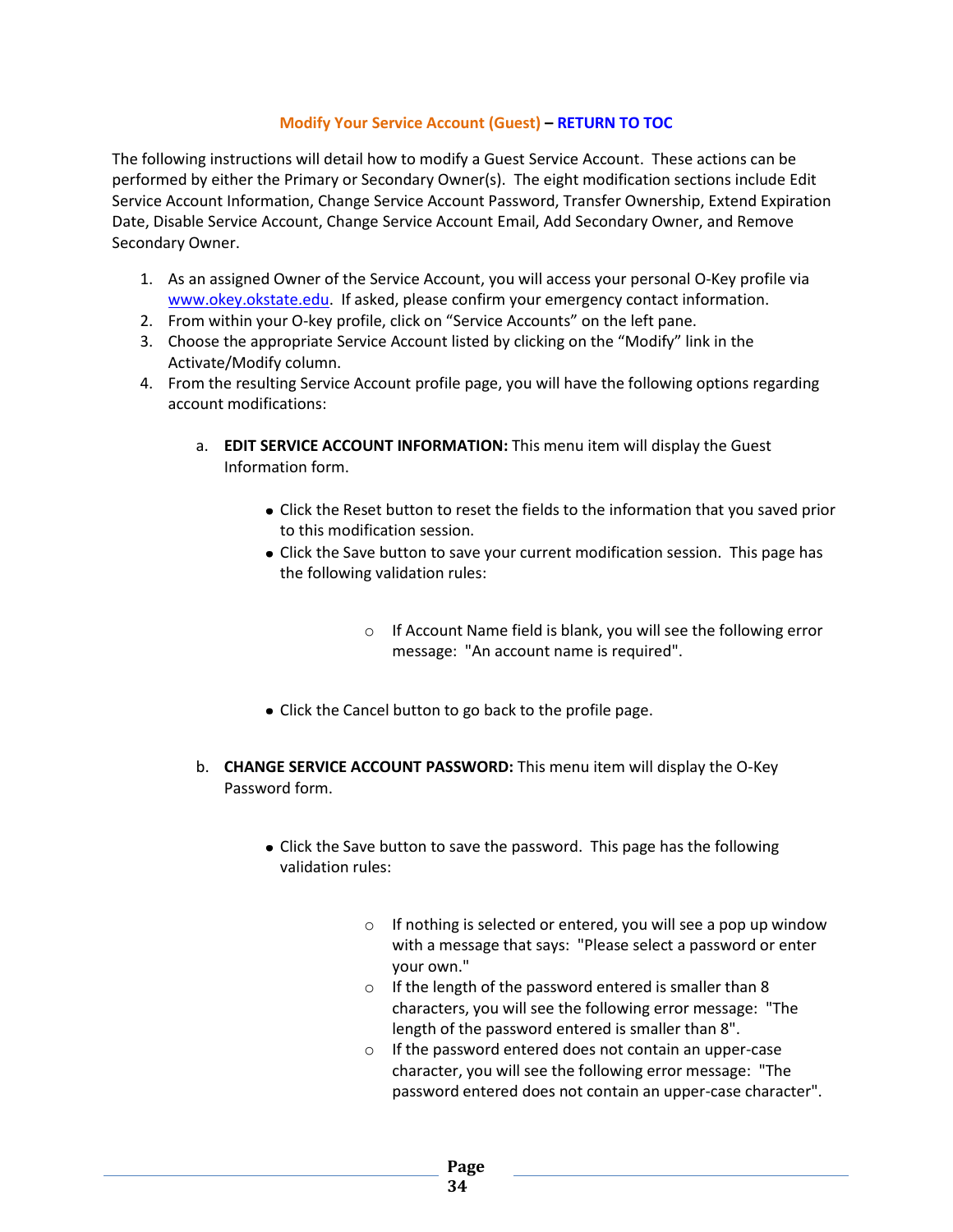- o If the password entered does not contain a number, you will see the following error message: "The password entered does not contain a number".
- o If the password entered in the first text box does not match the password in the second text box, you will see the following error message: "The passwords do not match. Please reenter your password".
- $\circ$  If the password entered contains a dictionary word, you will see the following error message: "The password entered contains a dictionary word. The word is: "
- o If the password entered contains a space, you will see the following error message: "The password entered contains a space".
- o If the password entered is one of the last 4 passwords previously entered or it has been used in the last 8 days, you will see the following error message: "The password chosen is one of the last 4 passwords previously used or it has been used in the last 8 days."
- Click the Cancel button to go back to the profile page.
- c. **TRANSFER OWNERSHIP**: This menu item will display the Transfer Ownership form.
	- Enter the email address of the person who will be the new Primary Owner.  $\bullet$
	- Click the Lookup button. You should see the Transfer Ownership Confirmation page.
	- If the New Owner Name and the Department is the correct information for the new owner, click the Confirm button. The current Primary Owner will be removed. This page is using the following validation rules:
		- $\circ$  If the email address entered is the email address of the current owner, you will see the following error message: "The email entered is the current owner email. Please re-enter the email address."
		- o If the email address entered contains spaces, you will see the following error message: "The email address contains spaces. Please try again."
		- o If the email address entered is the email address of a person that has an invalid employee assignment, you will see the following error message: "The email address entered does not have a valid employment assignment. Please re-enter."
		- $\circ$  If the email address entered is the email address of a person that is with invalid department code, you will see the following error message: "An error occurred while retrieving the new owner's department code. "
		- $\circ$  If the email address entered contains the  $\omega$  sign, you will see the following error message: "The email address contains @ sign. Please try again."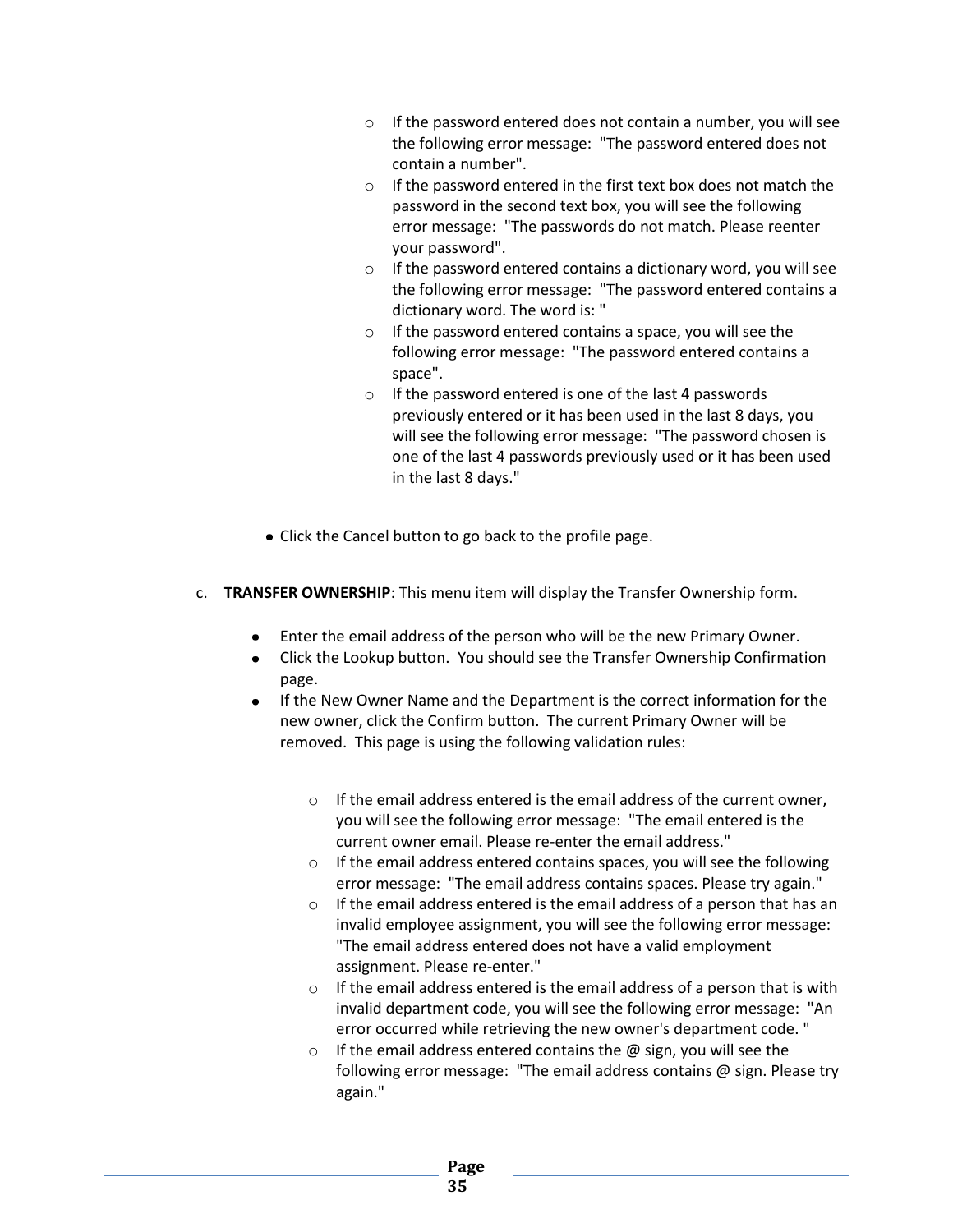- o If there is no email address entered, you will see the following error message: "Please enter email address."
- Click the Cancel button to go back to the profile page.
- d. **EXTEND EXPIRATION DATE**: This menu item will display the Extend Expiration Date page.
	- This page displays the current expiration date for the Service Account.
	- Click the Extend button to make the expiration date one year from the current date. You will not have the option to confirm. For example: Today is 5/25/2006. By extending the expiration date 1 year from today, the Service Account will have a new expiration date of 5/25/2007.
	- Click the Cancel button to go back to the profile page.
- e. **DISABLE SERVICE ACCOUNT**: This menu item will display the Disable Service Account page.
	- Click the Disable button to disable the Service Account.
	- If you elect to disable the Service Account, you will see the following in the profile page: "This Service Account has been disabled".
	- After disabling the Service Account, the menu item will change to Enable Service Account. No modifications can be performed for a Service Account that has been disabled.
	- Click the Cancel button to go back to the profile page.
- f. **CHANGE SERVICE ACCOUNT EMAIL**: This menu item will display the O-Key Email Address form.
	- Click the Save button to save the email address. This page uses the following validation rules:
		- o If this field is blank, you will see the following error message: "Please enter an email address".
		- $\circ$  If the email address in the first text box does not match the email address in the second text box, you will see the following error message: "Your email addresses do not match. Please re-enter your email address."
		- o If the email address selected is already being used by another user, you will see the following error message: "The email address selected already existed. Please select another email."
		- o If the email address contains prohibited words, you will see the following error message: "The email address contains prohibited word. Please remove it."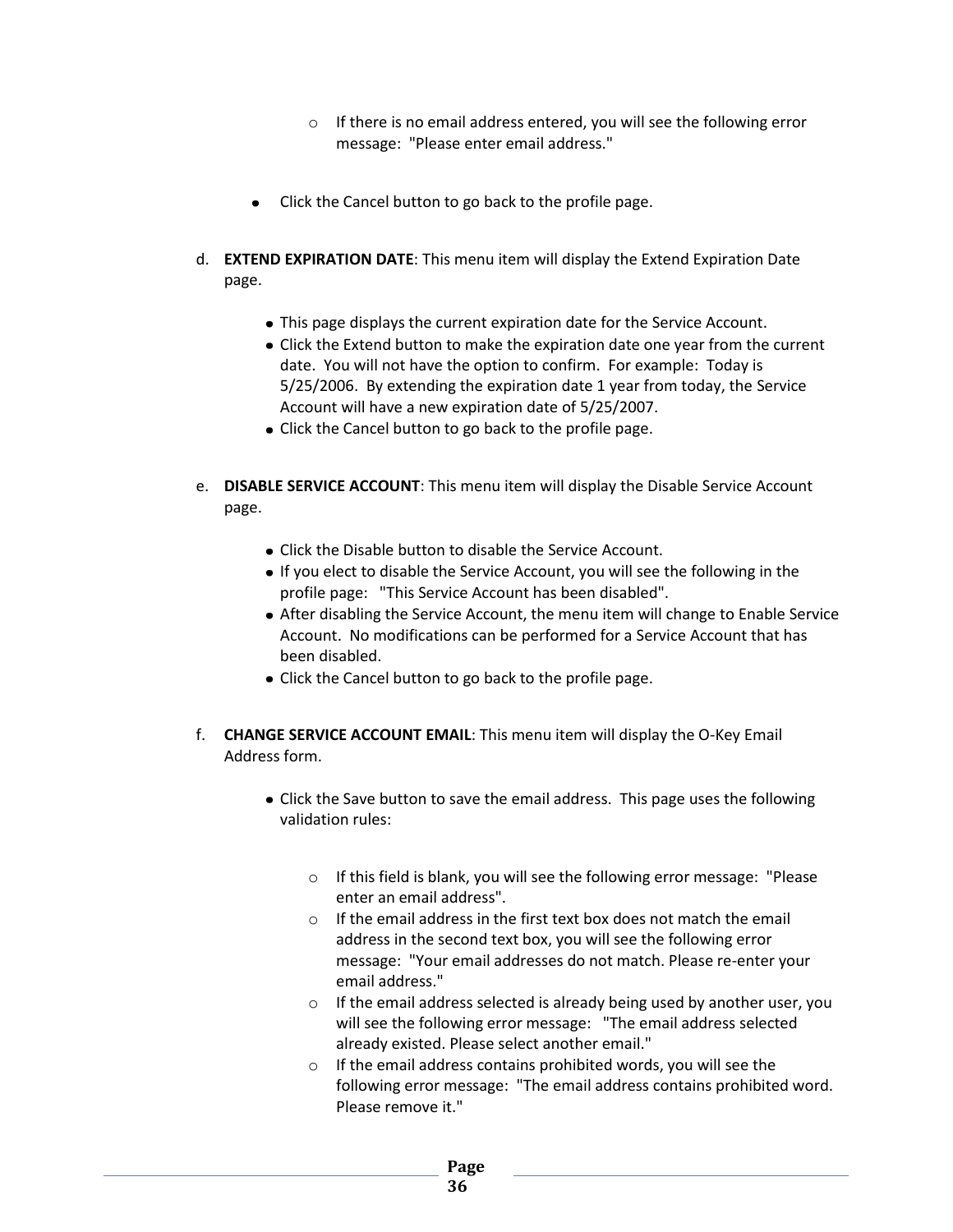- Click the Cancel button to go back to the profile page.
- g. **ADD SECONDARY OWNER**: This menu item will allow the owner to add Secondary Owners. Please be prepared to enter the potential Secondary Owners' Exchange email address.
- h. **REMOVE SECONDARY OWNER**: This menu item will allow the owner to remove Secondary Owners. The menu item will not display if there are not Secondary Owners to remove.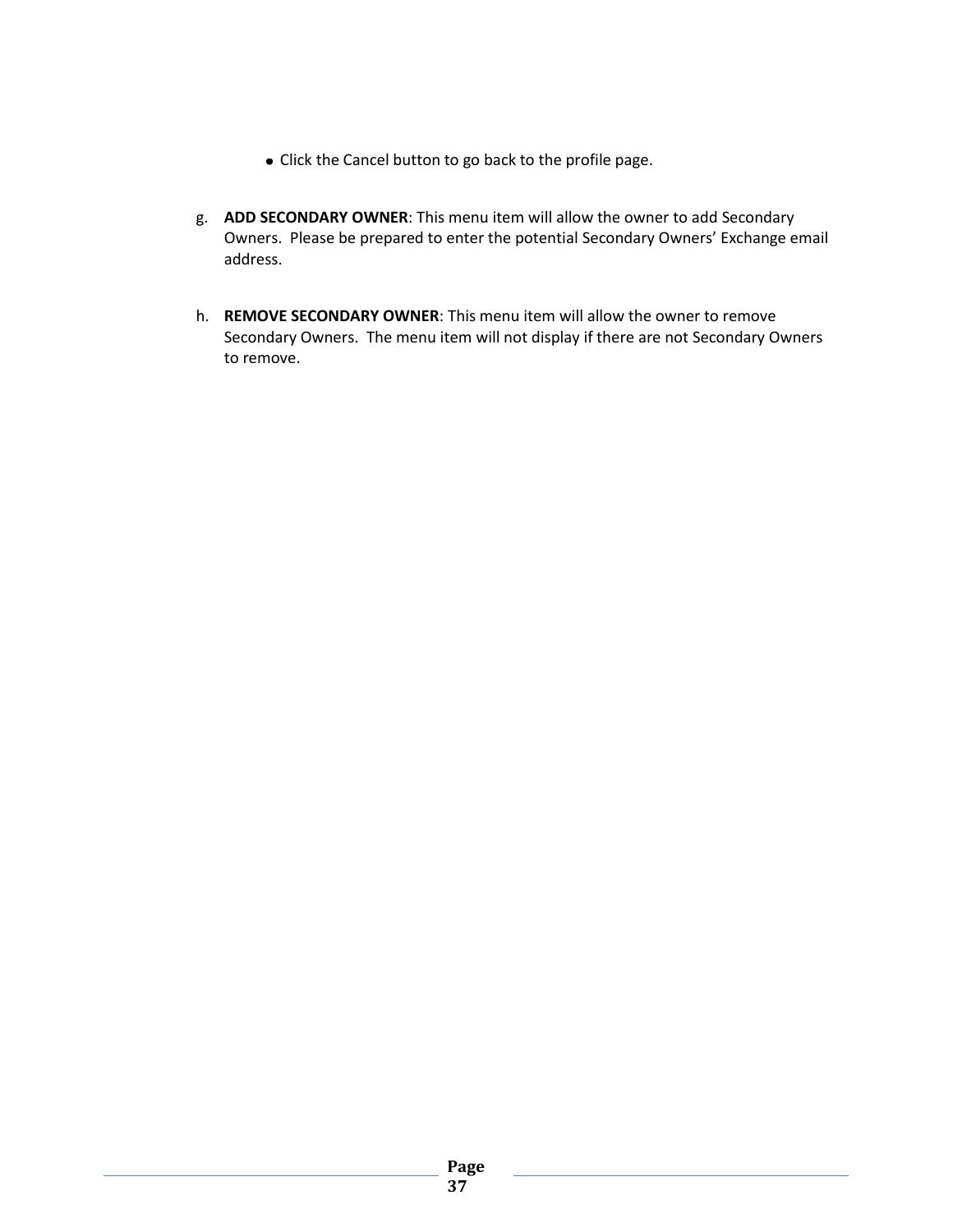#### **Modify Your Service Account (WirelessMAC) – [RETURN TO TOC](#page-1-0)**

<span id="page-37-0"></span>The following instructions will detail how to modify a WirelessMAC Service Account. These actions can be performed by either the Primary or Secondary Owner(s). The eight modification sections include Edit Service Account Information, Change Service Account Password, Transfer Ownership, Extend Expiration Date, Disable Service Account, Change Service Account Email, Add Secondary Owner, and Remove Secondary Owner.

- 5. As an assigned Owner of the Service Account, you will access your personal O-Key profile via [www.okey.okstate.edu.](http://www.okey.okstate.edu/) If asked, please confirm your emergency contact information.
- 6. From within your O-key profile, click on "Service Accounts" on the left pane.
- 7. Choose the appropriate Service Account listed by clicking on the "Modify" link in the Activate/Modify column.
- 8. From the resulting Service Account profile page, you will have the following options regarding account modifications:
	- a. **EDIT SERVICE ACCOUNT INFORMATION:** This menu item will display the WirelessMAC Information form. The O-Key Account Username is pre-populated with the MAC (physical address) of the device, with dashes. Do not change this information, as doing so will result in the related device no longer able to connect to OSUREGISTERED.
		- Click the Save button to save your current modification session. This page has the following validation rules:
			- o If Account Name field is blank, you will see the following error message: "An account name is required".

o Click the Cancel button to go back to the profile page.

- b. **CHANGE SERVICE ACCOUNT PASSWORD:** This menu item will display the O-Key Password form. The Service Account password is pre-populated with the MAC (physical address) of the device, with dashes. Do not change this information, as doing so will result in the related device no longer able to connect to OSUREGISTERED. The password for WirelessMAC Service Accounts does not expire.
	- Click the Cancel button to go back to the profile page.
- c. **TRANSFER OWNERSHIP**: This menu item will display the Transfer Ownership form.
	- Enter the email address of the person who will be the new Primary Owner.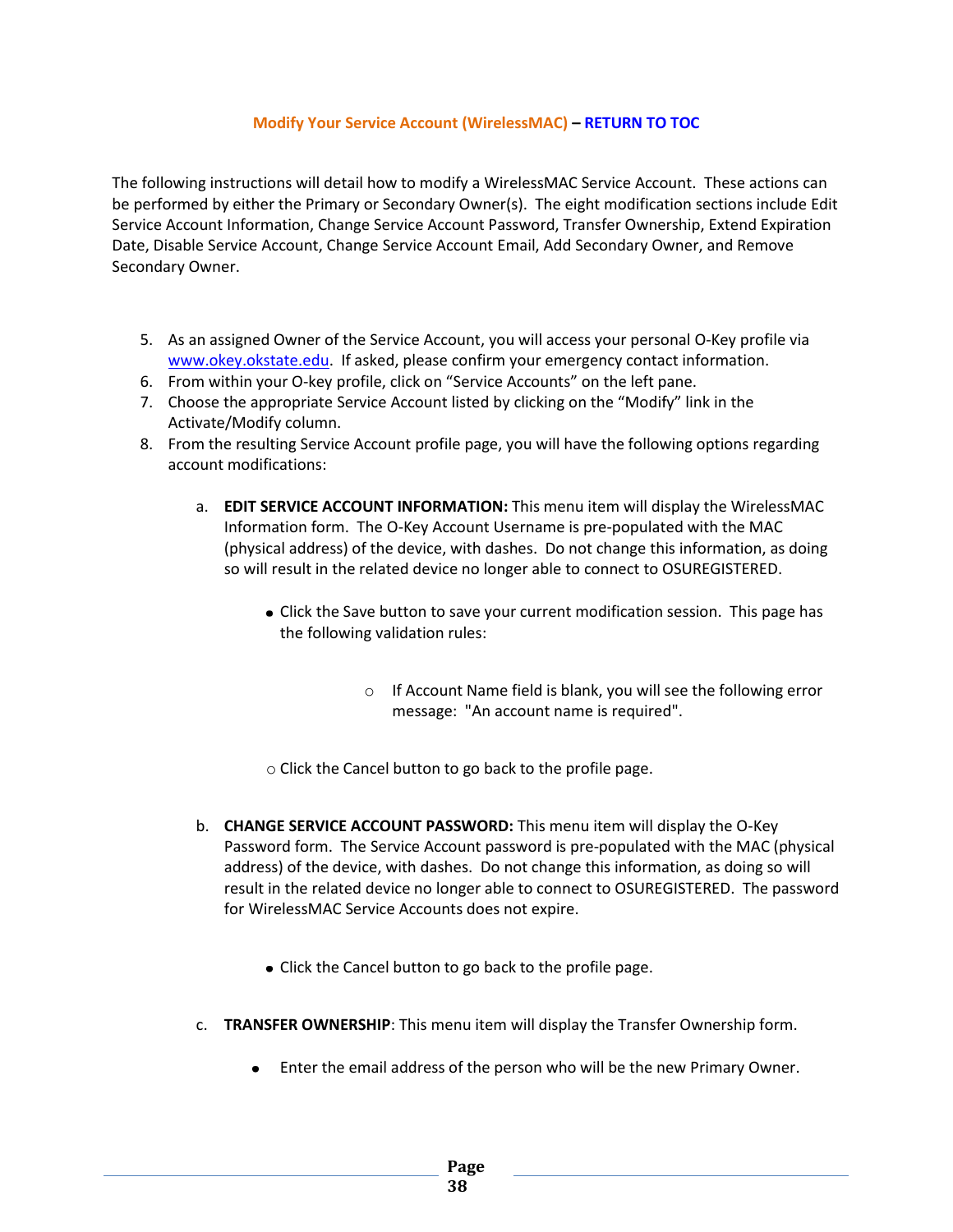- Click the Lookup button. You should see the Transfer Ownership Confirmation page.
- If the New Owner Name and the Department is the correct information for the  $\bullet$ new owner, click the Confirm button. The current Primary Owner will be removed. This page is using the following validation rules:
	- o If the email address entered is the email address of the current owner, you will see the following error message: "The email entered is the current owner email. Please re-enter the email address."
	- $\circ$  If the email address entered contains spaces, you will see the following error message: "The email address contains spaces. Please try again."
	- o If the email address entered is the email address of a person that has an invalid employee assignment, you will see the following error message: "The email address entered does not have a valid employment assignment. Please re-enter."
	- $\circ$  If the email address entered is the email address of a person that is with invalid department code, you will see the following error message: "An error occurred while retrieving the new owner's department code. "
	- $\circ$  If the email address entered contains the  $\omega$  sign, you will see the following error message: "The email address contains @ sign. Please try again."
	- $\circ$  If there is no email address entered, you will see the following error message: "Please enter email address."
- Click the Cancel button to go back to the profile page.
- d. **EXTEND EXPIRATION DATE**: This menu item will display the Extend Expiration Date page.
	- This page displays the current expiration date for the Service Account.
	- Click the Extend button to make the expiration date one year from the current date. You will not have the option to confirm. For example: Today is 5/25/2006. By extending the expiration date 1 year from today, the Service Account will have a new expiration date of 5/25/2007.
	- Click the Cancel button to go back to the profile page.
- e. **DISABLE SERVICE ACCOUNT**: This menu item will display the Disable Service Account page.
	- Click the Disable button to disable the Service Account.
	- If you elect to disable the Service Account, you will see the following in the profile page: "This Service Account has been disabled".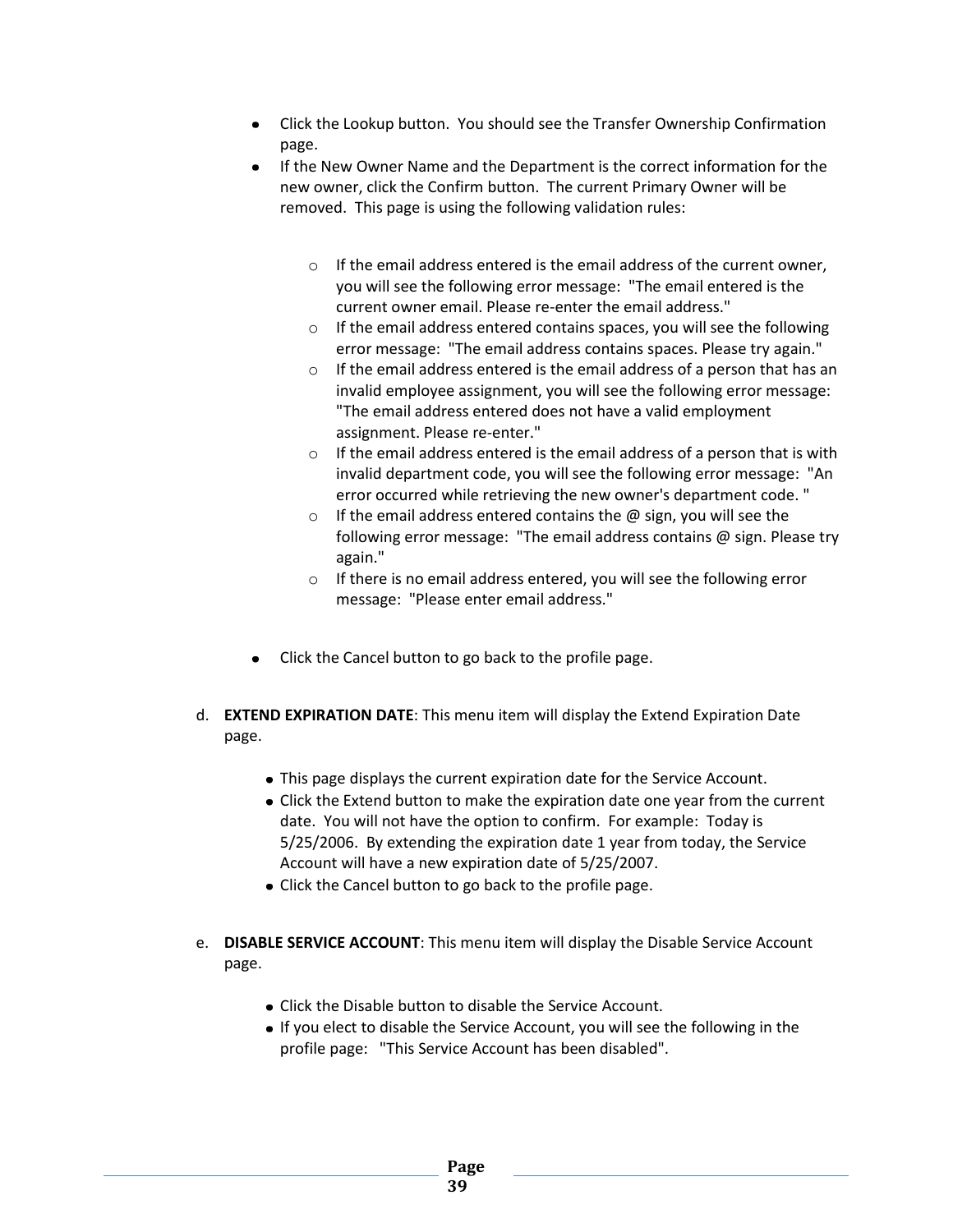- After disabling the Service Account, the menu item will change to Enable Service Account. No modifications can be performed for a Service Account that has been disabled.
- Click the Cancel button to go back to the profile page.
- f. **ADD SECONDARY OWNER**: This menu item will allow the owner to add Secondary Owners. Please be prepared to enter the potential Secondary Owners' Exchange email address.
- g. **REMOVE SECONDARY OWNER**: This menu item will allow the owner to remove Secondary Owners. The menu item will not display if there are not Secondary Owners to remove.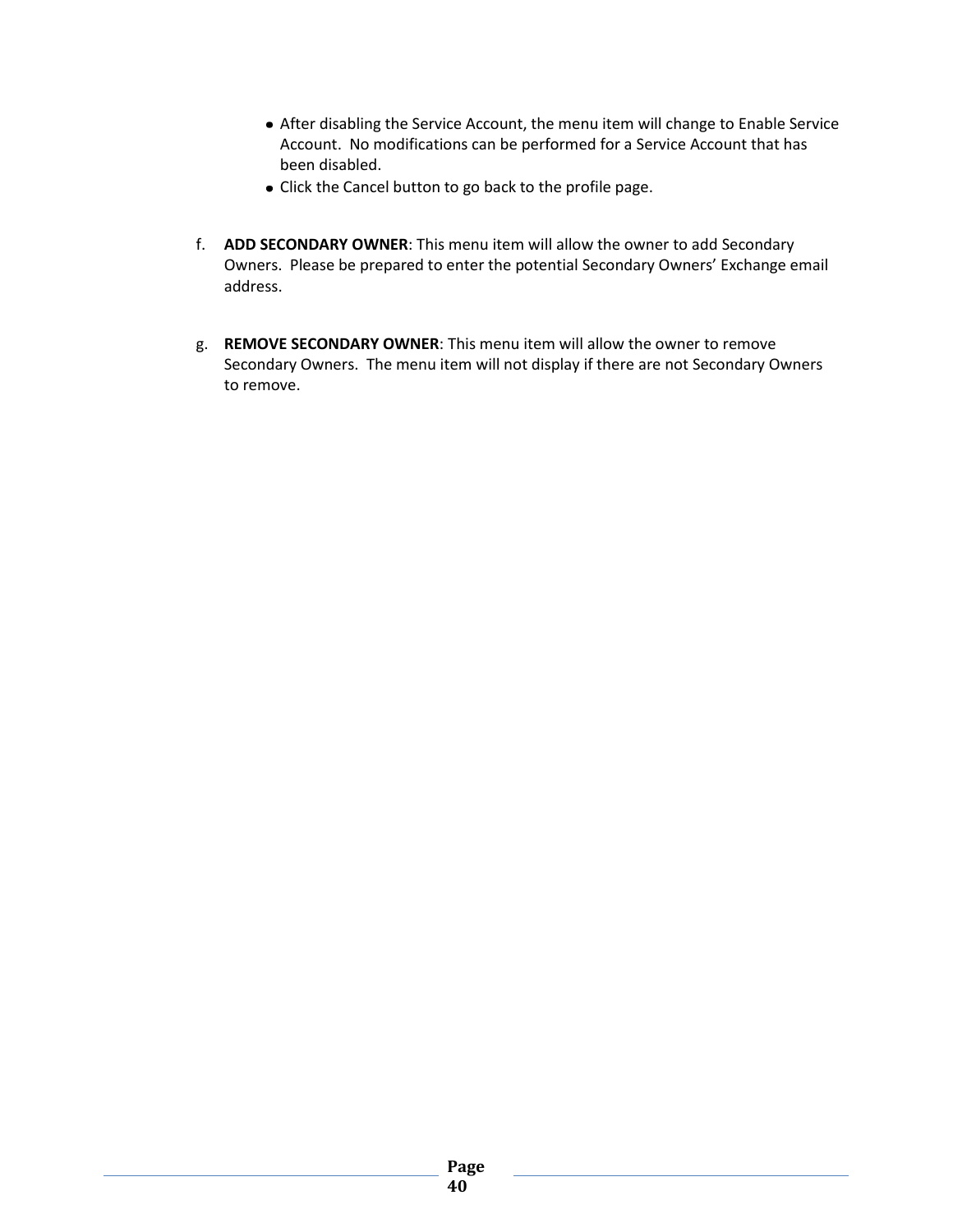#### **How to Reset a Service Account Password – [RETURN TO TOC](#page-1-0)**

<span id="page-40-0"></span>Service Accounts can be maintained by both Primary and Secondary account owners' personal O-Key profiles. For any account maintenance that cannot be performed by the owners, such as AD username changes, account owners are encouraged to contact the IT Helpdesk for further information. The appropriate IT staff member will be contacted. Helpdesk location, hours of operation and contact information can be found at [http://help.okstate.edu.](http://help.okstate.edu/)

- 1. The account owner should authenticate to [www.okey.okstate.edu](http://www.okey.okstate.edu/) using their personal authentication credentials. Do not use the Service Account login/password.
- 2. If asked, they will need to confirm their emergency contact information. Click the "Done" button associated with the appropriate section.
- 3. Once within their personal O-Key profile, click on the "Service Accounts" link on the left pane.
- 4. The owner will see a list of all Service Accounts of which they are listed as a Primary or Secondary Owner.
- 5. Click on the "Modify" link associated with the appropriate Service Account.
- 6. Once within the Service Account profile, click on the "Change Service Account Password" link on the left pane.
- 7. Either choose a randomly generated password option, or enter a private password twice (do not use a password that has been used in the last 4 passwords, and ensure that the password meets the password complexity rules).
- 8. Click on Save
- 9. The password should take effect in the next 5 to 30 minutes.
- 10. If applicable, communicate the new password to all additional owners of the Service Account.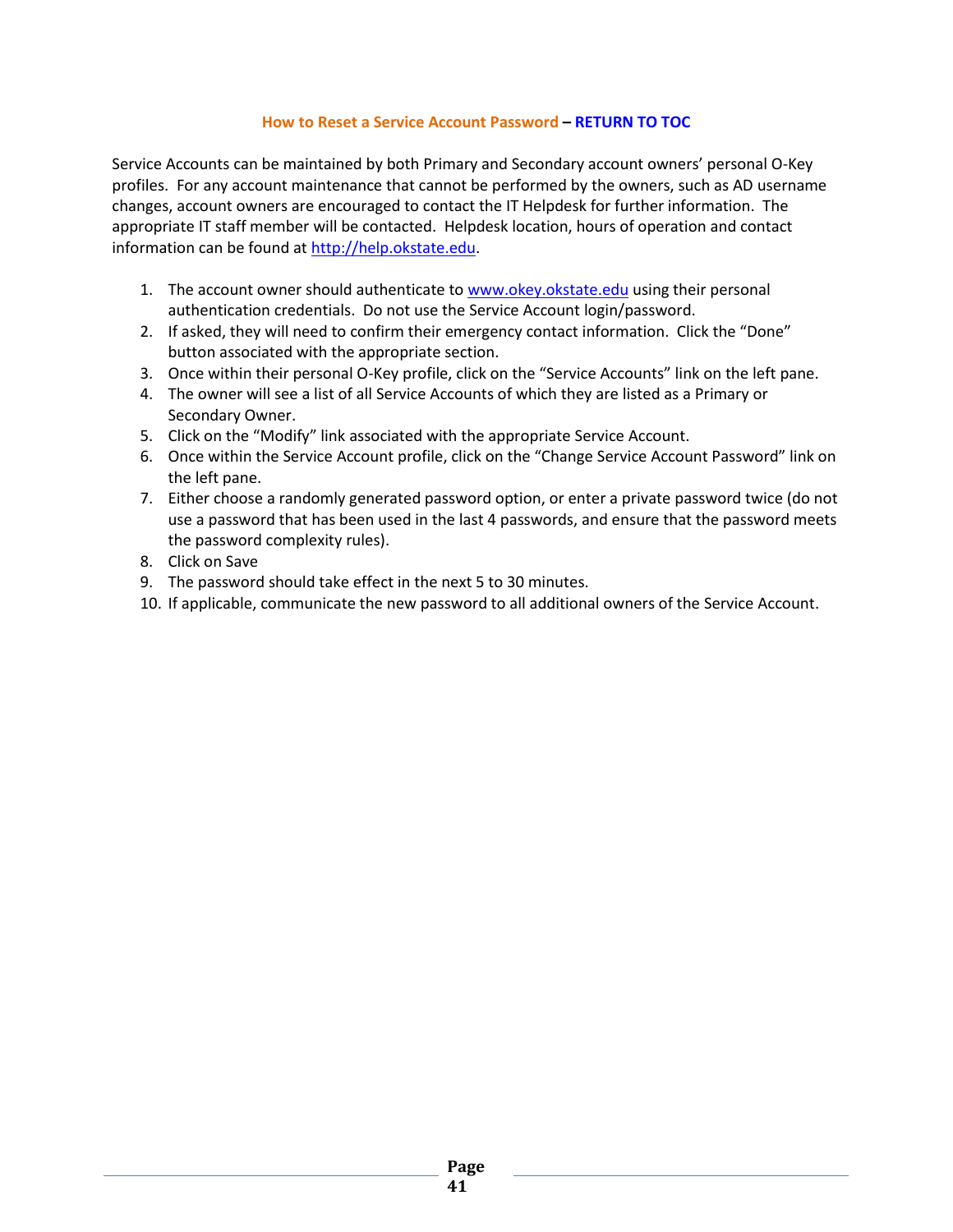# **How to Transfer Primary Ownership of a Service Account – [RETURN TO TOC](#page-1-0)**

<span id="page-41-0"></span>Primary Ownership can be transferred by either the current Primary Owner, or a Secondary Owner, via their personal O-Key Profile.

NOTE: Ownership cannot be assigned to a student or student employee. All owners must be full-time staff. If a student is going to maintain the account, please see the instructions regarding How to share, [and add a link to, my Service Account calendar,](Share_And_Link_SA_Calendar.docx) [How to share, and add a link to, my Service Account](Share_And_Link_SA_Inbox.docx)  [Inbox,](Share_And_Link_SA_Inbox.docx) an[d How to request Send As or Send on Behalf Of rights.](SendAs_SendOnBehalfOf.docx)

- 1. The account owner should authenticate to [www.okey.okstate.edu](http://www.okey.okstate.edu/) using their personal authentication credentials. Do not use the Service Account login/password.
- 2. If asked, they will need to confirm their emergency contact information. Click the "Done" button associated with the appropriate section.
- 3. Once within their personal O-Key profile, click on the "Service Accounts" link on the left pane.
- 4. The owner will see a list of all Service Accounts of which they are listed as a Primary or Secondary Owner.
- 5. Click on the "Modify" link associated with the appropriate Service Account.
- 6. Once within the Service Account profile, click on the "Transfer Ownership" link on the left pane.
- 7. Enter the Exchange email address of the new Primary Owner.
- 8. Click on the "LookUp" button
- 9. If the email address of the new Primary Owner is valid, and is not currently assigned as an owner of any kind, the screen will appear allowing you to confirm the new Primary Owner's name and department. If the name/department information is correct, click on the "Confirm" button.
- 10. If the information on the screen does not reflect the appropriate name/department of the new Primary Owner, click on the "Cancel" button and begin again at step 6.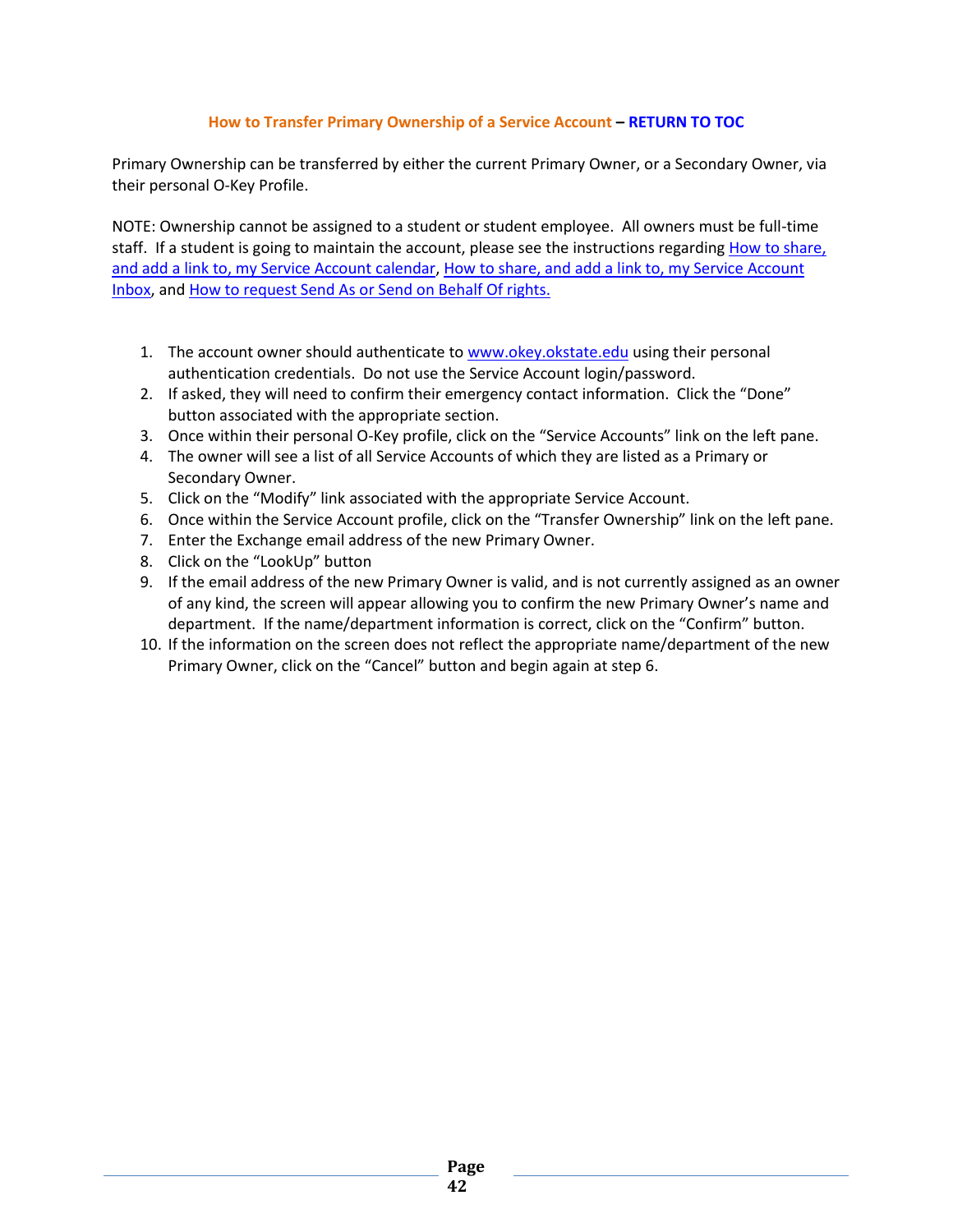#### **How to Add a Secondary Owner – [RETURN TO](#page-1-0) TOC**

<span id="page-42-0"></span>NOTE: A Secondary Owner is required for all Service Accounts. Primary and Secondary Owners can both add new Secondary Owners to their Service Accounts. The procedure is detailed below. Owners are encouraged to contact the OSU-Stillwater IT Helpdesk for further assistance. Helpdesk location, hours of operation and contact information can be found a[t http://help.okstate.edu.](http://help.okstate.edu/)

NOTE: Ownership cannot be assigned to a student or student employee. All owners must be full-time staff. If a student is going to maintain the account, please see the instructions regarding How to share, [and add a link to, my Service Account calendar,](Share_And_Link_SA_Calendar.docx) [How to share, and add a link to, my Service Account](Share_And_Link_SA_Inbox.docx)  [Inbox,](Share_And_Link_SA_Inbox.docx) an[d How to request Send As or Send on Behalf Of rights.](SendAs_SendOnBehalfOf.docx)

- 1. The account owner should authenticate to [www.okey.okstate.edu](http://www.okey.okstate.edu/) using their personal authentication credentials. Do not use the Service Account login/password.
- 2. If asked, they will need to confirm their emergency contact information. Click the "Done" button associated with the appropriate section.
- 3. Once within their personal O-Key profile, click on the "Service Accounts" link on the left pane.
- 4. The owner will see a list of all Service Accounts of which they are listed as a Primary or Secondary Owner.
- 5. Click on the "Modify" link associated with the appropriate Service Account.
- 6. Once within the Service Account profile, click on the "Add Secondary Owner" link on the left pane.
- 7. Enter the Exchange email address of the new Secondary Owner.
- 8. Click on the "LookUp" button
- 9. If the email address of the new Secondary Owner is valid, and is not currently assigned as an owner of any kind, the screen will appear allowing you to confirm the new Secondary Owner's name and department. If the name/department information is correct, click on the "Confirm" button.
- 10. If the information on the screen does not reflect the appropriate name/department of the new Secondary Owner, click on the "Cancel" button and begin again at step 6.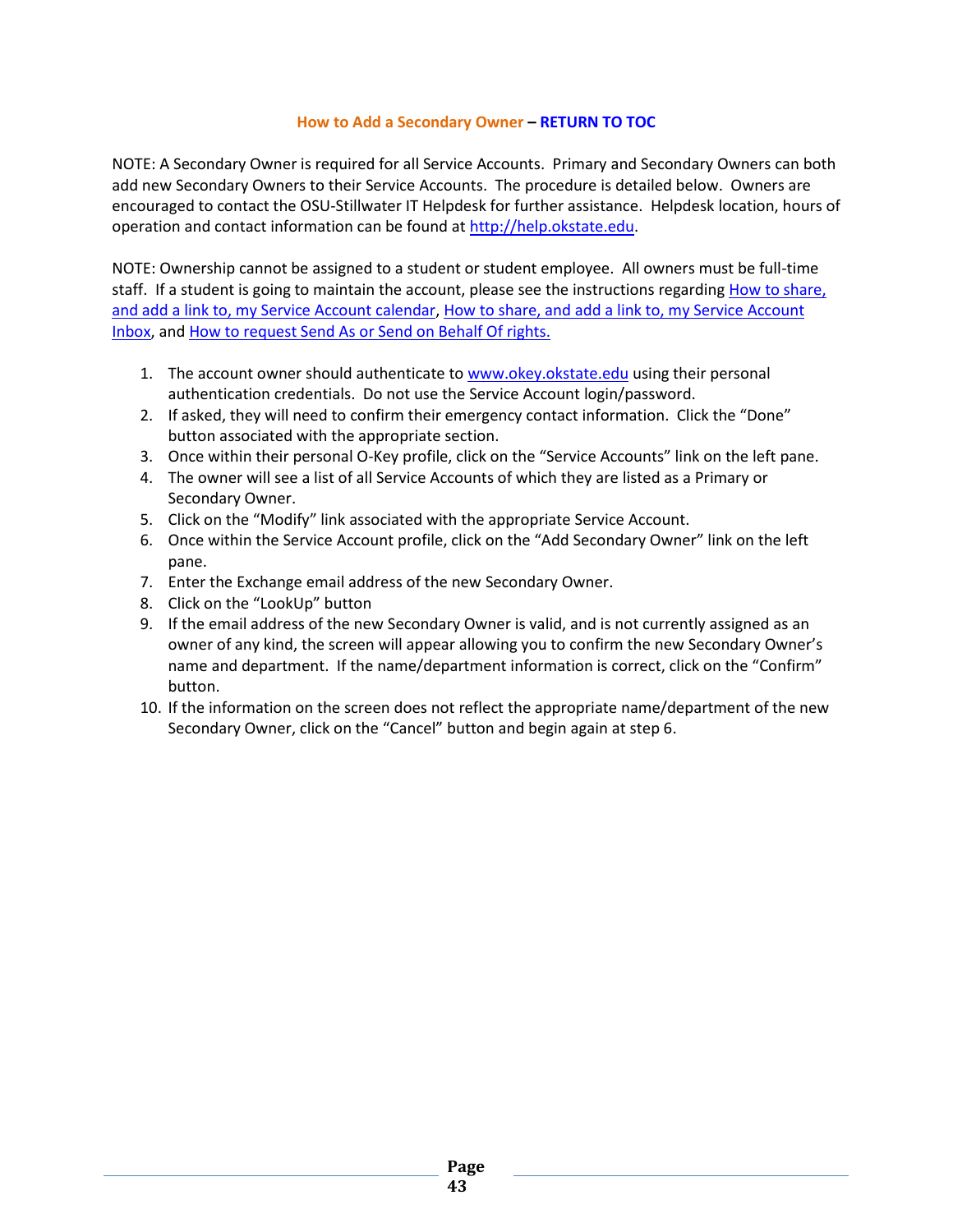# **Types of Service Accounts – [RETURN TO](#page-1-0) TOC**

<span id="page-43-0"></span>Oklahoma State University offers several types of Service Accounts, as described below. Please choose the Service Account type that best suits your purpose. Service Accounts are generally requested via O-Key Admin by departmental ITC's or by local support representatives. Please contact the OSU-Stillwater IT Helpdesk should you require further information, and the appropriate IT staff member will contact you. Helpdesk location, hours of operation, and contact information can be found at [http://help.okstate.edu.](http://help.okstate.edu/)

Each Service Account is set to expire annually, and can be extended, disabled, and re-enabled by Service Account owners at any time. The account owners are responsible for the maintenance of these accounts, including password resets (these expire every 120 days, with the single exception of Application Service Accounts that are set to expire annually), mailbox maintenance (if applicable), Primary and Secondary Owner assignment, and account extension. Owners, both Primary and secondary, will receive email notifications 30, 15, and 7 days prior to account and password expiration. Most account maintenance can be performed through the account owners' personal O-Key profile.

It is currently required that each Service Account have a Secondary Owner listed for security purposes. The department code associated in HRS for the Primary Owner is associated with the account. If the Primary Owner changes departments, the account is set to expire in 30 days. The Secondary Owner can then assign a new Primary Owner from the desired department and then set the new account expiration date. It is for this purpose that a Primary Owner is identified. Secondary Owners can perform all account maintenance that a Primary Owner can perform.

**MAIL ENABLED:** A mail enabled Service Account is in Active Directory and has an Exchange mailbox. This type of account could be used for a departmental/organizational email or to receive emails that originate from a webpage, and can be maintained by multiple staff members. NOTE: An e-mail enabled Service Account can be monitored through the Outlook client if the person has 'send on behalf of' or 'send as' rights to the Service Account mailbox. Information Technology Server Administration currently must grant these rights.

**APPLICATION:** An application Service Account is in Active Directory. It does NOT have an Exchange mailbox. It is requested by server and application administrators for use with authenticating to Active Directory, or if an application requires access to an alternate application/system such as LDAP. The password for this account expires annually. The creation of this Service Account requires approval from the Information Technology Server Administration.

**KIOSK:** A kiosk Service Account is used when departments maintain a group (or kiosk) of publicly accessible computers that require authentication to the Active Directory network. It does NOT have an Exchange mailbox. Users would utilize the Service Account authentication credentials, only to these certain computers, as opposed to their own personal information. These credentials cannot be used to authenticate to any other computer(s). Kiosk administrators have the ability to choose authentication hours. For example, users would not be able to authenticate to any kiosk computer outside of the departmental operating hours for security purposes.

**GUEST:** A guest Service Account is in Active Directory and is given an Exchange mailbox. It is a re-usable mailbox for visitors who come to campus for a short period of time. This type of Service Account can be used to provide temporary access to Online Classroom (D2L) courses (for use with Online Classroom, the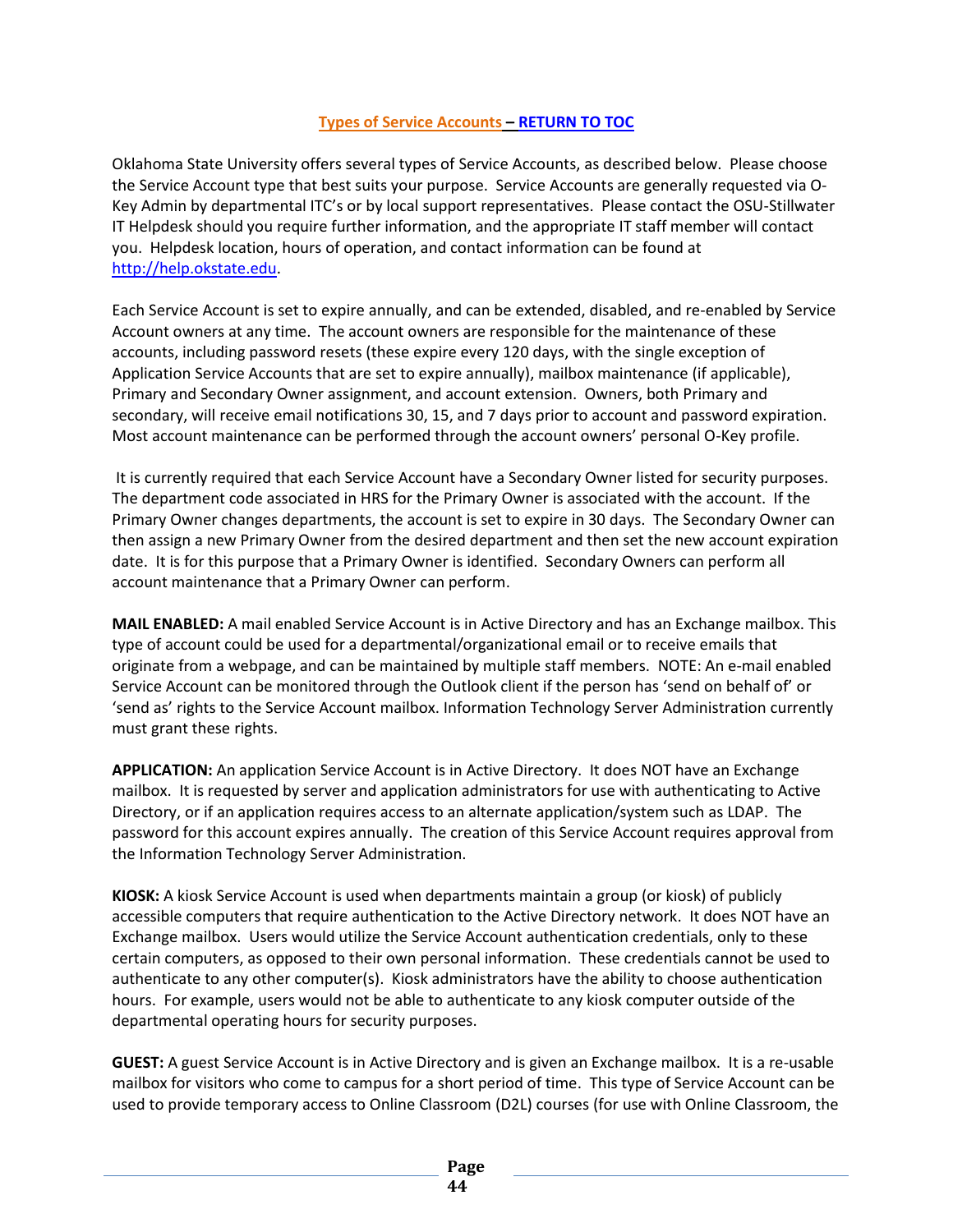Service Account username will be prefaced with "dl" and will automatically add as a user to Online Classroom after approximately an overnight wait). Instructors have used this type of Service Account for training purposes when using personal authentication credentials is not necessary or not recommended. This Service Account allows network access (both wired and wireless) and can be used in conjunction with lab or wireless access during a meeting or conference. The Service Account owner will be responsible for changing the password and clearing out the mailbox for use by the next visitor. A liability statement must be signed and faxed to the IT Systems Security Office if more than one visitor will utilize the account at any given time (conferences, events, etc.). Contact the IT Identity Management Office for details by calling 405-744-7887.

**RESERVED:** A reserved Service Account is used to reserve a PUD userid, or a word that should not be used as a userid/username for a system or person, or to resolve userid conflicts, and is for **Information Technology internal use only**. Examples of reserved ID's include "root", "system" and "admin". This Service Account is affiliated with PUD only, and is not associated with Active Directory or Exchange in any way. A reserved Service Account does not require O-Key activation and never expires.

**RESOURCE:** A resource Service Account is in Active Directory and is given an Exchange mailbox. Departments/Organizations will use this type of Service Account in order to track usage and reservation requests for various types of resources (i.e., vehicles, conference rooms, classrooms, calendars, etc.). These accounts do not have mail routing access from off campus. They are only available within the Exchange environment (through the Exchange Address List/GAL).

**WIRELESS MAC:** A WirelessMAC Service Account is in Active Directory solely for the purposes of wireless access and is NOT given an Exchange mailbox. This type of Service Account is requested for use by individuals with devices that cannot authenticate to the OSUWIRELESS wireless network or the wired network. These devices must be for work, education, or otherwise institutional goal-related purposes. By creating this type of Service Account, the device will be able to utilize the OSUREGISTERED network (not OSUWIRELESS) without requiring personal authentication. The Service Account userid will begin with "mac" followed by a five-digit number, and also requires the MAC (or physical) address of the device. When activating the account, the AD Username and AD Password are automatically populated in the proper format for access to OSUREGISTERED. Do not change these fields. Once activated, the account will be assigned to the proper O-Key global group during daily processing that will grant access to OSUREGISTERED. Therefore, the device will be able to connect after 10:00AM the following business day. The password does not expire for these accounts.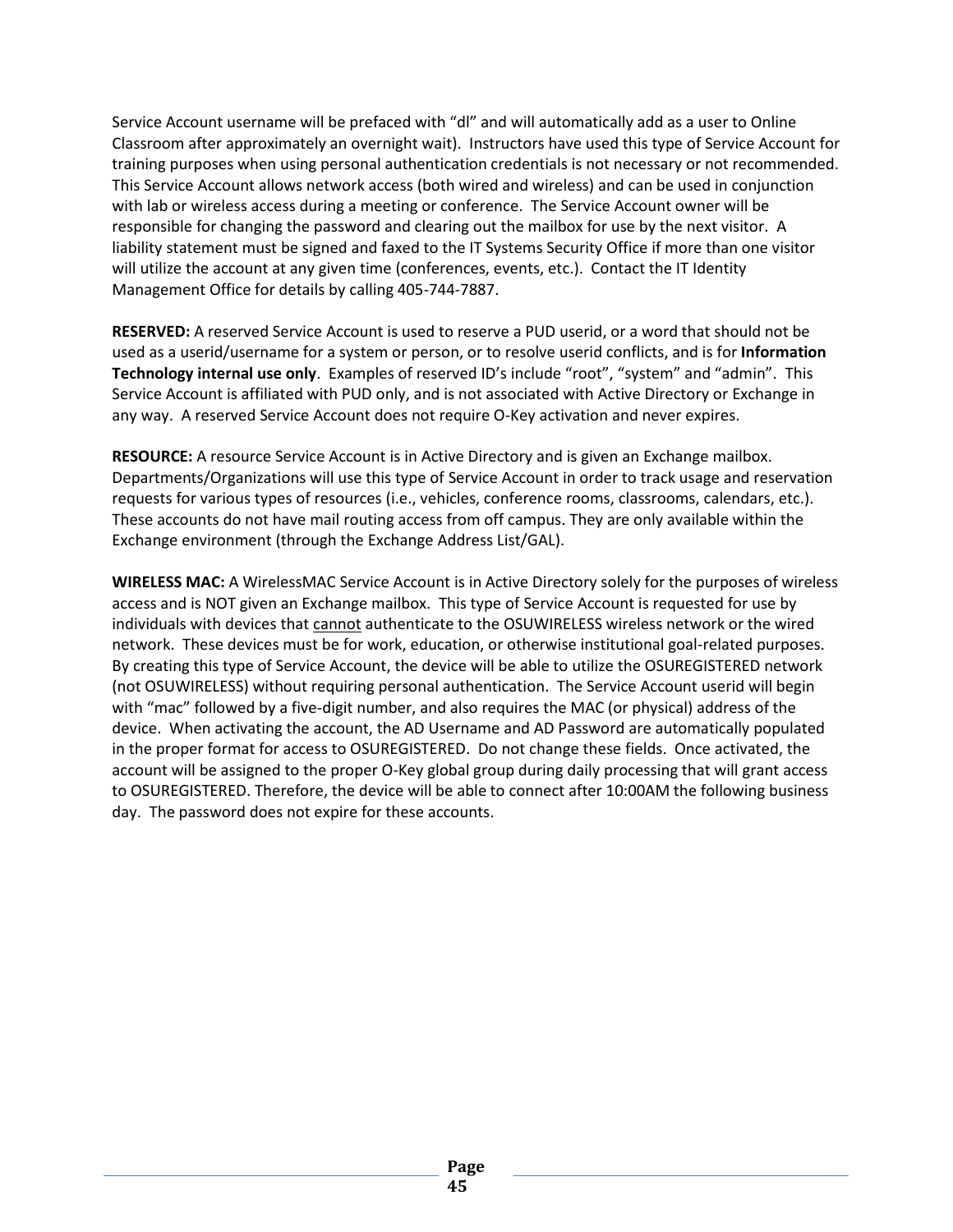# <span id="page-45-0"></span>**I'm logged into my personal O-Key profile, and I don't see the "Service Accounts" link… – [RETURN TO TOC](#page-1-0)**

1. The most common reason for not seeing the Service Accounts link is that you need to confirm your Emergency Contact Information before viewing your personal profile. The screen would resemble the following screen capture. Simply locate your emergency contact information, confirm its accuracy, and then click the Done button for that section. You will then see your personal profile, and should then see your Service Accounts link on the left side of the page.

| Campus Alert Information For Pistol Pete:             |                                                                                                                                                                                                                                                                                                      |        |
|-------------------------------------------------------|------------------------------------------------------------------------------------------------------------------------------------------------------------------------------------------------------------------------------------------------------------------------------------------------------|--------|
| <b>Campus Alerts:</b><br>text messaging broadcasts.   | The Information Technology Department has worked with CodeRed to provide an emergency<br>notification system for all faculty, staff and students. This system will be utilized during events that<br>pose an eminent danger to the lives and safety of the OSU community through emergency calls and |        |
|                                                       | If you would like to sign up for campus alerts and be notified of an emergency situation on campus,<br>please provide a phone number and text message destination for emergency broadcasts.                                                                                                          |        |
| <b>CURRENT ALERT INFORMATION</b>                      |                                                                                                                                                                                                                                                                                                      |        |
| <b>Contact Type</b>                                   | Number                                                                                                                                                                                                                                                                                               | Delete |
| <b>Emergency Text</b>                                 | 1231231234@vtext.com                                                                                                                                                                                                                                                                                 | г      |
|                                                       |                                                                                                                                                                                                                                                                                                      |        |
| Delete Contacts                                       | Done                                                                                                                                                                                                                                                                                                 |        |
|                                                       | To receive a phone call in the event of an emergency on campus, please add a phone number:                                                                                                                                                                                                           |        |
|                                                       |                                                                                                                                                                                                                                                                                                      |        |
| Save Campus Alert Voice                               | Done                                                                                                                                                                                                                                                                                                 |        |
| <b>CALL ALERTS</b><br>Call Alert:<br><b>NO ALERTS</b> |                                                                                                                                                                                                                                                                                                      |        |
| I Have No Campus Alert Phone Number                   | If you do not want to be notified in the event of a Campus Emergency or have no campus alert<br>number to provide, please select the following box:                                                                                                                                                  |        |
| <b>ADD ALERT INFORMATION</b><br>Save No Number        | Done                                                                                                                                                                                                                                                                                                 |        |

2. The second most common reason for not seeing the Service Accounts link is that you are not current assigned as a Primary or Secondary Service Account owner. If you believe this to be in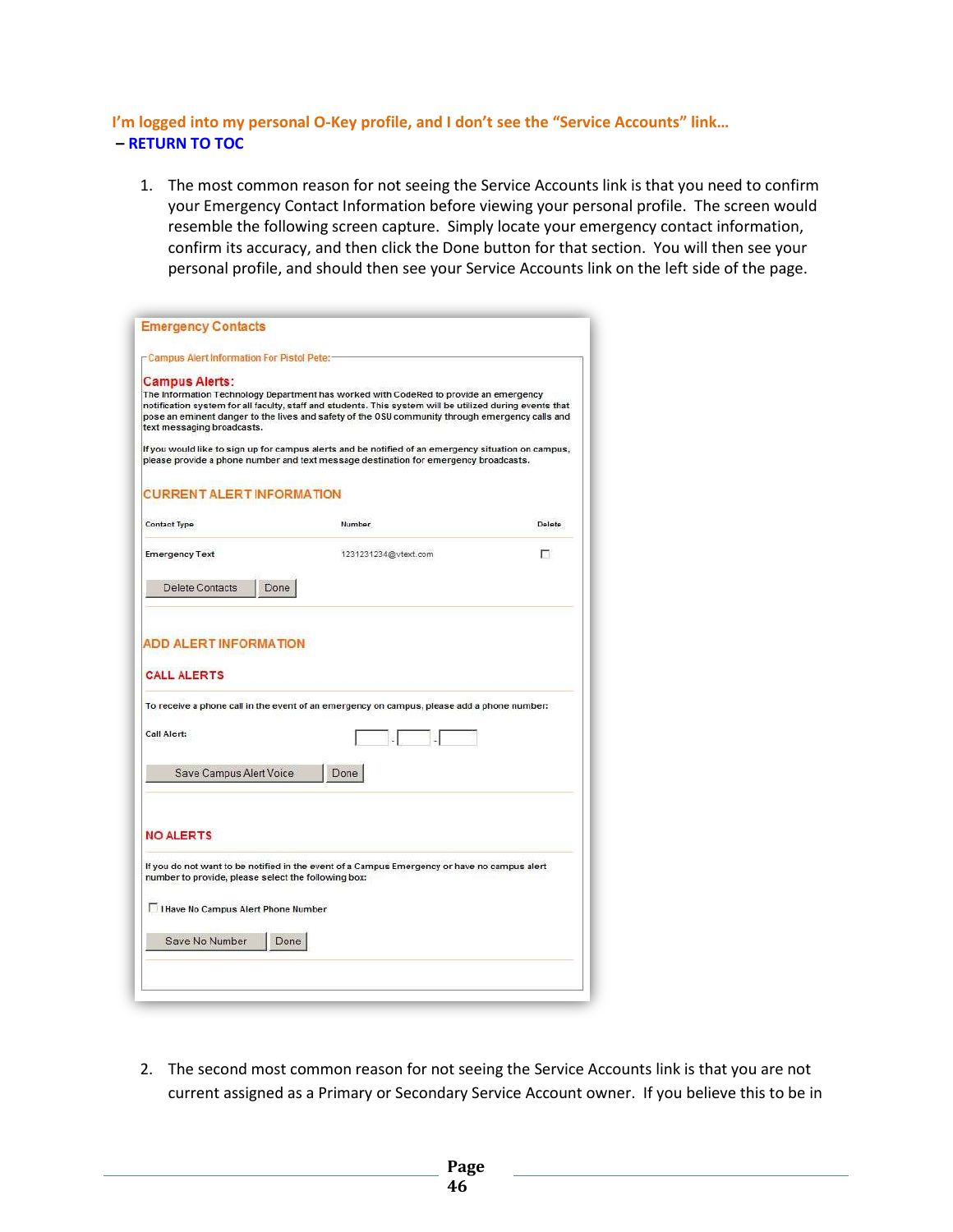error, please contact the Information Technology Identity Management office by calling 405- 744-7887 or by emailing **ID.MGMT@okstate.edu** for assistance.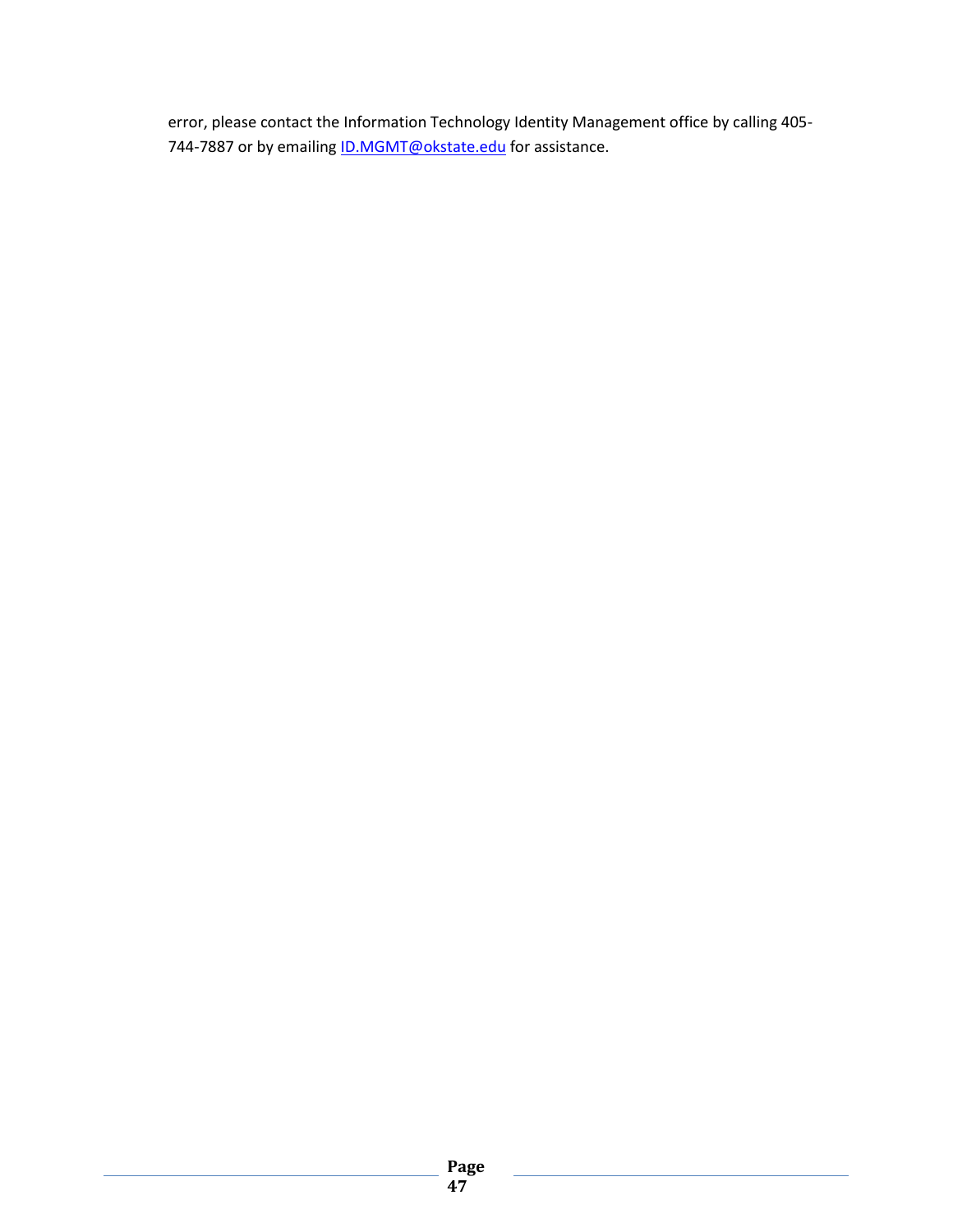#### **Why does my Service Account require a Secondary Owner? – [RETURN TO TOC](#page-1-0)**

<span id="page-47-0"></span>As of March 2008, Secondary Owners are a required addition to each Service Account type. The division/department code assigned to the Primary Owner in HRS is associated with the Service Account. The Service Account is automatically set to expire in 30 days should the Primary Owner change departments or leave the University. By having a Secondary Owner already assigned, an additional layer of security exists for the Service Account. The Secondary Owner would have the ability to assign a new Primary Owner in the absence of the former owner.

Secondary Owners can perform all functions that the Primary Owner can perform. The only reason we distinguish one from the other is for the purpose of associating a particular division/department code with the account. The Secondary Owner can be a "silent" owner, in that they too will receive notifications that the Service Account and/or its password is going to expire. However, they can ignore these messages if the Primary Owner prefers to maintain the account themselves.

For instructions regarding how to add a Secondary Owner to your Service Account, please view the following section of this handbook:

[How to Add a Secondary Owner](#page-42-0) (General)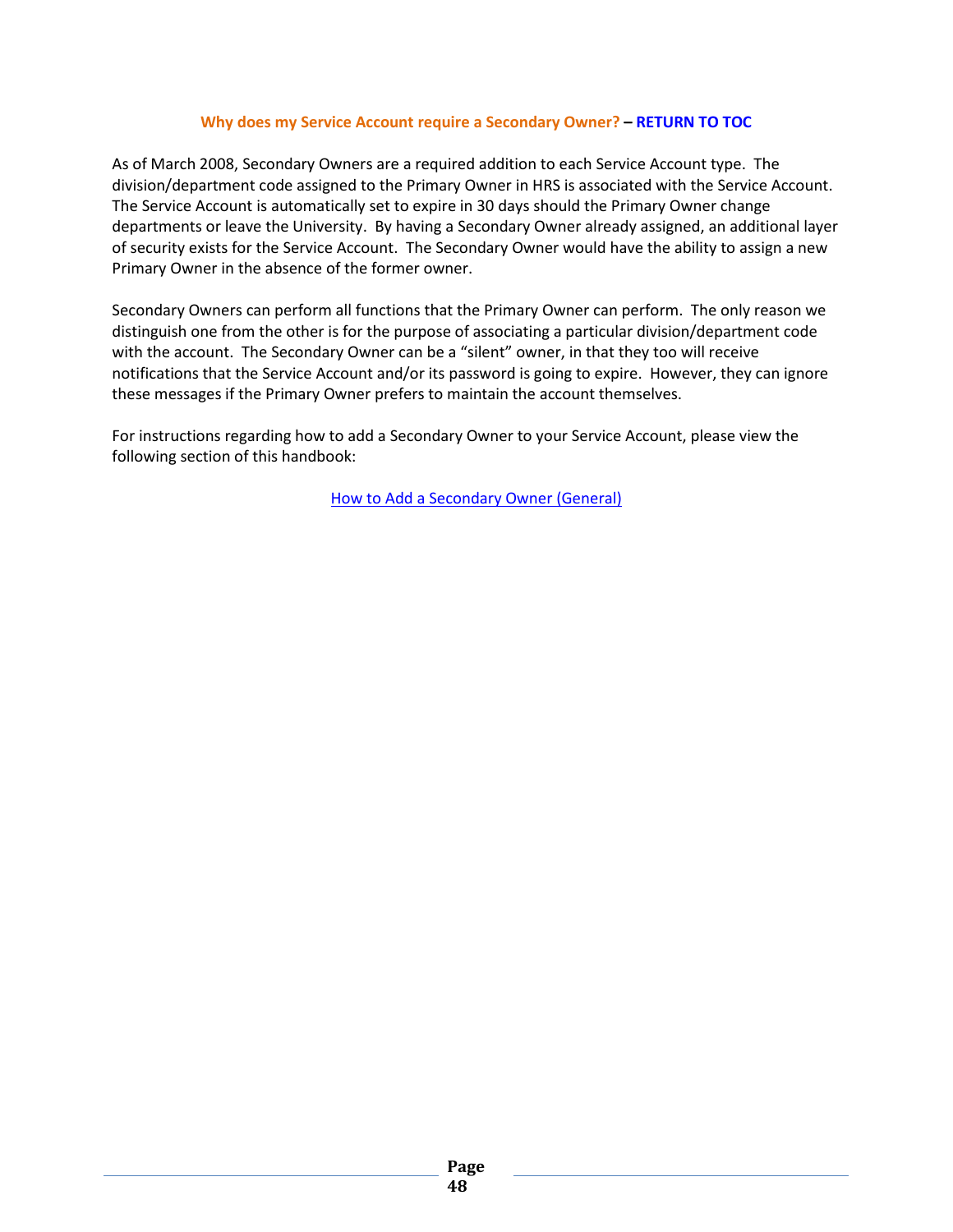# **How to setup a profile in Outlook for your Service Account – [RETURN TO TOC](#page-1-0)**

<span id="page-48-0"></span>The following instructions detail how to setup a profile in Outlook for your Service Account. These instructions will accommodate for Outlook 2003, Outlook 2007, WinXP and Vista machines. If you experience any complications, please contact the IT Helpdesk for assistance. Contact information for the IT Helpdesk can be found at [http://help.okstate.edu.](http://help.okstate.edu/)

- 1. Click on *Start*
- 2. Click *Control Panel*
- 3. If the Control Panel window is mostly blue, click the *Switch to Classic View* link in the upper left hand corner.
- 4. Double click the *Mail* icon. If the Mail icon is not available, close the Control Panel, open Outlook, close Outlook, and re-open the Control Panel
- 5. A new window named Mail Setup will appear. Click the *Show Profiles…* button
- 6. A new window named Mail will appear. Click the *Add…* button
- 7. A new window named New Profile will appear. In the *Profile Name* box, type any identifier you wish and then click *OK*
- 8. A new window named Add New E-Mail Account will appear. If you are using Office 2003, go on to step 9. If you are using Office 2007, you may need to check the box next to *Manually configure server settings or additional server types to setup new accounts* and then click *Next* since Office 2007 automatically detects settings from your AD profile.
- 9. On the next screen, select the *Microsoft Exchange* radio button and then click *Next*.
- 10. On the next screen, enter **ad.okstate.edu** in the *Microsoft Exchange server* text box. In the *User Name* field, enter the Orange Key short user name of the account and click *Check Name*.
- 11. You may be asked to authenticate. Enter the Orange Key credentials of the account you are setting up if you receive an authentication dialog window. Once you do, or if you were not asked to authenticate, the field in the User Name text box will change to the full name of the account and be underlined. If the information in the User Name field cannot be found, you will need to select the account from a list that will appear. If the account does not show up in the list, then more than likely the e-mail address is hidden from the GAL. Unhide the account from the GAL in Orange Key and try these steps again once the account can be seen in the GAL.
- 12. Click *Next* to continue.
- 13. A Congratulations window will appear, click *Finish* to continue.
- 14. You should now be back at the Mail window. Repeat steps 6 13 as necessary to create additional profiles for Outlook.
- 15. Once you have created all of the profiles that you need, and returned to the Mail window on step 14, click the *Prompt for a profile to be used* radio button and click *OK*.
- 16. Now when you open Outlook, you should be prompted to select an account to log into. Choose the Service Account and login using the Service Accounts' O-Key credentials.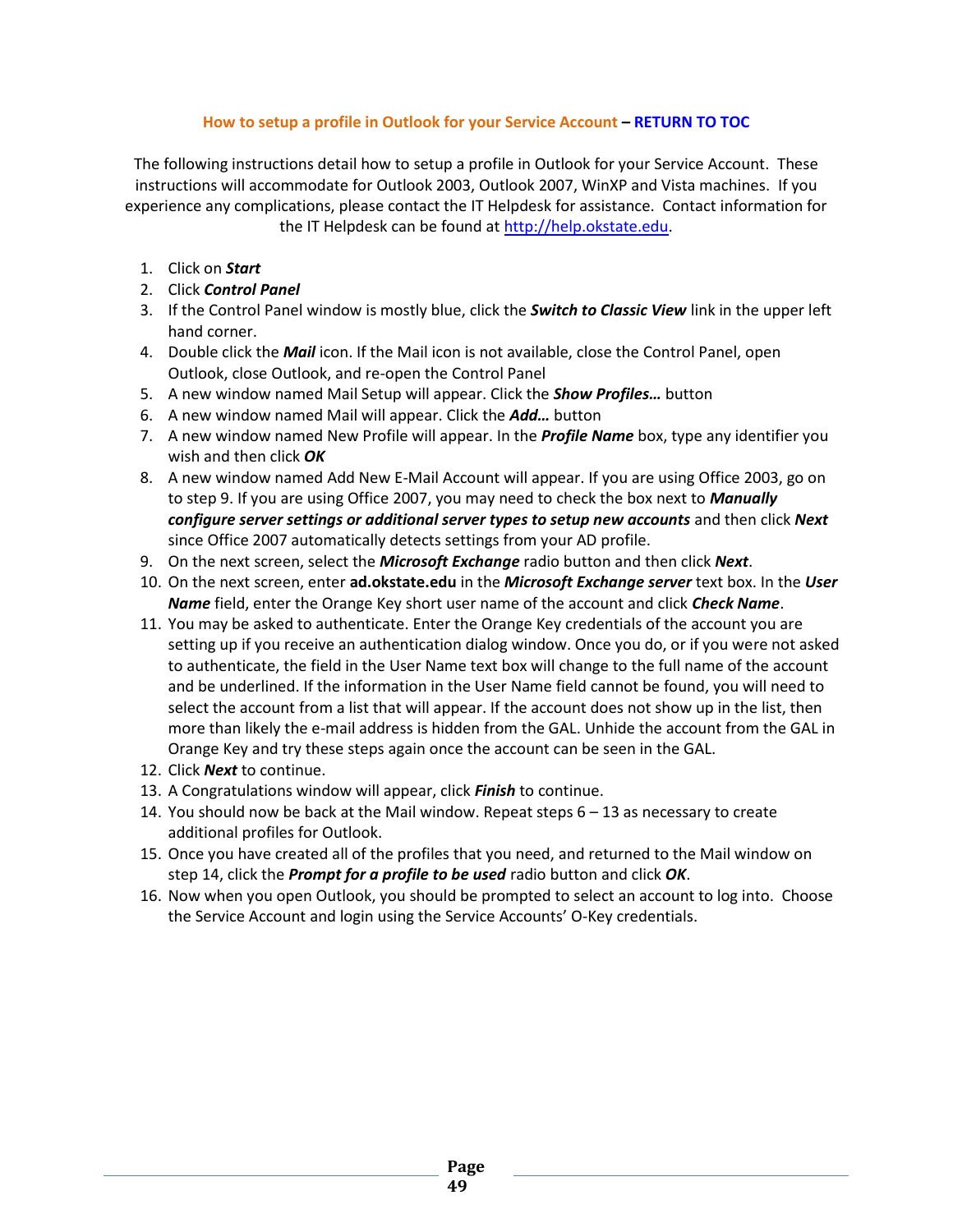# **How can I redirect email sent to my Service Account? – [RETURN TO TOC](#page-1-0)**

<span id="page-49-0"></span>In order to redirect inbound messages sent to your Service Account email, you must create a rule in Outlook. The following instructions will detail how to accomplish this via Outlook 2007, and they assume that you have already setup the Service Account profile in Outlook. If you have not yet setup your Service Account profile in Outlook, please begin with the following instructions before returning to this page.

# [How to Setup a Service Account](#page-48-0) Profile in Outlook

Should you experience any complications, please contact the IT Helpdesk for assistance. Contact information for the IT Helpdesk can be found at [http://help.okstate.edu.](http://help.okstate.edu/)

- 1. Setup the account in Outlook (not Outlook Web Access)
- 2. Create a new rule by selecting Tools, then Rules & Alerts
- 3. Click the New Rule button
- 4. In the top list box, select the check box next to 'sent only to me'
- 5. Click Next
- 6. In the top list box, select 'redirect it to people or distribution list'
- 7. In the lower list box, click the link 'people or distribution list'
- 8. From the Rule Address box, select the people you want the messages to go to. And click OK
- 9. Click Finish.

The rule is a server side rule and should redirect if Outlook is not running. Inbound messages sent to your Service Account inbox will now redirect to your preferred email account. The messages will look like they came from the original sender, not the Service Account.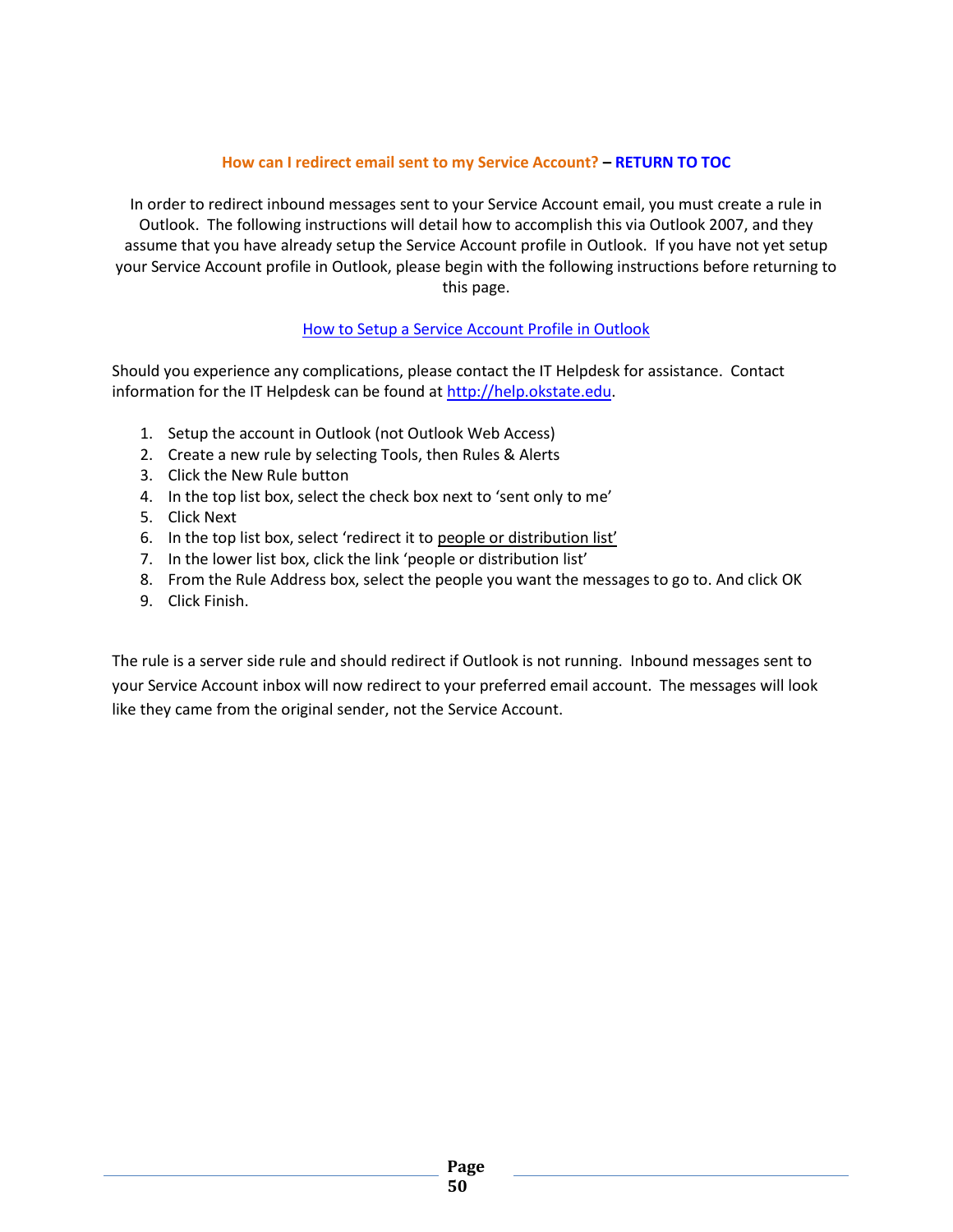#### **How to share your Service Account Calendar in Outlook – [RETURN TO TOC](#page-1-0)**

<span id="page-50-0"></span>The following instructions detail how to create a link to your Service Account calendar within your personal Outlook profile. First, we must ensure that rights to view the Service Account calendar are shared with the appropriate individual(s). These instructions assume that you have already setup your Service Account in Outlook, and that you are logged in to your Service Account Outlook profile. If you do not see the option to login to your Service Account profile when restarting Outlook, see the related section below for instructions. If you have not yet setup your Service Account profile in Outlook, please begin with the following instructions before returning to this page.

# [How to Setup a Service Account](#page-48-0) Profile in Outlook

If you experience any complications, please contact the IT Helpdesk for assistance. Contact information for the IT Helpdesk can be found a[t http://help.okstate.edu.](http://help.okstate.edu/)

# *Share Access Rights to your Service Account:*

- 1. Restart Outlook and login to the Service Account profile.
- 2. Under the "My Calendar" section on the left side of the page, right click on Calendar and then click on Properties.
- 3. Click the Permissions tab, then click Add
- 4. Find the individual(s) with whom you would like to share this calendar from the Exchange Address List. This can be you, any other individual, or published Service Account.
- 5. Click on Add, and then OK.
- 6. From the Permission Level drop-down menu, choose the appropriate permission level you would like these new individuals to have, or you can further customize their accesses by choosing individual rights in the sections below. These accesses include Read, Write, Delete, and Other.
- 7. Click on OK

# *Add the link to the Service Account Calendar to your personal Outlook Profile:*

In this example, we will assume that you want to share the Service Account calendar with yourself. The following instructions will detail how to add the link to your Service Account calendar to your personal Outlook profile. Each individual with whom you have shared this calendar can follow the same instructions from their personal Outlook profile(s).

- 1. Restart Outlook and login to your personal Outlook profile (not that of your Service Account).
- 2. Click the Calendar button
- 3. Click the "Open a Shared Calendar" link on the left side of the screen
- 4. Click on the "Name" button to search the Exchange Address List for your Service Account, or simply enter the Service Account email address, then click OK
- 5. A link to the Service Account calendar should appear on the left side of your personal calendar view.

*(more on next page….)*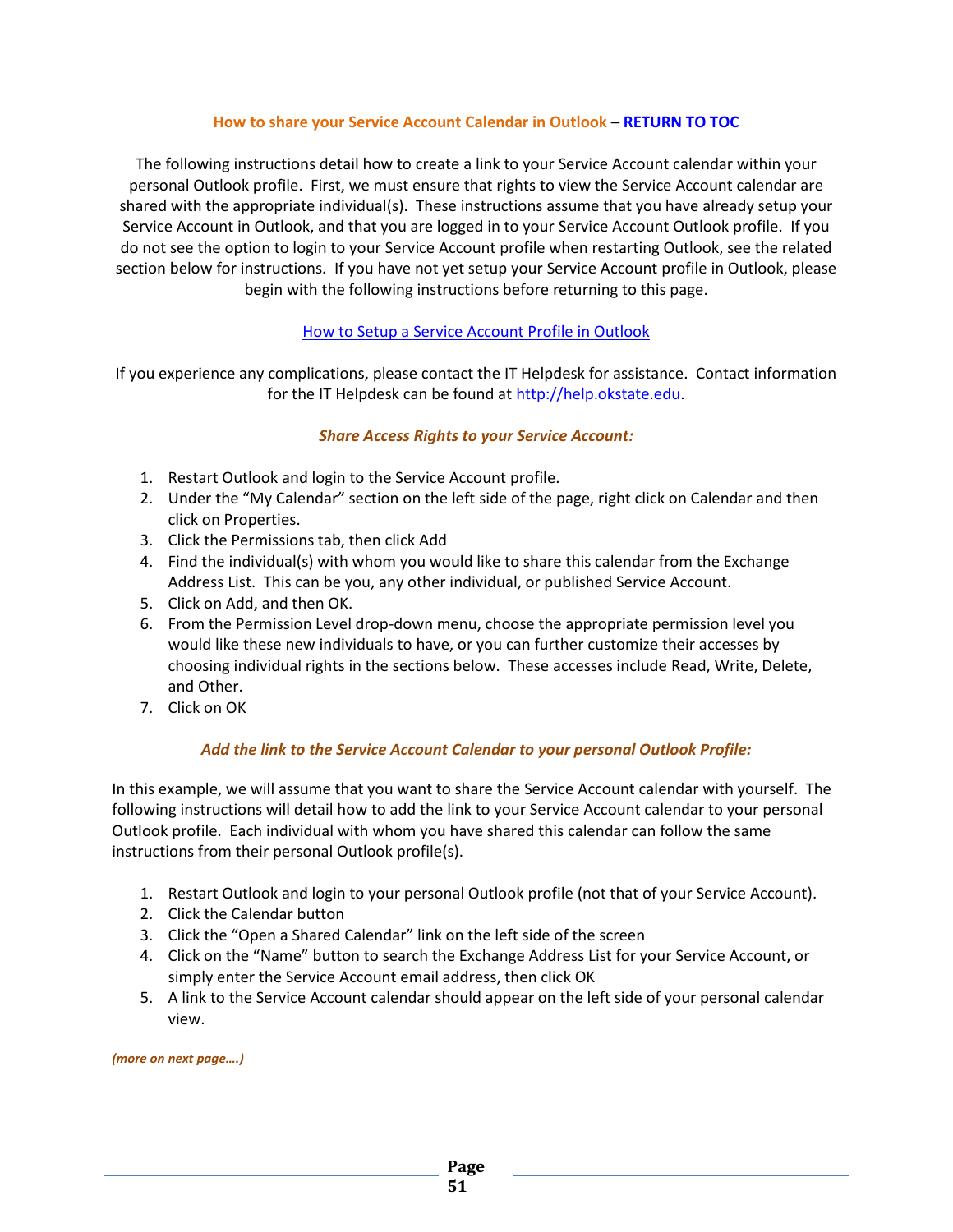# *What if I don't see the option to login to my Service Account profile when I restart Outlook?*

Often, Service Account owners will add a link to their Service Account inbox to their personal Outlook profile. This avoids the need to restart Outlook each time they want to check their Service Account messages. The following instructions will assist you with a) checking whether or not an Outlook profile exists for your Service Account, and b) how to modify Outlook to prompt you to login to one profile or another.

- 1. Click on Start / Settings / Control Panel
- 2. Click on Mail
- 3. Click on Show Profiles. If your Service Account has a profile setup, you should see multiple profiles listed as associated with your computer. Review them to see if any one of them resembles your Service Account.
- 4. If so, click on the "Prompt for a profile to be used" radio button, and then click on OK.
- 5. Once you have followed the calendar sharing and adding the link instructions listed above, you can repeat these instructions to return to the "Always use this profile" setup.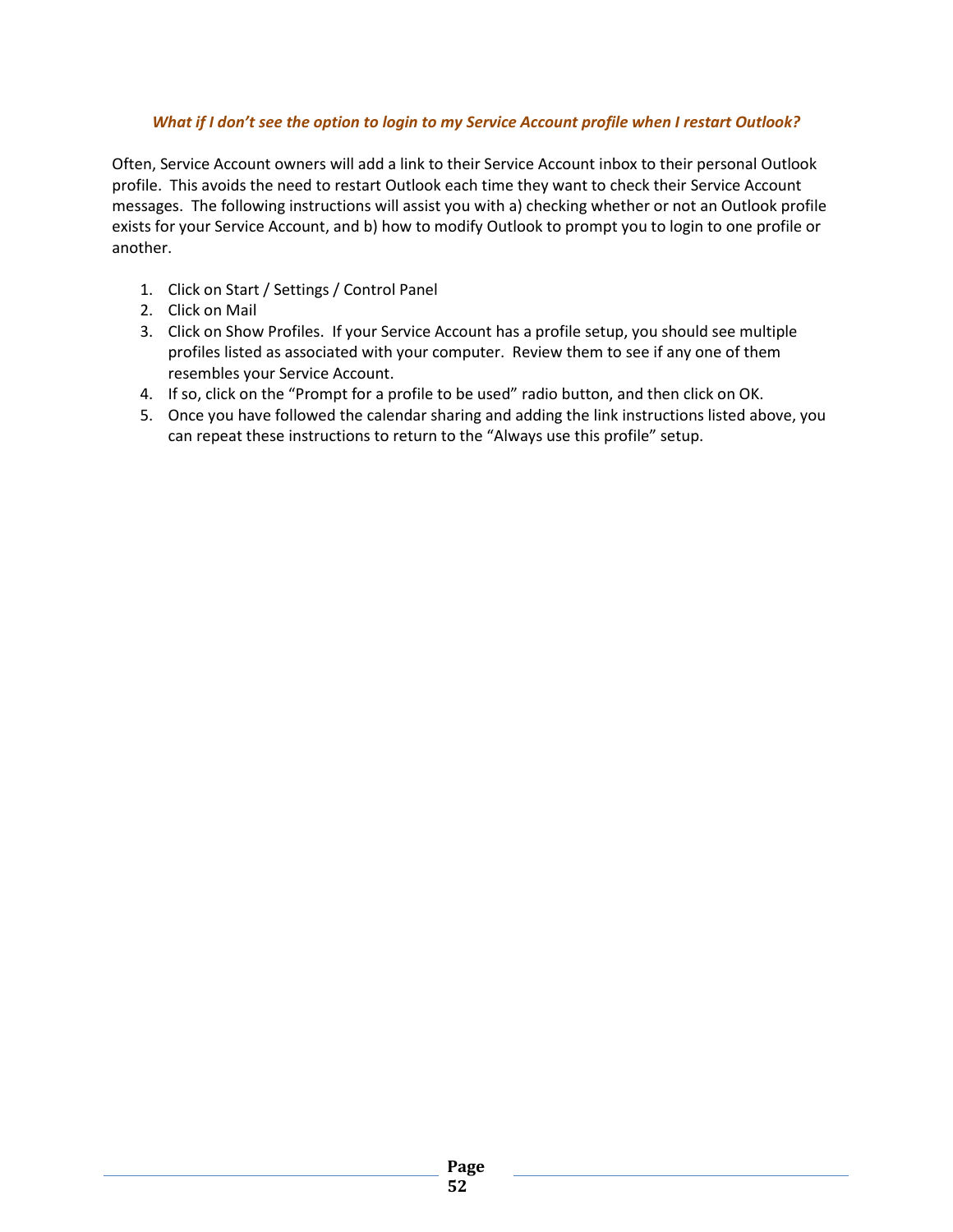#### **How to share your Service Account Inbox in Outlook – [RETURN TO TOC](#page-1-0)**

<span id="page-52-0"></span>The following instructions detail how to create a link to your Service Account inbox within your personal Outlook profile. First, we must ensure that rights to view the Service Account calendar are shared with the appropriate individual(s). These instructions assume that you have already setup your Service Account profile in Outlook, and that you are logged in to that Service Account Outlook profile. If you do not see the option to login to your Service Account profile when restarting Outlook, see the related section below for instructions. If you have not yet setup your Service Account profile in Outlook, please begin with the following instructions before returning to this page.

# [How to Setup a Service Account](#page-48-0) Profile in Outlook

 If you experience any complications, please contact the IT Helpdesk for assistance. Contact information for the IT Helpdesk can be found at [http://help.okstate.edu.](http://help.okstate.edu/)

#### *Share Access Rights to your Service Account:*

- 1. Restart Outlook and login to the Service Account profile.
- 2. Right click on the *mailbox-SERVICE ACCOUNT NAME* under the "Mail Folders" heading (not the "Favorite Folders")
- 3. Click *Properties* from the drop-down menu.
- 4. Select the *Permissions* tab, and then click *Add*.
- 5. Look up the person(s) to whom you will share the Service Account inbox. For example, if I have a Service Account that I would like to view from my personal Outlook profile, at this step I would find myself in the Exchange Address List. Once the person is found, click on *Add* and then *OK*.
- 6. Select the person in the Permissions window, and then give them the appropriate level of permissions by selecting from the *Permission Level* drop-down menu. You can choose to control the access level in more detail by clicking the various radio buttons/check boxes, or you can leave each level at default settings. Click on *OK*.
- 7. Repeat steps 1 through 5 for each folder within the Service Account profile.

# *Add the link to the Service Account Inbox to your personal Outlook Profile:*

- 1. Close Outlook and restart. Login as the Primary user.
- 2. Right click on *mailbox-YOUR NAME* under the "Mail Folders" heading (not the "Favorite Folders")
- 3. Select *Properties* from the drop-down menu
- 4. Click the *Advanced* button on the *General* tab.
- 5. Click on the *Advanced* tab, click *Add*, and enter the email address of the Service Account (or display name).
- 6. Click on *OK* until you have saved all of your changes in each of the three preceding windows.
- 7. The mailbox should appear below the Primary user's mailbox under the "Mail Folders" heading.
- 8. To remove the login prompt when Outlook is started, click *Start / Settings / Control Panel* (at step 3 you were asked to switch to Classic View, which allows greater ease of finding the Mail icon).
- 9. Double click the *Mail* icon, and select the *Do not prompt for a profile to be used* radio button and click *OK*.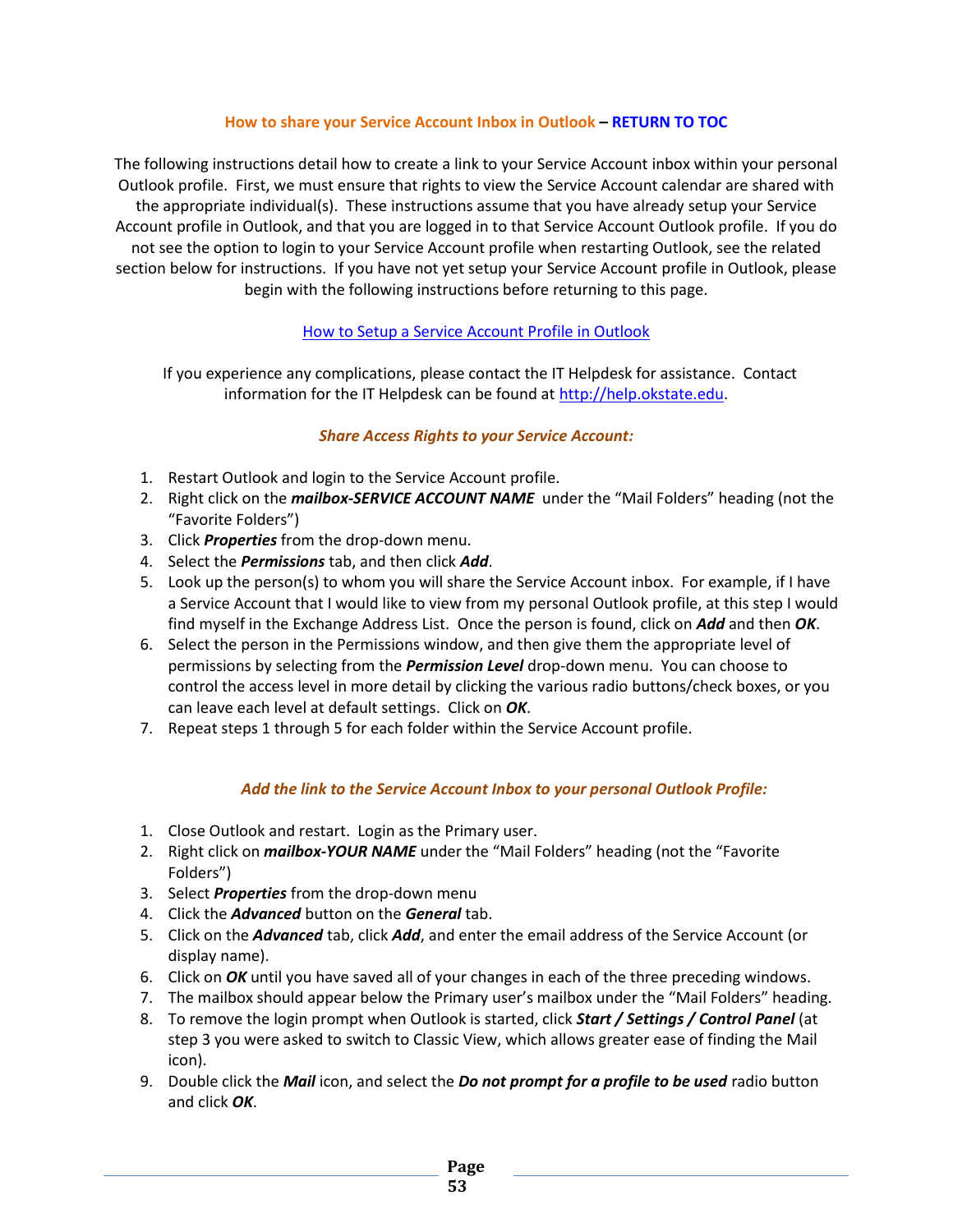10. Close control panel and switch back to Category View if you wish.

#### *What if I don't see the option to login to my Service Account profile when I restart Outlook?*

Often, Service Account owners will add a link to their Service Account inbox to their personal Outlook profile. This avoids the need to restart Outlook each time they want to check their Service Account messages. The following instructions will assist you with a) checking whether or not an Outlook profile exists for your Service Account, and b) how to modify Outlook to prompt you to login to one profile or another.

- 1. Click on Start / Settings / Control Panel
- 2. Click on Mail
- 3. Click on Show Profiles. If your Service Account has a profile setup, you should see multiple profiles listed as associated with your computer. Review them to see if any one of them resembles your Service Account.
- 4. If so, click on the "Prompt for a profile to be used" radio button, and then click on OK.
- 5. Once you have followed the calendar sharing and adding the link instructions listed above, you can repeat these instructions to return to the "Always use this profile" setup.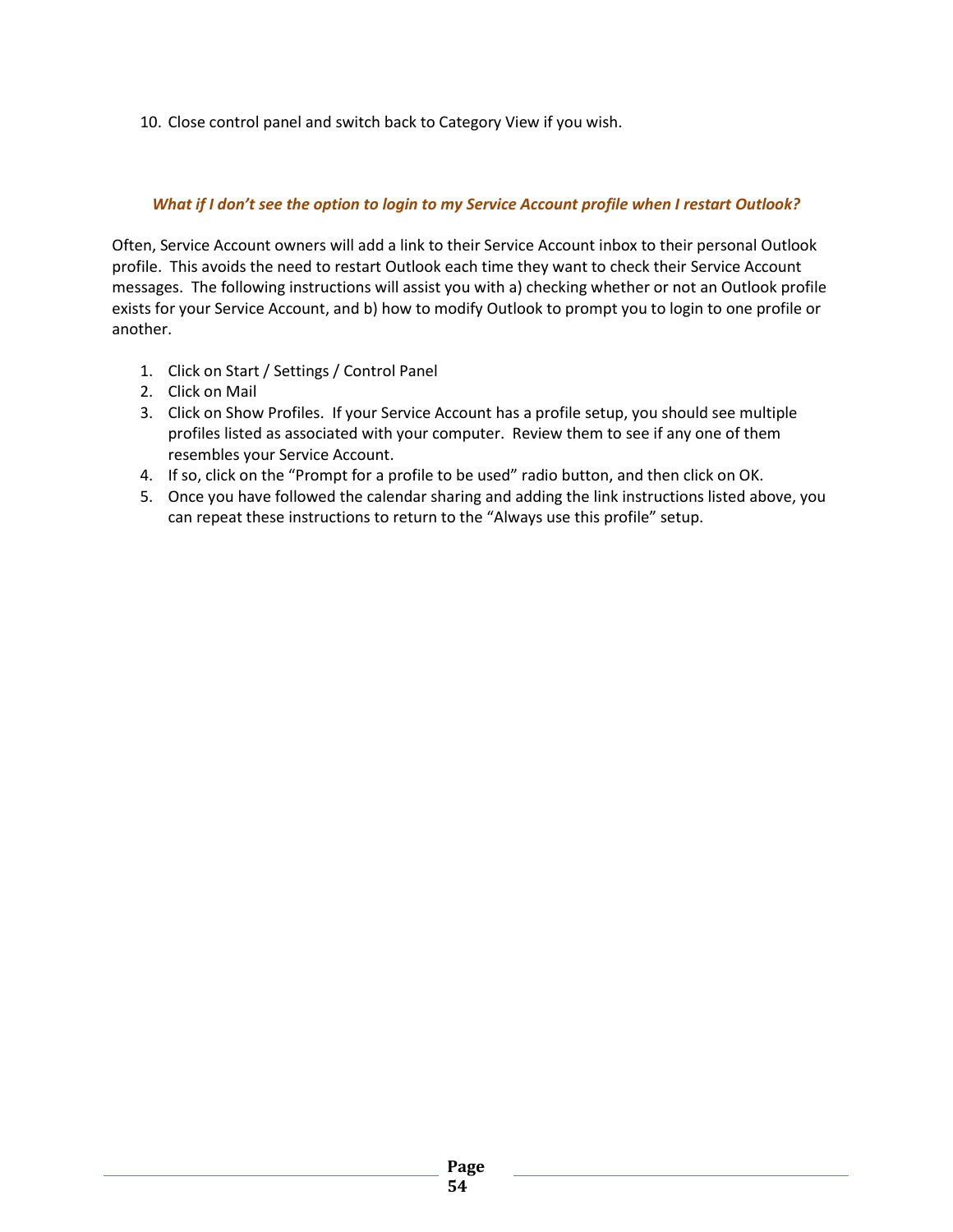# **How to request "Send As" or "Send on Behalf of" rights – [RETURN TO TOC](#page-1-0)**

<span id="page-54-0"></span>These instructions will apply not only to Service Accounts, but also to any Exchange email account. Therefore, when we mention a Service Account in the instructions below, it would apply if you were requesting these rights for an individuals' personal account, as well. The following brief definitions will distinguish between the two accesses…

#### **SEND AS:**

When someone has been granted "Send As" rights to a Service Account, messages sent will appear to be FROM the Service Account and the Reply To address will be that of the Service Account.

#### **SEND ON BEHALF OF:**

When someone has been granted "Send on Behalf of" rights to an Exchange email account, messages sent will appear as "sent by <your name> on behalf of <Service Account name>", and the Reply To address is that of the actual sender, not the Service Account.

# *How to request the access rights:*

- 1. Send an email to [helpdesk@okstate.edu](mailto:helpdesk@okstate.edu) with a request resembling the following..."Please grant Send As rights to Jane Doe for the Service Account [SVCACCT@okstate.edu.](mailto:SVCACCT@okstate.edu) I am the Primary Owner of this account." Tailor the request to meet your needs.
- 2. A c.Support Incident Ticket will be generated and routed to the appropriate IT personnel.
- 3. The request should be processed within 1 to 3 business days. Once the access rights are granted, the individual will need to add the "From:" field to their new messages.

# *How to add the "From:" field to new messages in Outlook:*

#### **OUTLOOK 2003:**

- 1. Create a new mail message by clicking on New under the Mail section.
- 2. In the toolbar, click the down arrow next to the Options... button.
- 3. Check the box next to From to add the field. Uncheck the box to remove.

#### **OUTLOOK 2007:**

- 1. Create a new mail message by clicking on New under the Mail section.
- 2. Click Options at the top of the window above the ribbon.
- 3. Click the Show From button in the Fields section. If it is highlighted it is added. Otherwise it will not appear.

When creating a new message, enter the Service Account email address in the From: field, populate the recipient fields as normal, and then click on Send. If you leave the From: field blank, the message will be from you, as normal.